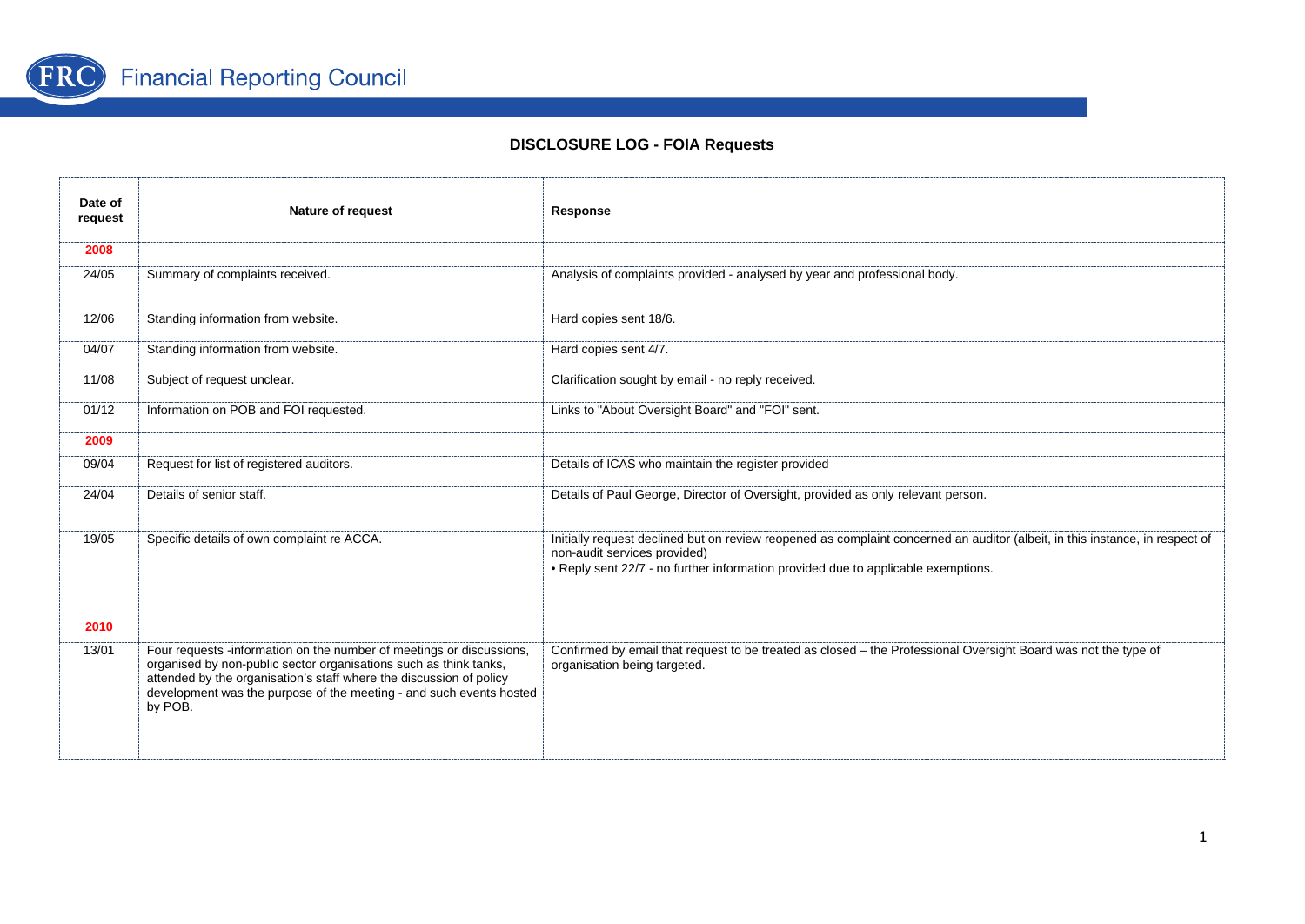

| Date of<br>request | Nature of request                                                                                                                               | Response                                                                                                                                                                                                                                                                                |
|--------------------|-------------------------------------------------------------------------------------------------------------------------------------------------|-----------------------------------------------------------------------------------------------------------------------------------------------------------------------------------------------------------------------------------------------------------------------------------------|
| 08/02              | Four requests - information on payments to suppliers and late<br>payments.                                                                      | Confirmation received that since the Professional Oversight Board was not a regular purchaser of supplies it was not the<br>type of organisation from which a response was required. Confirmed by email that request to be treated as closed unless<br>further correspondence received. |
| 31/03              | Copy of Gift and hospitality register for 2007, 2008 and 2009.                                                                                  | Letter and email sent providing details of the hospitality and gifts in relation to audit and accountancy only (excluding<br>Actuaries) provided to staff of the Professional Oversight Board.                                                                                          |
| 11/06              | Does FRC have a research unit?                                                                                                                  | Email response - no research unit exists within FRC but we may commission external research as and when required.                                                                                                                                                                       |
| 2011               |                                                                                                                                                 |                                                                                                                                                                                                                                                                                         |
| 15/04              | IT related questions for FRC Ltd.                                                                                                               | Email response - FRC not subject to FOIA and the Professional Oversight Board has no IT function.                                                                                                                                                                                       |
| 24/07              | Details about POB and legal department staff, number of accountants<br>in Oversight Board, business plan and board discipline.                  | Email response - staff list & organisation chart plus qualifications provided together with FRC business plan, link to<br>Secretary of State reports for the Professional Oversight Board and FRC work plan.                                                                            |
| 13/09              | Requesting copy of complaint review file - review of ICAEW complaint<br>against requestor.                                                      | Cheque returned on 13/9 and reply sent 7/10 confirming we can only provide copies of correspondence with him.                                                                                                                                                                           |
| 19/10              | Analysis of complaints about members and member firms - made to<br>and instigated by the bodies                                                 | Information requested not held by the Professional Oversight Board. Other published information which may be of interest<br>sent.                                                                                                                                                       |
| 16/11              | Communications with other RQBs and CCAB about the Companies<br>Act 2006 and AIA                                                                 | Clarification sought by phone to narrow focus for collating information - confirmed by email on 16 & 17/11.                                                                                                                                                                             |
| 23/11              | Details of policy for handling whistleblowing complaints,<br>communications with us as a prescribed regulator and employment<br>tribunal claims | Confirmation received that since the information sought was more likely to sit with the AADB, and as AADB not<br>designated under the FOIA, no reply to FOIA request is required.                                                                                                       |
| 2012               |                                                                                                                                                 |                                                                                                                                                                                                                                                                                         |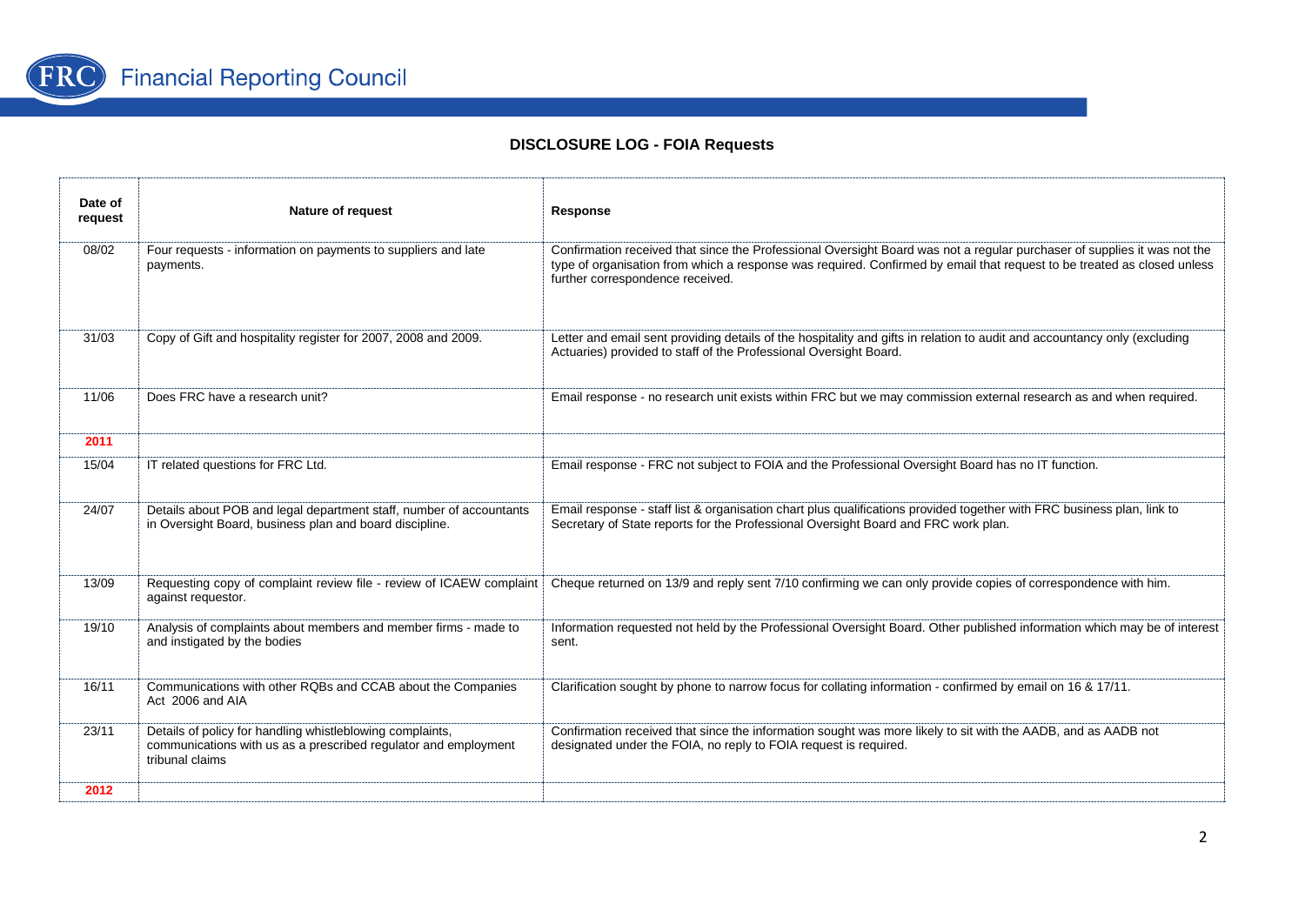

| Date of<br>request | Nature of request                                                                                                  | Response                                                                                                                                                                                                                    |
|--------------------|--------------------------------------------------------------------------------------------------------------------|-----------------------------------------------------------------------------------------------------------------------------------------------------------------------------------------------------------------------------|
| 13/03              | Communications with other RQB, RSBs and CCAB about the AIA and<br>internal discussions about the AIA qualification | Relevant extracts from Board papers and minutes sent. Complaint to ICO not upheld: ICO Decision Notice                                                                                                                      |
| 30/04              | Information on conversion of Kingston Smith to an LLP                                                              | This information is not held by the Professional Oversight Board - for the purposes of our Key Facts & Trends publication<br>we confirm the current status of firms only.                                                   |
| 17/04              | Details of requirements to qualify as a UK statutory auditor                                                       | Details of RQBs & RSBs sent together with note of availability of reciprocal arrangements for overseas qualified.                                                                                                           |
| 08/11              | Copies of meeting notes and correspondence between FRC and<br>appointed reviewer of AIA qualification.             | No additional information provided in response to request.                                                                                                                                                                  |
| 2013               |                                                                                                                    |                                                                                                                                                                                                                             |
| 28/02              | Structure of Legal Department                                                                                      | Request does not fall within the statutory functions covered by the FOIA. On a voluntary basis the positions within the<br>department have been disclosed                                                                   |
| 23/05              | Information on the FRC investigation into<br>Premier Motorauction's liquidation by PwC                             | Request does not fall within the statutory functions covered by the FOIA. On a voluntary basis limited information<br>provided on general FRC processes for handling discipline cases.                                      |
| 17/07              | Details of disciplinary action taken by the FRC and/or other bodies, if<br>any, against named individuals.         | Request does not fall within the statutory functions covered by the FOIA. On a voluntary basis confirmation provided that<br>no action has been taken by the FRC. No information available on action taken by other bodies. |
| 01/08              | Details of ET1 firms received by the FRC                                                                           | Request does not fall within the statutory functions covered by the FOIA. On a voluntary basis we have confirmed that<br>we have received no ET1 forms.                                                                     |
| 02/08              | Costs of investigation into the conduct of<br>KPMG as auditors of British Aerospace/BAE<br>Systems group Plc       | Request does not fall within the statutory functions covered by the FOIA.                                                                                                                                                   |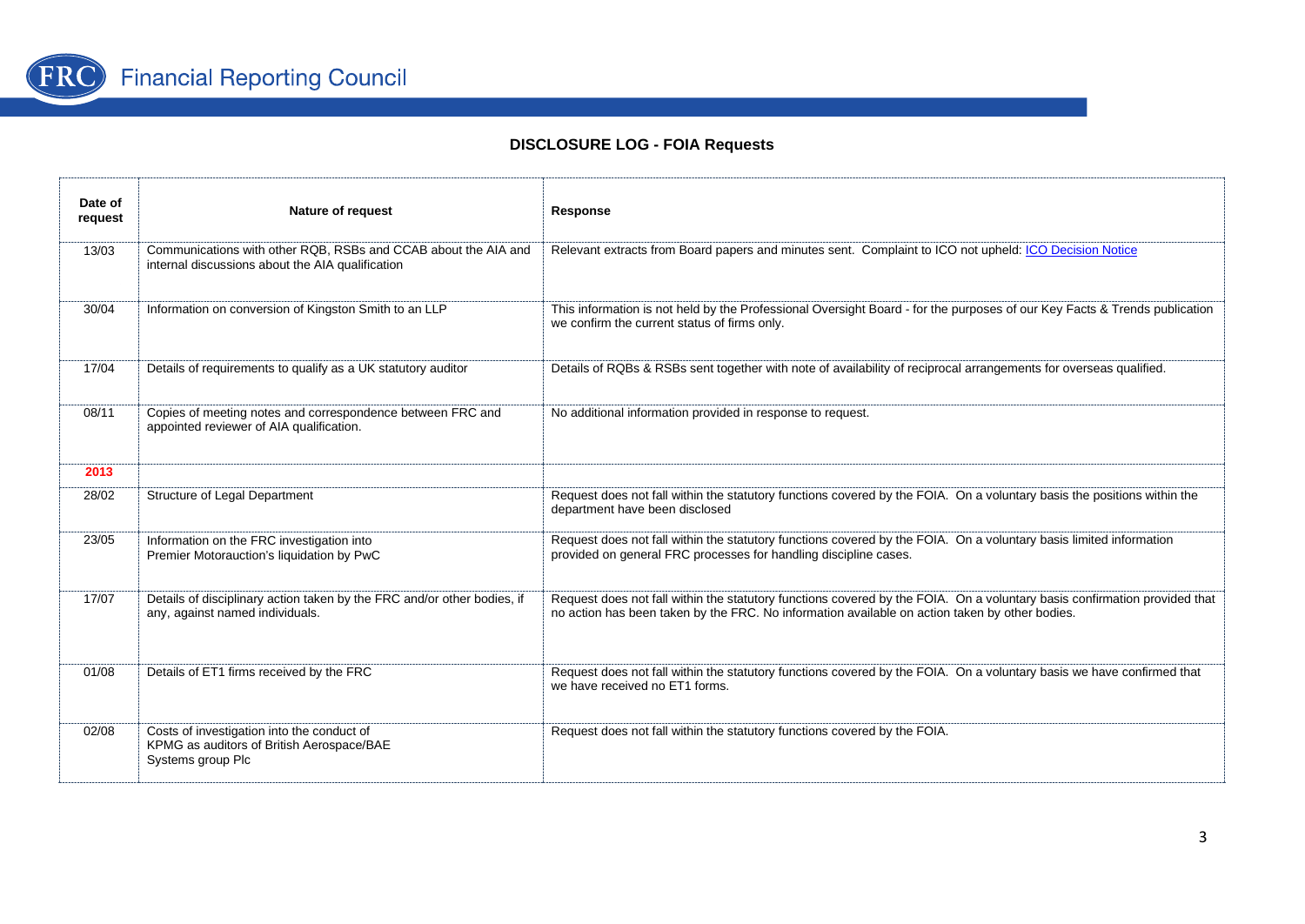

| Date of<br>request | <b>Nature of request</b>                                                                                                                                                                                                                                                                                         | Response                                                                                                                                                                                                                                                                                                                                                                                                                             |
|--------------------|------------------------------------------------------------------------------------------------------------------------------------------------------------------------------------------------------------------------------------------------------------------------------------------------------------------|--------------------------------------------------------------------------------------------------------------------------------------------------------------------------------------------------------------------------------------------------------------------------------------------------------------------------------------------------------------------------------------------------------------------------------------|
| 12/08              | Details of FRC responsibilities and its Directors and Officers insurance                                                                                                                                                                                                                                         | Request does not fall within the statutory functions covered by the FOIA. On a voluntary basis we have confirmed that<br>we hold D&O insurance and that we report annually to the Secretary of State.                                                                                                                                                                                                                                |
| 19/09              | Details of the processes adopted by<br>Professional Discipline for appointing Tribunal chairs and setting terms<br>of reference for the Mayflower and Rover investigations. Details of<br>ethnicity and diversity policy of the FRC together with the number of<br>black people working in the Legal Department. | Request does not fall within the statutory functions covered by the FOIA. On a voluntary basis we have provided a link to<br>the Disciplinary Scheme and a copy of the FRC's Ethnicity and Diversity policy.                                                                                                                                                                                                                         |
| 19/11              | Request for copies of responses to a SORP consultation by the IMA                                                                                                                                                                                                                                                | Request does not fall within the statutory functions covered by the FOIA. On a voluntary basis we sought agreement<br>from the IMA for the responses to be provided by them after publication of the SORP.<br>The Information Commissioner upheld the response of the FRC and his decision was subsequently upheld by the<br>Information Tribunal. These decisions may be found: ICO Decision Notice and Information Tribunal Notice |
| 02/12              | Request for progress reports by the Corporate Reporting Review team<br>and its operating procedures.                                                                                                                                                                                                             | Request does not fall within the statutory functions covered by the FOIA. On a voluntary basis we have provided links to<br>the CRRT pages on our website.                                                                                                                                                                                                                                                                           |
| 2014               |                                                                                                                                                                                                                                                                                                                  |                                                                                                                                                                                                                                                                                                                                                                                                                                      |
| 31/01              | Requests for procedural details of a complaint made to the ICAEW.                                                                                                                                                                                                                                                | Request does not fall within the statutory functions covered by the FOIA as it does not relate to Audit work or Auditors.<br>An internal review of our response upheld this decision.                                                                                                                                                                                                                                                |
| 27/02              | Subject of request unclear                                                                                                                                                                                                                                                                                       | Clarification sought by letter - no reply received.                                                                                                                                                                                                                                                                                                                                                                                  |
| 11/03<br>&31/03    | Requests for details of dealings with various bodies on Scottish<br>independence.                                                                                                                                                                                                                                | Confirmed that we do not hold any information within the categories detailed to which the Freedom of Information Act<br>applies                                                                                                                                                                                                                                                                                                      |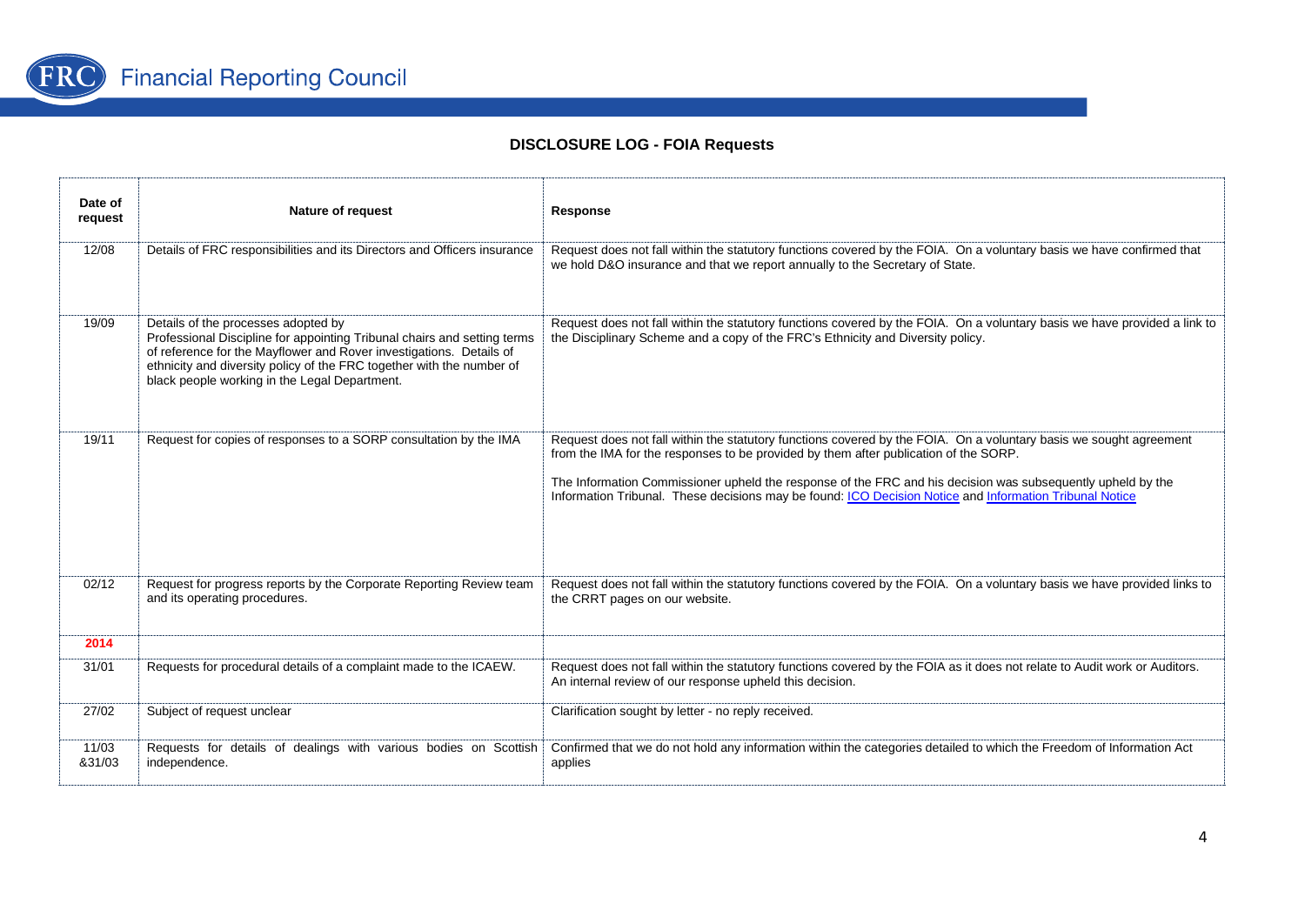

| Date of<br>request | <b>Nature of request</b>                                                                                                                                                                                                                        | Response                                                                                                                                                                                                                                                                                                                                                                                                                                                                                 |
|--------------------|-------------------------------------------------------------------------------------------------------------------------------------------------------------------------------------------------------------------------------------------------|------------------------------------------------------------------------------------------------------------------------------------------------------------------------------------------------------------------------------------------------------------------------------------------------------------------------------------------------------------------------------------------------------------------------------------------------------------------------------------------|
|                    | Number of complaints raised with the FRRP in relation to the Business<br>Review section of the Directors Report (CA 2006 417) since 2006.                                                                                                       | Request does not fall within the statutory functions covered by the FOIA. On a voluntary basis, link provided to FRC<br>website where the annual report is published which contains details of complaints made.                                                                                                                                                                                                                                                                          |
| 06/05              | What steps were taken by the FRC when it first became aware of the<br>financial crisis at RBS and Lloyds                                                                                                                                        | Request does not fall within the statutory functions covered by the FOIA. No public documents are available.                                                                                                                                                                                                                                                                                                                                                                             |
| 13/05              | Details of contact between the FRC and the IASB between 1<br>September 2013 - 1 May 2014 in relation to a named individual.                                                                                                                     | Request does not fall within the statutory functions covered by the FOIA. A specific request under the Data Protection<br>Act has been advised.                                                                                                                                                                                                                                                                                                                                          |
| 12/07              | Update on progress of the Accountancy and Disciplinary Board's<br>investigation into the conduct of certain named members of the<br>ICAEW, and of PwC LLP as auditors of RSM Tenon Group plc.                                                   | Request does not fall within the statutory functions covered by the FOIA. On a voluntary basis confirmed that an<br>announcement on the outcome of the RSM Tenon investigation will be made in the usual way once the investigation has<br>completed, unless this would not be in the public interest.                                                                                                                                                                                   |
| 01/09              | Details of support agreements for Hewlett Packard hardware                                                                                                                                                                                      | Request does not fall within the statutory functions covered by the FOIA.                                                                                                                                                                                                                                                                                                                                                                                                                |
| 10/12              | List and/or contact details of all members under FRC regulation                                                                                                                                                                                 | Provided a link to the third country auditor register on the FRC website.<br>Other auditors and non-audit professionals do not fall within the scope of the FOIA. Provided a link to the audit register<br>outside of the requirements of the FOIA.                                                                                                                                                                                                                                      |
| 2015               |                                                                                                                                                                                                                                                 |                                                                                                                                                                                                                                                                                                                                                                                                                                                                                          |
| 01/02              | Number of FRC Executive staff, non-executive board members and<br>non-executive members of any committees, councils, panels, etc. who<br>have been remunerated in whole or in part through payment to a<br>limited company in the last 3 years. | Confirmed that no executive staff or non-executives who carry out the delegated functions have been remunerated in whole<br>or in part through payment to a limited company in the pre4vious 3 years.<br>Executive staff and non-executives not involved in carrying out the delegated functions do not fall within the scope of the<br>FOIA. Voluntarily provided links to the annual report and FRC website for information on total numbers of executive staff<br>and non-executives. |
| 25/02              | List of PLC's reported to be involved in accounting fraud over the last<br>10 years and list of PLCs investigated by the FRC for the same.                                                                                                      | Request does not fall within the statutory functions covered by the FOIA. Voluntarily provided information on the<br>accountancy scheme and past cases and suggested possible sources of the requested information.                                                                                                                                                                                                                                                                      |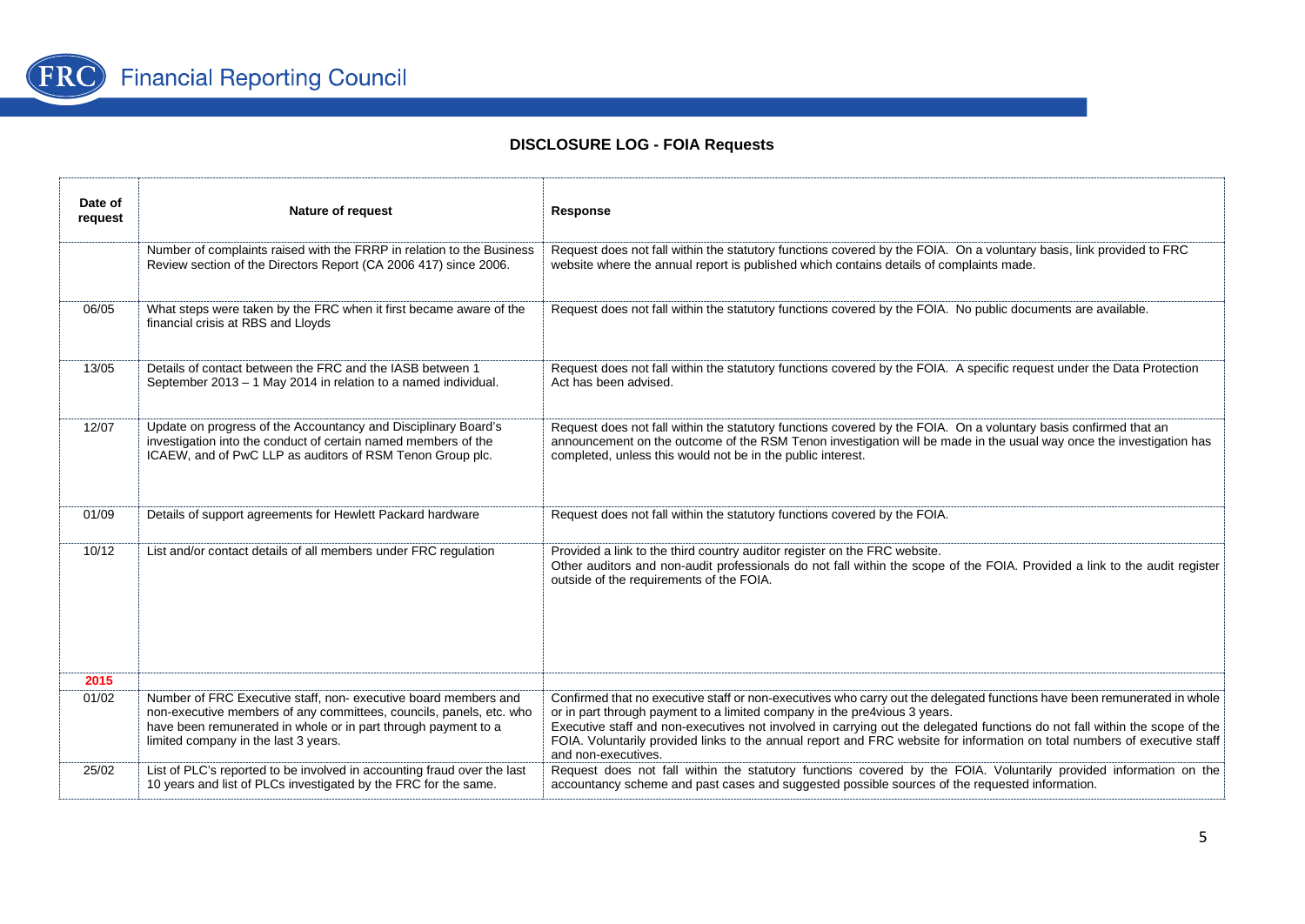

| Date of<br>request | Nature of request                                                                                                                                                                                                                                                                                                                                                                                                                                                                                                                                                                                                                                                                                                                                                                                                                                                                                                                                                                                                                                                                                                                                                                 | Response                                                                                                                                                                                                                                                                                 |
|--------------------|-----------------------------------------------------------------------------------------------------------------------------------------------------------------------------------------------------------------------------------------------------------------------------------------------------------------------------------------------------------------------------------------------------------------------------------------------------------------------------------------------------------------------------------------------------------------------------------------------------------------------------------------------------------------------------------------------------------------------------------------------------------------------------------------------------------------------------------------------------------------------------------------------------------------------------------------------------------------------------------------------------------------------------------------------------------------------------------------------------------------------------------------------------------------------------------|------------------------------------------------------------------------------------------------------------------------------------------------------------------------------------------------------------------------------------------------------------------------------------------|
| 16/06              | Progress update on the FRC's investigation, and the prospect of an<br>FRC report in relation to Equity Syndicate Management (Syndicate<br>218), particularly in relation to actuarial (reserving 2007-9) and audit<br>(2007-9 accounts and technical provisions).                                                                                                                                                                                                                                                                                                                                                                                                                                                                                                                                                                                                                                                                                                                                                                                                                                                                                                                 | Request does not fall within the statutory functions covered by the FOIA. Voluntarily directed requestor to publically<br>available information which may be helpful.                                                                                                                    |
| 08/09              | Details of ET1 (Employment Tribunal) forms received by the FRC<br>2013-15                                                                                                                                                                                                                                                                                                                                                                                                                                                                                                                                                                                                                                                                                                                                                                                                                                                                                                                                                                                                                                                                                                         | Request does not fall within the statutory functions covered by the FOIA. Voluntarily provided details of ET1 forms received.                                                                                                                                                            |
| 14/10              | Details of IT contracts and current providers                                                                                                                                                                                                                                                                                                                                                                                                                                                                                                                                                                                                                                                                                                                                                                                                                                                                                                                                                                                                                                                                                                                                     | Request does not fall within the statutory functions covered by the FOIA.                                                                                                                                                                                                                |
| 01/12              | 1. Has the Financial Reporting Council considered, investigated, or<br>reported on whether the use of secondees from the top four auditing<br>companies being provided to Banks for nil or minimal fees impact<br>upon the independence of each auditing company when instructed<br>to carry out a regulatory review of the Bank.<br>Has the Financial Reporting Council considered, investigated, or<br>reported on the use of secondees and other corporate work from the<br>top four accounting and auditing firms to Members of the UK<br>Parliament, the Scottish Parliament and the Welsh Assembly creates<br>a position within which the MPs, MEPs and AMs can be influenced<br>in their political work by whims, wishes and desires or corporate aims<br>of the auditing/accounting companies.<br>Has the Financial Reporting Council considered, investigated or<br>reported on whether the offer and acceptance of effectively free work<br>by an accounting and/or auditing firm to a Bank or Banking Group<br>would constitute a bribe being offered and accepted in exchange of<br>the provision or offer of an award of a contract for services at a later<br>date. | Request does not fall within the statutory functions covered by the FOIA. Voluntarily passed concern to the conduct division<br>for consideration.                                                                                                                                       |
|                    | If the answers to 1, 2 and 3 are no, will the Financial Reporting<br>Council agree to consider this in terms of: (1) the commercial<br>advantages the top 4 accounting/auditing companies create for<br>themselves; and (2) whether this amounts to an offence or offences<br>under the Bribery Act 2010.                                                                                                                                                                                                                                                                                                                                                                                                                                                                                                                                                                                                                                                                                                                                                                                                                                                                         |                                                                                                                                                                                                                                                                                          |
| 04/12              | Number of complaints made against the FRC over the past 3 years                                                                                                                                                                                                                                                                                                                                                                                                                                                                                                                                                                                                                                                                                                                                                                                                                                                                                                                                                                                                                                                                                                                   | Request does not fall within the statutory functions covered by the FOIA. Voluntarily provided links to the relevant sections<br>of the FRC annual report which deals with complains against the FRC for 2015/16 and 2016/17. (Response undeliverable<br>to the e-mail address provided) |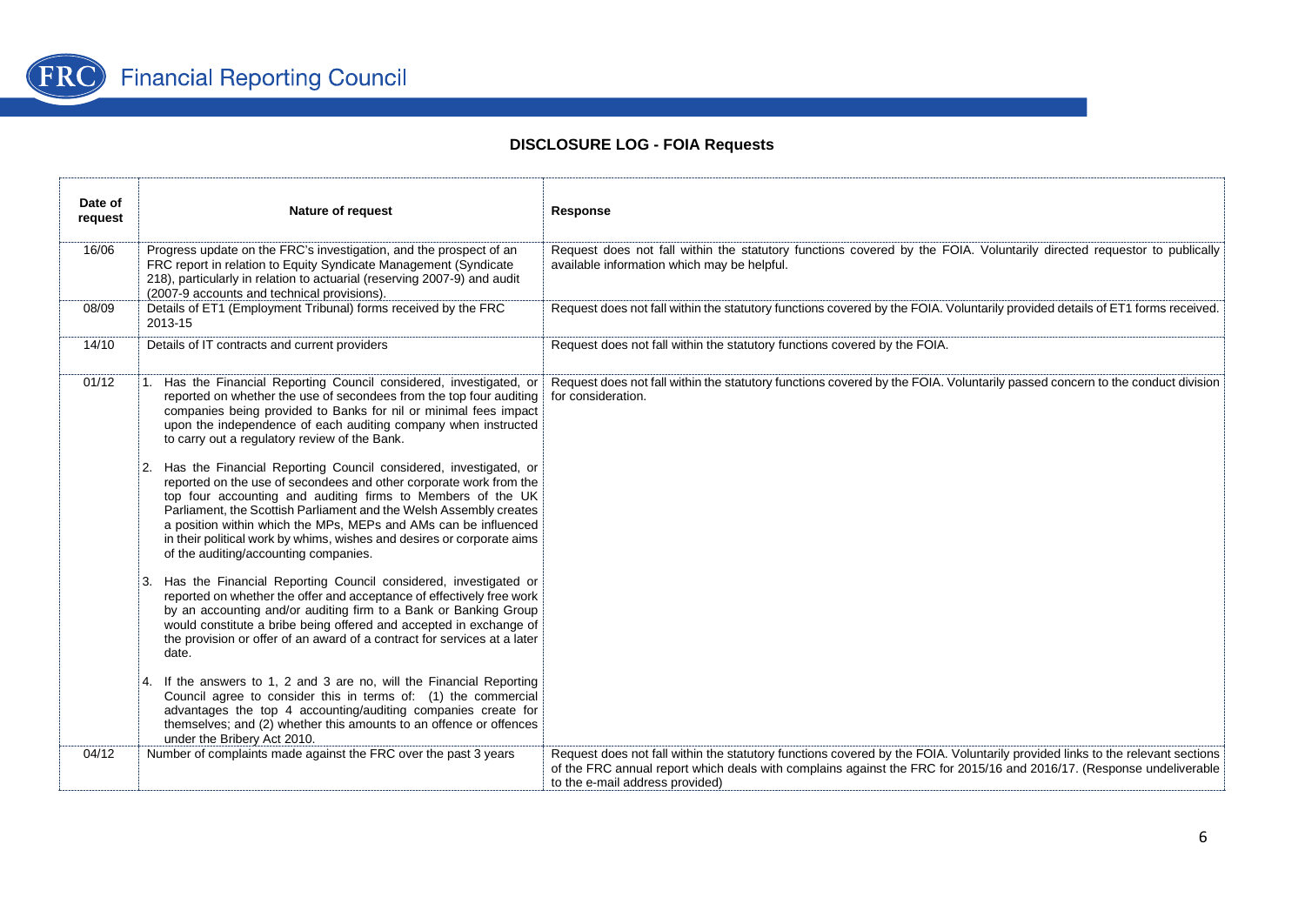

| Date of<br>request | Nature of request                                                                                                                                                                                                                                                                                                                                                                                                                                                                                                                                                                                                                                                                                                                                                                                                                                                                                                          | Response                                                                                                                                                                                     |
|--------------------|----------------------------------------------------------------------------------------------------------------------------------------------------------------------------------------------------------------------------------------------------------------------------------------------------------------------------------------------------------------------------------------------------------------------------------------------------------------------------------------------------------------------------------------------------------------------------------------------------------------------------------------------------------------------------------------------------------------------------------------------------------------------------------------------------------------------------------------------------------------------------------------------------------------------------|----------------------------------------------------------------------------------------------------------------------------------------------------------------------------------------------|
| 14/12              | 1. For each of the FRC annual audit inspection reports: (1) total number<br>of audit inspections carried out; (2) number of those audit inspections<br>in FTSE 350 companies; (3) percentage of total in FTSE 350; (4)<br>names of banks and building societies included in Annual Audit<br>Inspection Report.<br>2. For each of the FRC financial years ended 2015, 2011, 2008 and<br>2005: (1) total actual expenditure for FRC and number of permanent<br>staff; (2) the % of expenditure associated with audit inspections; (3)<br>the number of full time equivalents associated with the audit<br>inspections; (4) the % of permanent full time staff associated with<br>the audit inspections.<br>3. For each of the available reporting years or nearest available: (1)<br>the average audit fee for a FTSE 100 company and the average non-<br>audit fee income; (2) the average audit fee for a FTSE 350 company | Request does not fall within the statutory functions covered by the FOIA. Voluntarily provided links to publically available<br>information which may be helpful to the requestor.           |
| 2016               | and the average non audit fee income for the year.                                                                                                                                                                                                                                                                                                                                                                                                                                                                                                                                                                                                                                                                                                                                                                                                                                                                         |                                                                                                                                                                                              |
|                    |                                                                                                                                                                                                                                                                                                                                                                                                                                                                                                                                                                                                                                                                                                                                                                                                                                                                                                                            |                                                                                                                                                                                              |
| 07/01              | Details of current contracts for ICT services.                                                                                                                                                                                                                                                                                                                                                                                                                                                                                                                                                                                                                                                                                                                                                                                                                                                                             | Request does not fall within the statutory functions covered by the FOIA.                                                                                                                    |
| 28/01              | Number of registered audit firms at 31 December 2015                                                                                                                                                                                                                                                                                                                                                                                                                                                                                                                                                                                                                                                                                                                                                                                                                                                                       | Request does not fall within the statutory functions covered by the FOIA. Voluntarily provided link to the audit register.                                                                   |
| 17/02              | Number of whistleblowing reports received within the past 5 years, and<br>how many of those were from migrant workers                                                                                                                                                                                                                                                                                                                                                                                                                                                                                                                                                                                                                                                                                                                                                                                                      | No whistleblowing reports received in relation to the FRC's delegated functions in the time period that we have complete<br>records for. Provided a link to the FRC's whistleblowing policy. |
| 28/06              | Copy of the Joint Disciplinary Scheme's 1995 report into the<br>accountants involved in the Barlow Clowes Affair                                                                                                                                                                                                                                                                                                                                                                                                                                                                                                                                                                                                                                                                                                                                                                                                           | Documents destroyed prior to request in accordance with the FRC's document retention policy.                                                                                                 |
| 01/07              | Details of IT spend                                                                                                                                                                                                                                                                                                                                                                                                                                                                                                                                                                                                                                                                                                                                                                                                                                                                                                        | Request does not fall within the statutory functions covered by the FOIA.                                                                                                                    |
| 05/08              | Details and outcomes of audit engagements inspected by the FRC or<br>Professional Oversight Board since 2008.                                                                                                                                                                                                                                                                                                                                                                                                                                                                                                                                                                                                                                                                                                                                                                                                              | Request does not fall within the statutory functions covered by the FOIA. Voluntarily provided links to Audit Quality Review<br>and Audit Inspection Unit annual reports 2007/8-2014/15.     |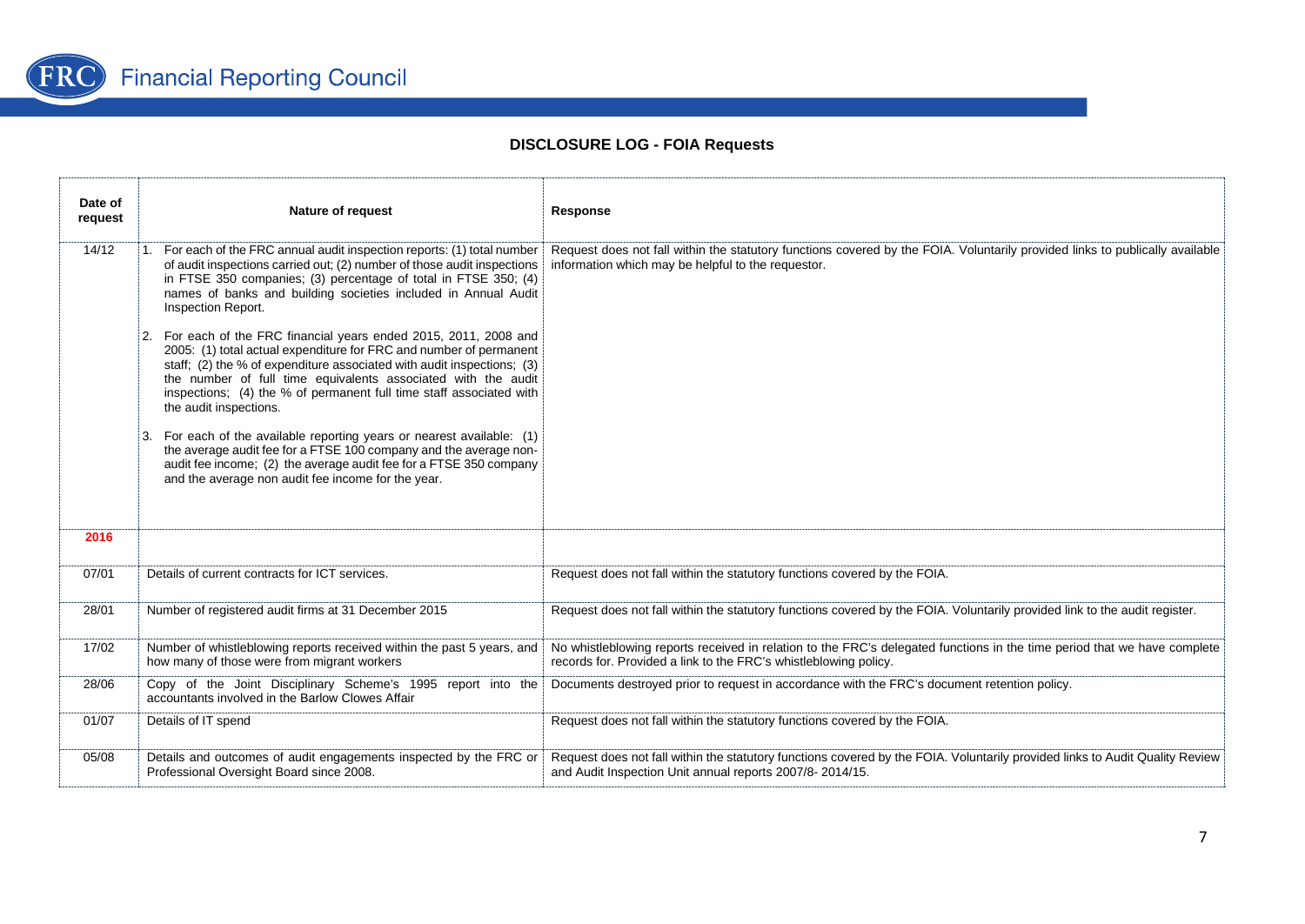

| Date of<br>request | <b>Nature of request</b>                                                                                                                                                                                                                                                                                             | Response                                                                                                                                                                                |
|--------------------|----------------------------------------------------------------------------------------------------------------------------------------------------------------------------------------------------------------------------------------------------------------------------------------------------------------------|-----------------------------------------------------------------------------------------------------------------------------------------------------------------------------------------|
| 24/10              | Contact with the IFRS Foundation, International Accounting Standards<br>Board and IFRS interpretations committee in 2015.                                                                                                                                                                                            | Request does not fall within the statutory functions covered by the FOIA. Voluntarily provided link to the section of the FRC<br>website dealing with Accounting Standards Policy.      |
| 02/11              | Details of and copies of any documents relating to contact with UK or<br>EU Governments in relation to BREXIT.                                                                                                                                                                                                       | Request does not fall within the statutory functions covered by the FOIA.                                                                                                               |
| 03/11              | 1. Details of the budget for oversight of the IFOA and how it is funded;<br>and<br>2. How many complaints have the FRC Professional Oversight Team<br>upheld against the IFOA over the last year?                                                                                                                    | Request does not fall within the statutory functions covered by the FOIA. Voluntarily provided link to the FRC Plan and<br>Budget.                                                      |
| 14/11              | Details of declarations by the secretary of state pursuant to S.1221<br>Companies Act 2006 that a person qualified to audit accounts under the<br>law of a third country is to be regarded, for the purposes of Chapter 2 to<br>Part 42 of the Companies Act, as holding an approved third country<br>qualification. | Request does not fall within the statutory functions covered by the FOIA. Voluntarily provided information on the FRC's<br>work in relation to third country auditors.                  |
| 2017               |                                                                                                                                                                                                                                                                                                                      |                                                                                                                                                                                         |
| 27/01              | Update on the investigation into KPMG in relation to their compliance<br>with ethical standards in connection with the provision of non-audit<br>services during their audit of the financial statements of Ted Baker PLC.                                                                                           | Request does not fall within the statutory functions covered by the FOIA.                                                                                                               |
| 08/02              | Update on investigation into Deloitte and its audit of RBS before the<br>financial crash, and whether the FRC is investigating the auditors of<br>other banks.                                                                                                                                                       | Request does not fall within the statutory functions covered by the FOIA. Voluntarily provided links to the sections of the<br>FRC website relating the past and current cases.         |
| 22/02              | Information on the FRC Conduct Committee decision in 2013 that there<br>were "no reasonable grounds" to suspect that there may have been<br>misconduct in the auditing of HBOS.                                                                                                                                      | Request does not fall within the statutory functions covered by the FOIA.                                                                                                               |
| 27/04              | Do commercial banks operate under standard accounting principles?                                                                                                                                                                                                                                                    | Request does not fall within the statutory functions covered by the FOIA. Voluntarily provided links to sections of the FRC<br>website relating to the setting of accounting standards. |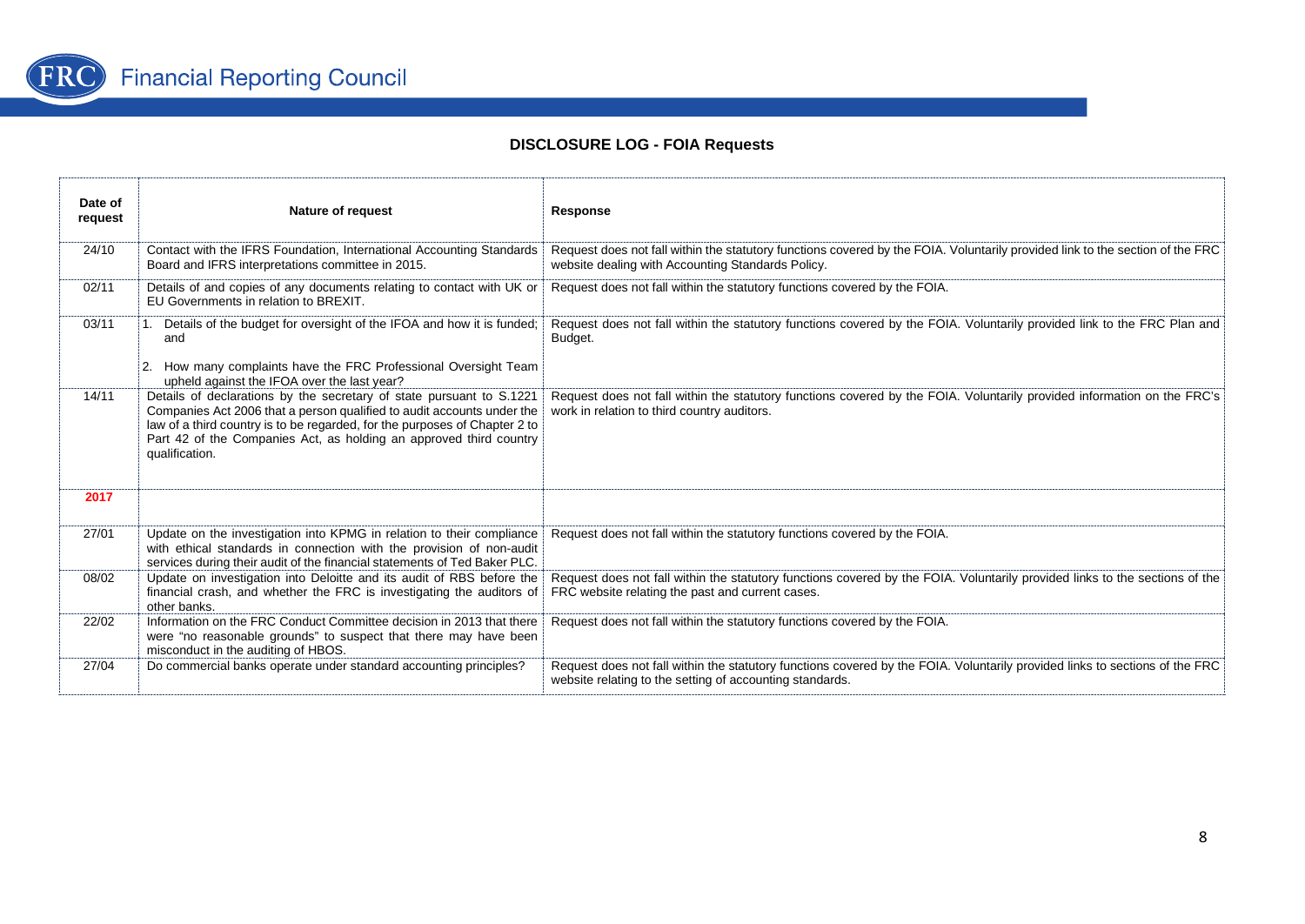

| Date of<br>request | Nature of request                                                                                                                                                                                                                                                                                                                                                                                                                                                                                                                                                                                                                                                                                                                                                                                                                                                           | Response                                                                                                                                                                                                                                                                                                                  |
|--------------------|-----------------------------------------------------------------------------------------------------------------------------------------------------------------------------------------------------------------------------------------------------------------------------------------------------------------------------------------------------------------------------------------------------------------------------------------------------------------------------------------------------------------------------------------------------------------------------------------------------------------------------------------------------------------------------------------------------------------------------------------------------------------------------------------------------------------------------------------------------------------------------|---------------------------------------------------------------------------------------------------------------------------------------------------------------------------------------------------------------------------------------------------------------------------------------------------------------------------|
| 01/05              | Since April 2010:                                                                                                                                                                                                                                                                                                                                                                                                                                                                                                                                                                                                                                                                                                                                                                                                                                                           | To the extent the request does not relate to the FRC's statutory functions, the request is not covered by the FOIA.                                                                                                                                                                                                       |
|                    | the claims) for whistleblowing detriment under the Public Interest<br>Disclosure Act has the FRC received from the Employment Tribunal?<br>Please advise if the FRC holds data on the action that he or the<br>organisation took in response to these notifications by the<br>Employment Tribunal.<br>Please give a breakdown of the number of ET1 claim forms (or<br>excerpts and information related to the claims) received by each<br>financial year.<br>Please give a list of the bodies to which these PIDA claims relate,<br>and the number and (if practicable) the nature of ET1s received about<br>each organisation, broken down by financial year.<br>Has the FRC undertaken any analysis of the ET1 intelligence that it<br>has received from Employment Tribunals since April 2010? If so,<br>please disclose all reports and or correspondence that give the | How many ET1 claim forms (or excerpts and information related to   To the extent that the request does relate to the FRC's statutory functions, we have not been forwarded any ET1 forms by<br>the Employment Tribunal under the Public Interest Disclosure Act since 2010.<br>Voluntarily provided relevant information. |
| 05/05              | details and results of the analysis/analyses<br>Details of use of bespoke IT software systems                                                                                                                                                                                                                                                                                                                                                                                                                                                                                                                                                                                                                                                                                                                                                                               | Request does not fall within the statutory functions covered by the FOIA.                                                                                                                                                                                                                                                 |
|                    |                                                                                                                                                                                                                                                                                                                                                                                                                                                                                                                                                                                                                                                                                                                                                                                                                                                                             |                                                                                                                                                                                                                                                                                                                           |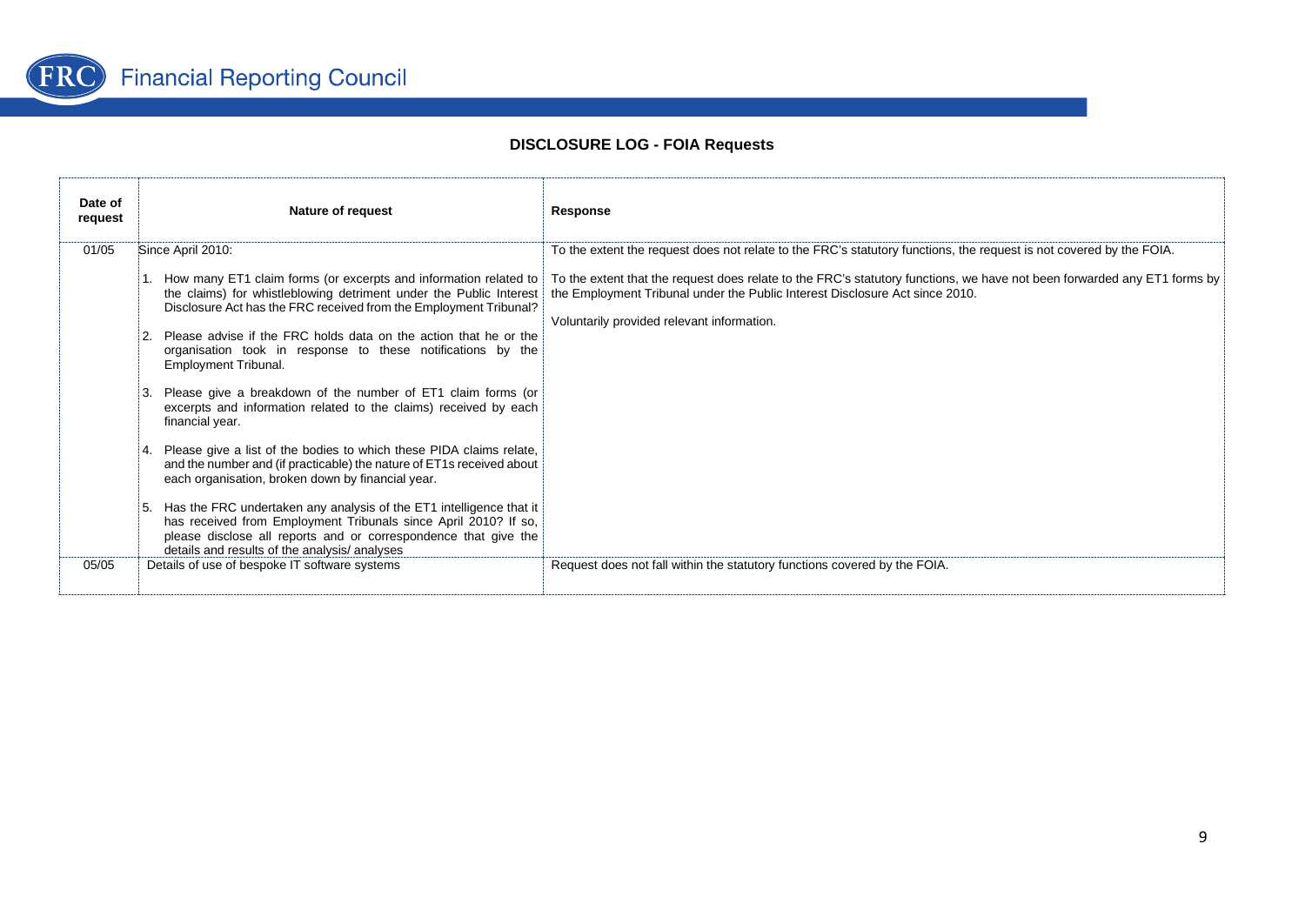

| 10/05 | 1. "Please clarify the FRC's oversight & any other responsibilities<br>regarding the conduct of individuals in the UK working as actuaries<br>for Solvency 2 firms, who are not members of the IFoA and have not<br>gained mutual recognition or affiliate membership with the IFoA?<br>These individuals may instead be members of and/or qualified by<br>actuarial professions outside the UK such as the Society of<br>Actuaries (based in USA), or Indian, Irish, French etc. actuarial<br>societies? | Request does not fall within the statutory functions covered by the FOIA. Voluntarily provided information and directed the<br>requestor to resources they may find helpful. |
|-------|-----------------------------------------------------------------------------------------------------------------------------------------------------------------------------------------------------------------------------------------------------------------------------------------------------------------------------------------------------------------------------------------------------------------------------------------------------------------------------------------------------------|------------------------------------------------------------------------------------------------------------------------------------------------------------------------------|
|       | Is there any mandatory requirement, by the FRC or otherwise, for<br>members of these foreign actuarial qualifying bodies to secure<br>affiliate membership of the IFoA before carrying out their actuarial<br>work in the UK?                                                                                                                                                                                                                                                                             |                                                                                                                                                                              |
|       | Furthermore, what about individuals working as actuaries in the UK,<br>who have lapsed their membership of the Institute and Faculty of<br>Actuaries (or any foreign actuarial society) are they completely<br>unregulated by the IFoA, FRC- who would regulate them?                                                                                                                                                                                                                                     |                                                                                                                                                                              |
|       | Are there any English language minimum requirements required of<br>actuarial or other professionals ultimately regulated by the FRC, for<br>working in the UK Financial Industries?                                                                                                                                                                                                                                                                                                                       |                                                                                                                                                                              |
|       | 5. a. Can you confirm that the conduct of IFoA Directors, President or<br>Staff are beyond the remit of the FRC? Or would it only apply to<br>those employed individuals who are also members of the Institute.                                                                                                                                                                                                                                                                                           |                                                                                                                                                                              |
|       | b. For example, if the IFoA were to lose a racial or disability<br>discrimination case in an Employment Tribunal, please confirm<br>whether something like that would/could cause an intervention by<br>the FRC.                                                                                                                                                                                                                                                                                          |                                                                                                                                                                              |
|       | How about qualified actuaries, who are members of the IFoA, who<br>mark exam papers. If the marking by them was shown to be of poor<br>or inconsistent standard, would this be in the FRC's remit?                                                                                                                                                                                                                                                                                                        |                                                                                                                                                                              |
|       | Do the FRC consider the Legislative and Regulatory Reform Act<br>:6.<br>2006 as applying (i) to the IFoA, and (ii) to the FRC, with regards to<br>your oversight of the IFoA? Please explain your position with<br>reference to the Act.                                                                                                                                                                                                                                                                  |                                                                                                                                                                              |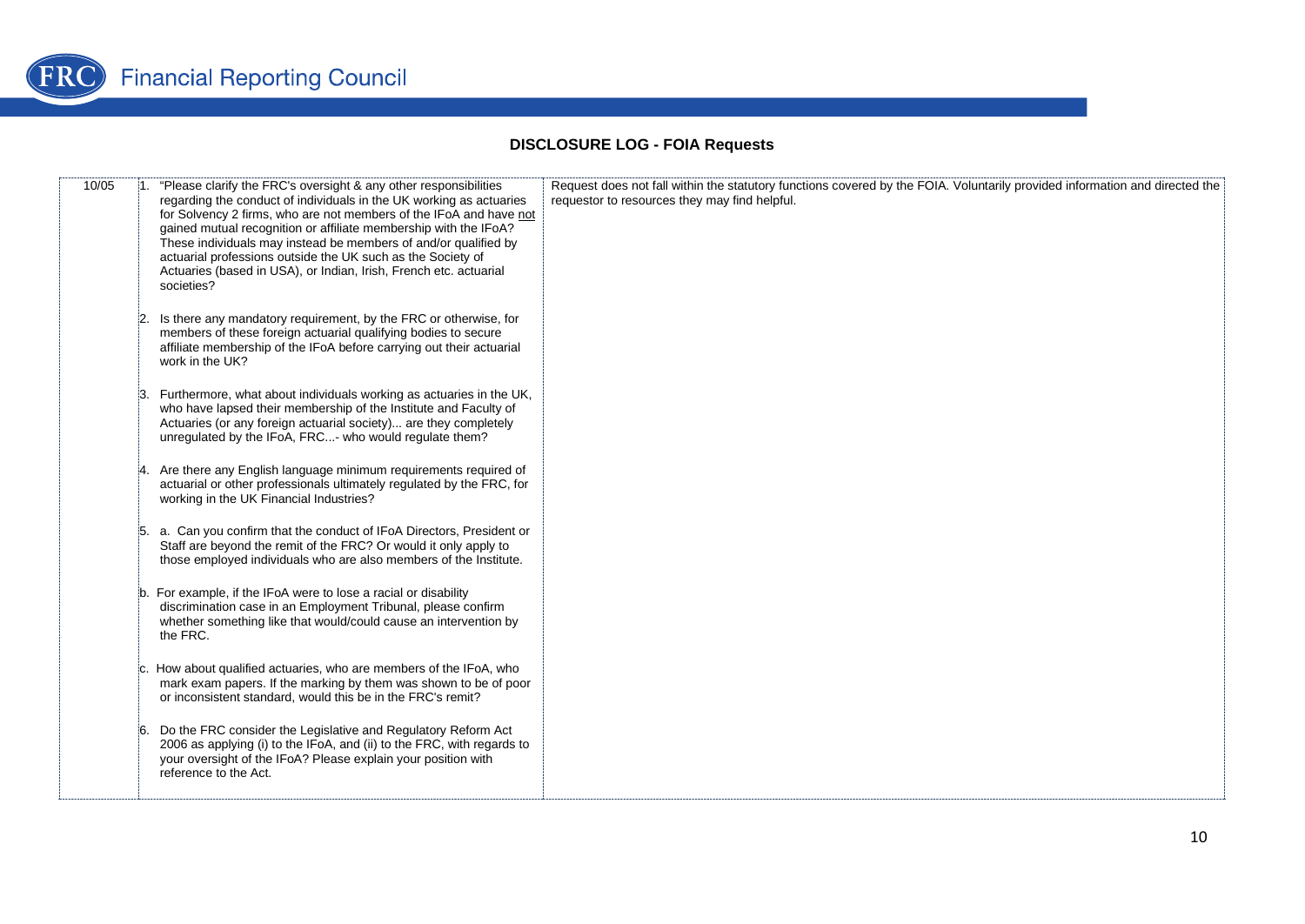

| Date of<br>request | Nature of request                                                                                                                                                                                                                                                                                                                                      | Response                                                                                                                                    |
|--------------------|--------------------------------------------------------------------------------------------------------------------------------------------------------------------------------------------------------------------------------------------------------------------------------------------------------------------------------------------------------|---------------------------------------------------------------------------------------------------------------------------------------------|
|                    | . In the Memorandum of Understanding it states you oversee the<br>regulatory activities of the IFoA, specifically it mentions on page 1,<br>footnote 1, "administering the educational system" Are you<br>stating that who the IFoA: (i) admits into the profession, and/or (ii)<br>confers qualifications onto is, or is not, a regulatory activity?" |                                                                                                                                             |
| 05/06              | investigating PWC over alleged irregularities in its auditing of Tesco's<br>financial records                                                                                                                                                                                                                                                          | Minutes of the meeting where the FRC decided not to continue Request does not fall within the statutory functions covered by the FOIA.      |
| 11/09              | Glencore and the FRC, as well as any minutes of meetings held with<br>Glencore representatives, since January 2016.                                                                                                                                                                                                                                    | Disclosure of all emails, letters and other communication between Request does not fall within the statutory functions covered by the FOIA. |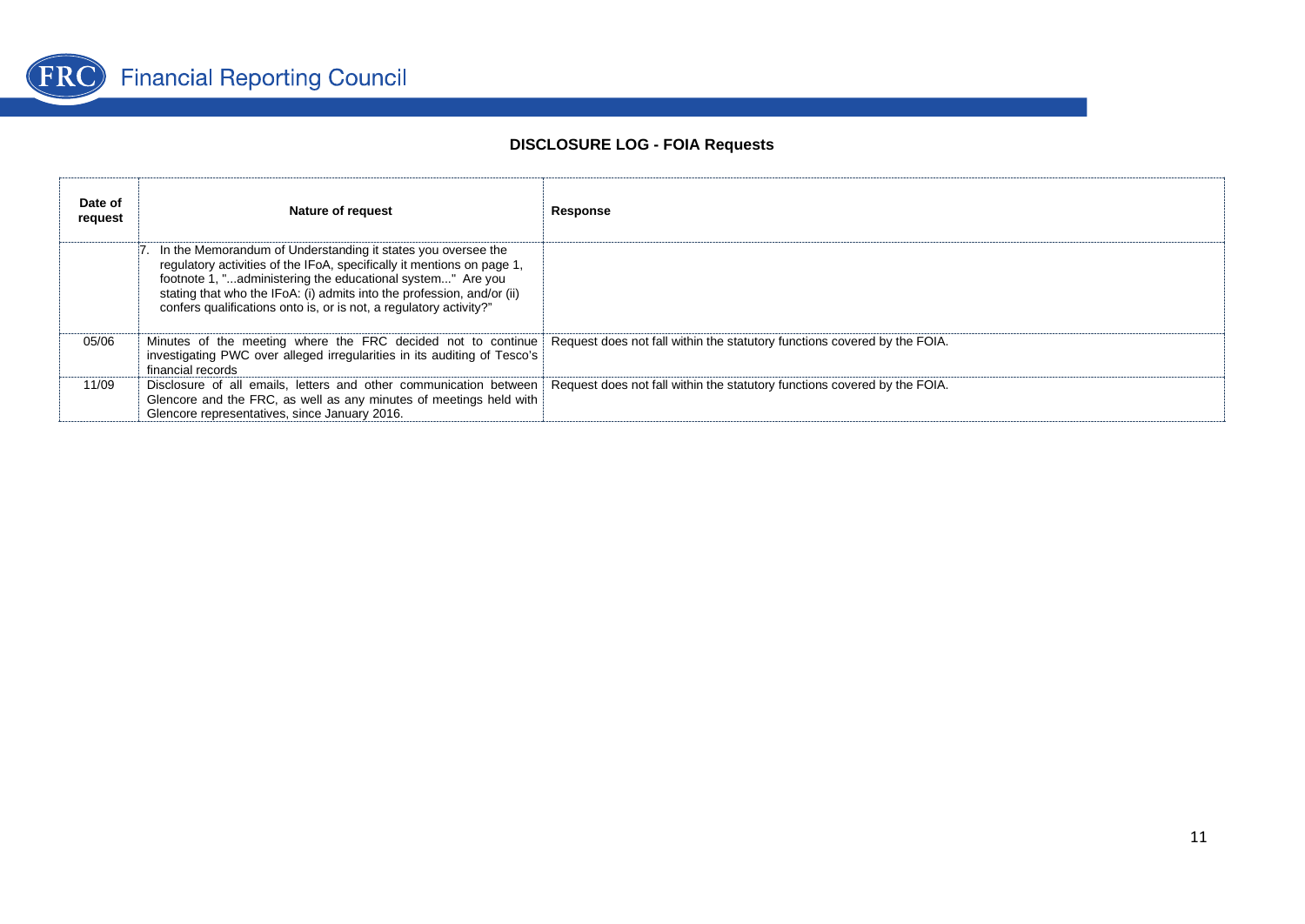

| Date of<br>request | <b>Nature of request</b>                                                                                                                                                                                                                                                                                                                                                                       | Response                                                                                                                                                                                             |
|--------------------|------------------------------------------------------------------------------------------------------------------------------------------------------------------------------------------------------------------------------------------------------------------------------------------------------------------------------------------------------------------------------------------------|------------------------------------------------------------------------------------------------------------------------------------------------------------------------------------------------------|
| 11/09              | 1. Any references to the FRC's status or classification in the FRC's<br>board minutes since 2014.                                                                                                                                                                                                                                                                                              | Request does not fall within the statutory functions covered by the FOIA. Voluntarily provided links to resources on the FRC<br>website and directed requester to another site they may find useful. |
|                    | Given the importance of the FRC's position as a so-called<br>enforcer, why was no more detailed discussion of the ONS's<br>review made public?                                                                                                                                                                                                                                                 |                                                                                                                                                                                                      |
|                    | 3.<br>"FRC Classification 5.3 Ms McArthur reported that following<br>Board consideration at its February meeting and further<br>discussions with BEIS a draft report confirming the BEIS view,<br>agreed with HMT, had been issued. Please supply a copy of this<br>draft report.                                                                                                              |                                                                                                                                                                                                      |
|                    | The view confirmed that the FRC could not be classified as a<br>$\mathbf{4}$<br>Public Non-Financial Corporation. The Board noted that, having<br>sought input from external solicitors, there is no scope to<br>challenge the current classification or to seek reclassification and<br>consequently considered accepting the 2014 decision. Why<br>would the FRC prefer this classification? |                                                                                                                                                                                                      |
|                    | Please clarify precisely when the FRC became aware of the<br>5.<br>ONS's classification of the FRC as a public body?                                                                                                                                                                                                                                                                           |                                                                                                                                                                                                      |
|                    | How did the FRC manage the obvious conflicts of interest during<br>6.<br>these discussions, i.e. the conflict between private-sector<br>business interests of board members and those of the wider<br>public?                                                                                                                                                                                  |                                                                                                                                                                                                      |
|                    | From the June 2016 minutes: "Ms Vegro introduced the paper."<br>7.<br>Please provide this paper                                                                                                                                                                                                                                                                                                |                                                                                                                                                                                                      |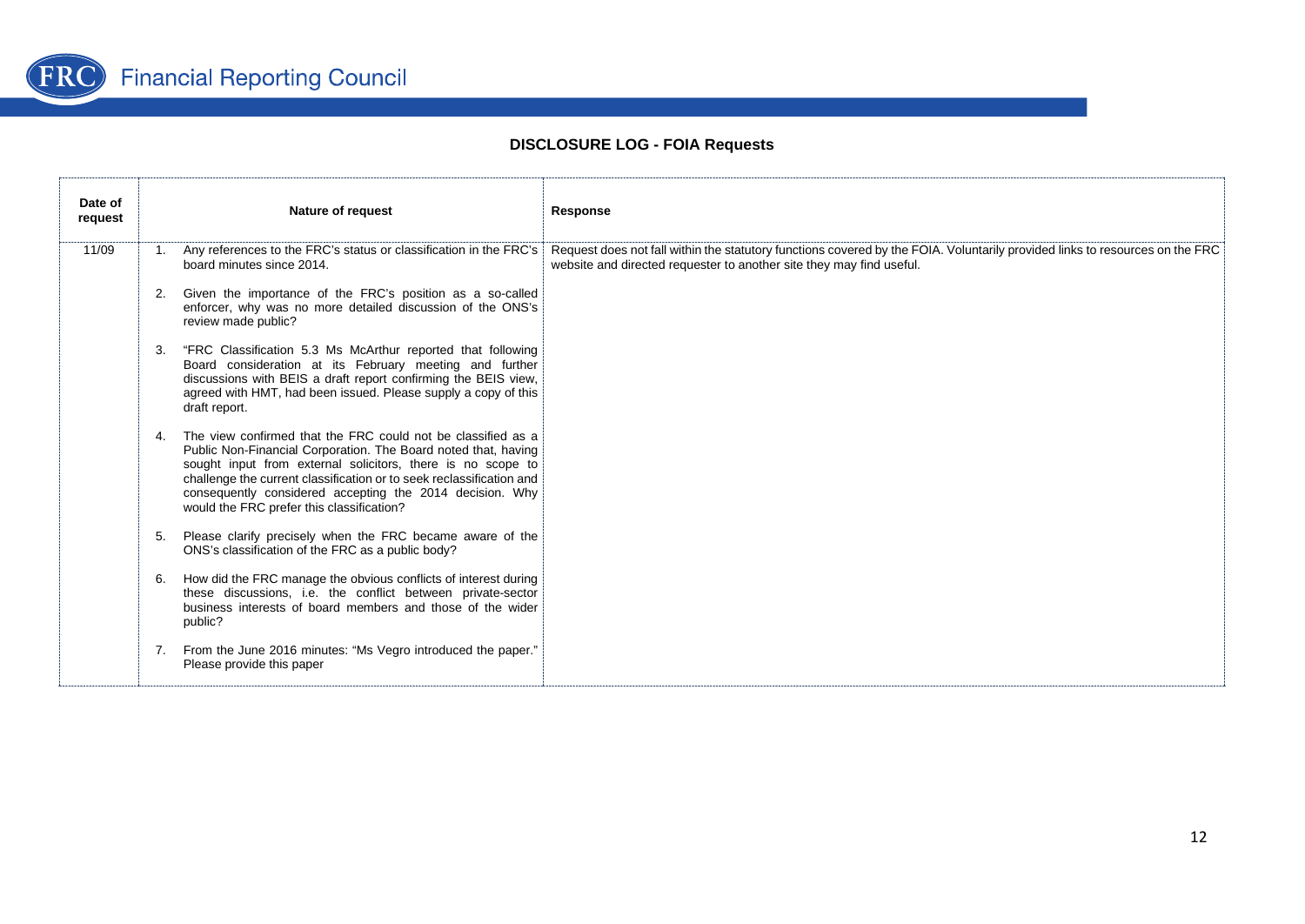

| Date of<br>request | <b>Nature of request</b>                                                                                                                                                                                                                                                                                                                                                                                                                                                                                                                                                                                                                                                                                                                                                                                                     | Response                                                                                                                                                                                     |
|--------------------|------------------------------------------------------------------------------------------------------------------------------------------------------------------------------------------------------------------------------------------------------------------------------------------------------------------------------------------------------------------------------------------------------------------------------------------------------------------------------------------------------------------------------------------------------------------------------------------------------------------------------------------------------------------------------------------------------------------------------------------------------------------------------------------------------------------------------|----------------------------------------------------------------------------------------------------------------------------------------------------------------------------------------------|
| 20/09              | professionals" the FRC obtained expert advice from as part of its website relating to past and current cases.<br>investigation into the conduct of KPMG's audit of HBOS for the<br>year ended 2007; and<br>b) Copies of the advice obtained:<br>How many investigations the FRC's conduct committee has<br>2.<br>launched in the past five calendar years, including 2017 to date,<br>detailing:<br>the name of the firm/company investigated,<br>a)<br>b)<br>the date the investigation started;<br>the outcome of the investigation, i.e. whether it was<br>$\mathbf{C}$<br>closed or referred to tribunal:<br>the date of that outcome:<br>d)<br>All correspondence and submissions from KPMG regarding the<br>3.<br>FRC's investigation into the conduct of KPMG's audit of HBOS for<br>the year ended 31 December 2017. | a) Names of the "independent and experienced lawyers and audit   Request does not fall within the statutory functions covered by the FOIA. Voluntarily provided links to sections of the FRC |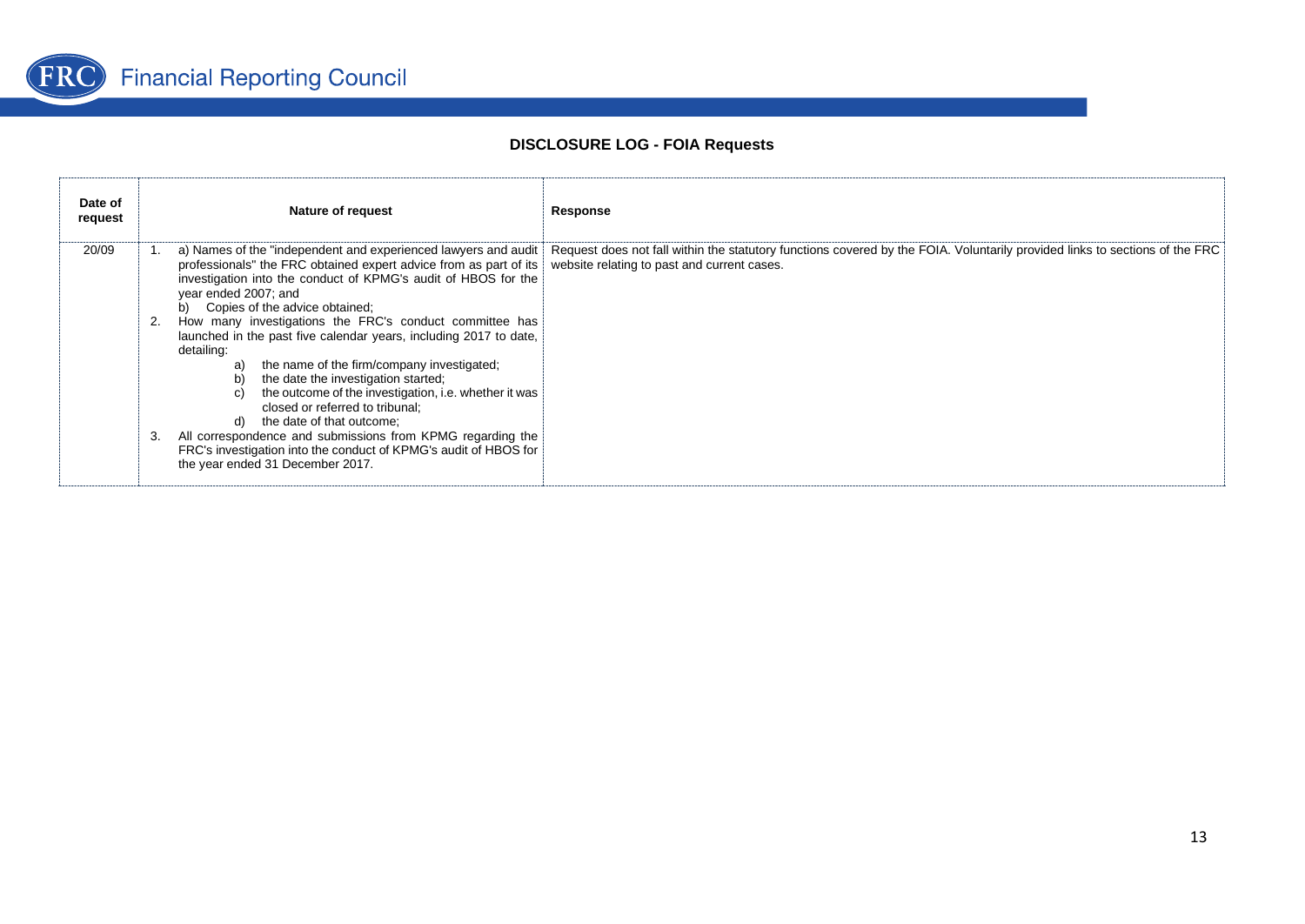

| Date of<br>request |    | Nature of request                                                                                                                                                                                                                                                               | Response                                                                                                                                        |
|--------------------|----|---------------------------------------------------------------------------------------------------------------------------------------------------------------------------------------------------------------------------------------------------------------------------------|-------------------------------------------------------------------------------------------------------------------------------------------------|
| 25/09              |    | 1. A copy of all correspondence since the year 2000 between The<br>FRC and Lebara Group or its subsidiary companies.                                                                                                                                                            | Following reasonable internal enquiries, we do not appear to hold the information sought in relation to our delegated<br>functions or otherwise |
|                    | 2. | A copy of all correspondence since the year 2000 between The<br>FRC and the company's founders: Ratheesan Yoganathan,<br>Rasiah Ranjith Leon and Baskaran Kandiah.                                                                                                              |                                                                                                                                                 |
|                    | 3. | A copy of all records, including minutes and briefings relating to<br>any meetings or other formal contact which has taken place<br>between The FRC and Lebara Group or its subsidiary companies<br>since the year 2000.                                                        |                                                                                                                                                 |
|                    |    | 4. A copy of all records, including minutes and briefings relating to<br>any meetings or other formal contact which has taken place<br>between The FRC and any of Lebara's founders (Ratheesan<br>Yoganathan, Rasiah Ranjith Leon and Baskaran Kandiah) since<br>the year 2000. |                                                                                                                                                 |
|                    | 5. | A copy of all financial information held on Lebara Group and/or its<br>subsidiaries dating from the year 2000 until present.                                                                                                                                                    |                                                                                                                                                 |
|                    | 6. | A copy of all financial information held on any of Lebara's founders<br>(Ratheesan Yoganathan, Rasiah Ranjith Leon and Baskaran<br>Kandiah) dating from the year 2000 until present.                                                                                            |                                                                                                                                                 |
|                    | 7. | A copy of all records relating to any complaints received and/or<br>investigations conducted which relate to Lebara Group and/or its<br>subsidiaries.                                                                                                                           |                                                                                                                                                 |
|                    |    | 8. A copy of all records relating to any complaints received and/or<br>investigations conducted which relate to any of Lebara's founders<br>(Ratheesan Yoganathan, Rasiah Ranjith Leon and Baskaran<br>Kandiah).                                                                |                                                                                                                                                 |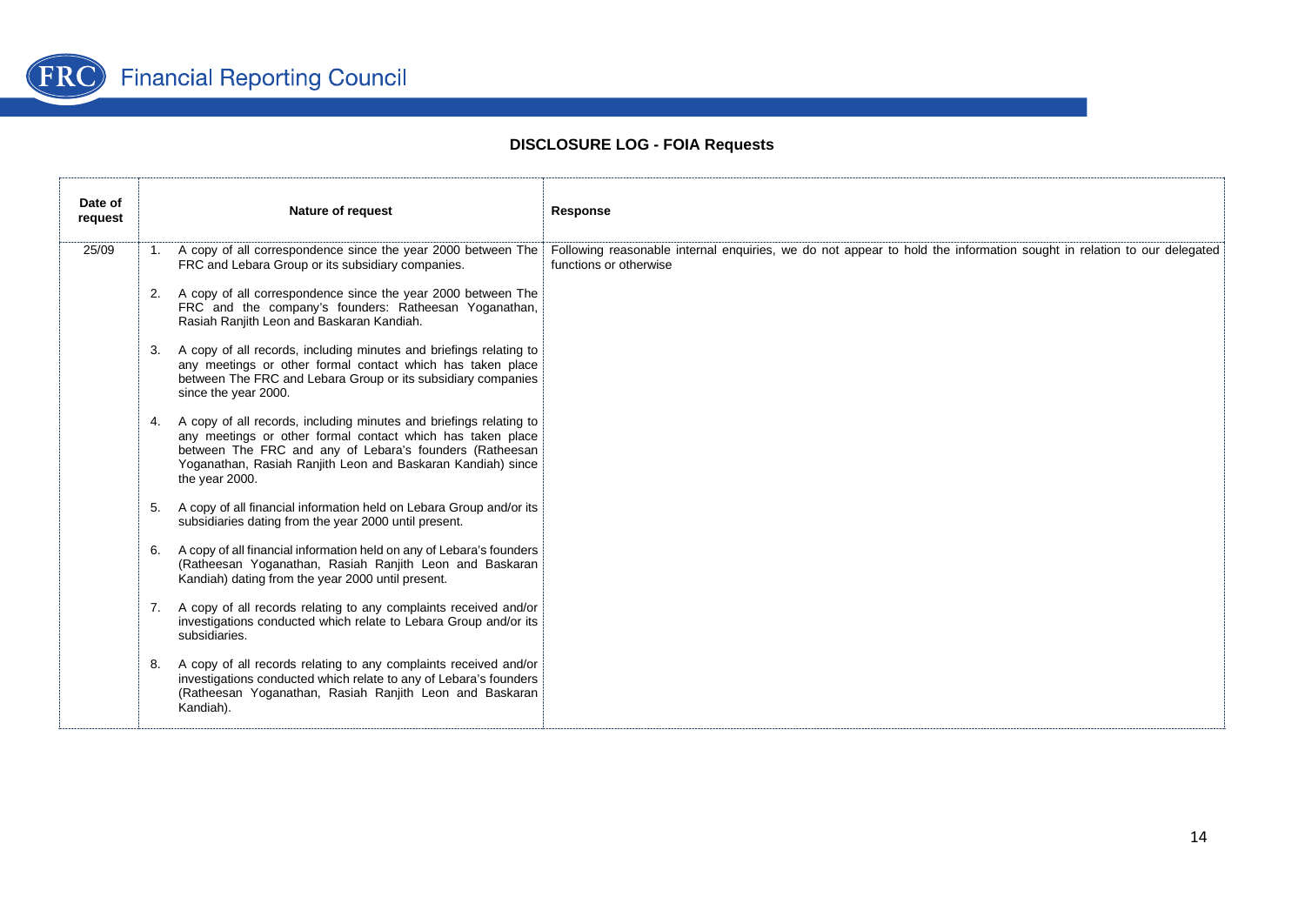

| Date of<br>request | Nature of request                                                                                                                                                                                                                | Response                                                                                                                                                                       |
|--------------------|----------------------------------------------------------------------------------------------------------------------------------------------------------------------------------------------------------------------------------|--------------------------------------------------------------------------------------------------------------------------------------------------------------------------------|
| 02/10              | 1. The value and number of fines handed out by the FRC to<br>individuals over the past four years (2013/14, 2014/15, 2015/16,<br>2016/17); and for this information to be broken down by year, with<br>the year-end March 31st.  | Request does not fall within the statutory functions covered by the FOIA. Voluntarily provided links to sections of the FRC<br>website relating to past cases and their fines. |
|                    | The value and number of fines handed out by the FRC to<br>2.<br>companies over the past four years (2013/14, 2014/15, 2015/16,<br>2016/17); and for this information to be broken down by year, with<br>the year-end March 31st. |                                                                                                                                                                                |
| 22/12              | How many secondees the FRC currently has working at the FRC<br>1.<br>from accountancy firms, detailing:                                                                                                                          | In respect of the FRC'S delegated functions, there are (and have been) no secondees from accounting firms working at the<br>FRC, nor FRC secondees to accounting firms.        |
|                    | the name of the firm each secondee has been seconded to<br>the FRC from:<br>the total number of secondees at the FRC from each firm.<br>b)                                                                                       | To the extent the request does not relate to the FRC's statutory functions, the request is not covered by the FOIA.                                                            |
|                    | 2. how many secondees from the FRC are currently working at<br>accounting firms, detailing:                                                                                                                                      |                                                                                                                                                                                |
|                    | the name of the firm each FRC secondee is seconded at:<br>a)<br>the total number of FRC secondees at each firm.<br>b)                                                                                                            |                                                                                                                                                                                |
| 27/12              | All emails, meeting notes, letters and other relevant communications<br>regarding the reporting of investment performance that took place<br>following [my] original complaint dated 28th March 2017 between:                    | Request does not fall within the statutory functions covered by the FOIA. Voluntarily provided links to sections of the FRC<br>website about FRC complaint handling.           |
|                    | the FRC and the FCA, and                                                                                                                                                                                                         |                                                                                                                                                                                |
|                    | [between] the FRC and any of the UK quoted fund<br>b)<br>management companies named within [my] original letter<br>(Schroders, Aberdeen, Standard Life, Henderson, Jupiter<br>and Ashmore).                                      |                                                                                                                                                                                |
| 2018               |                                                                                                                                                                                                                                  |                                                                                                                                                                                |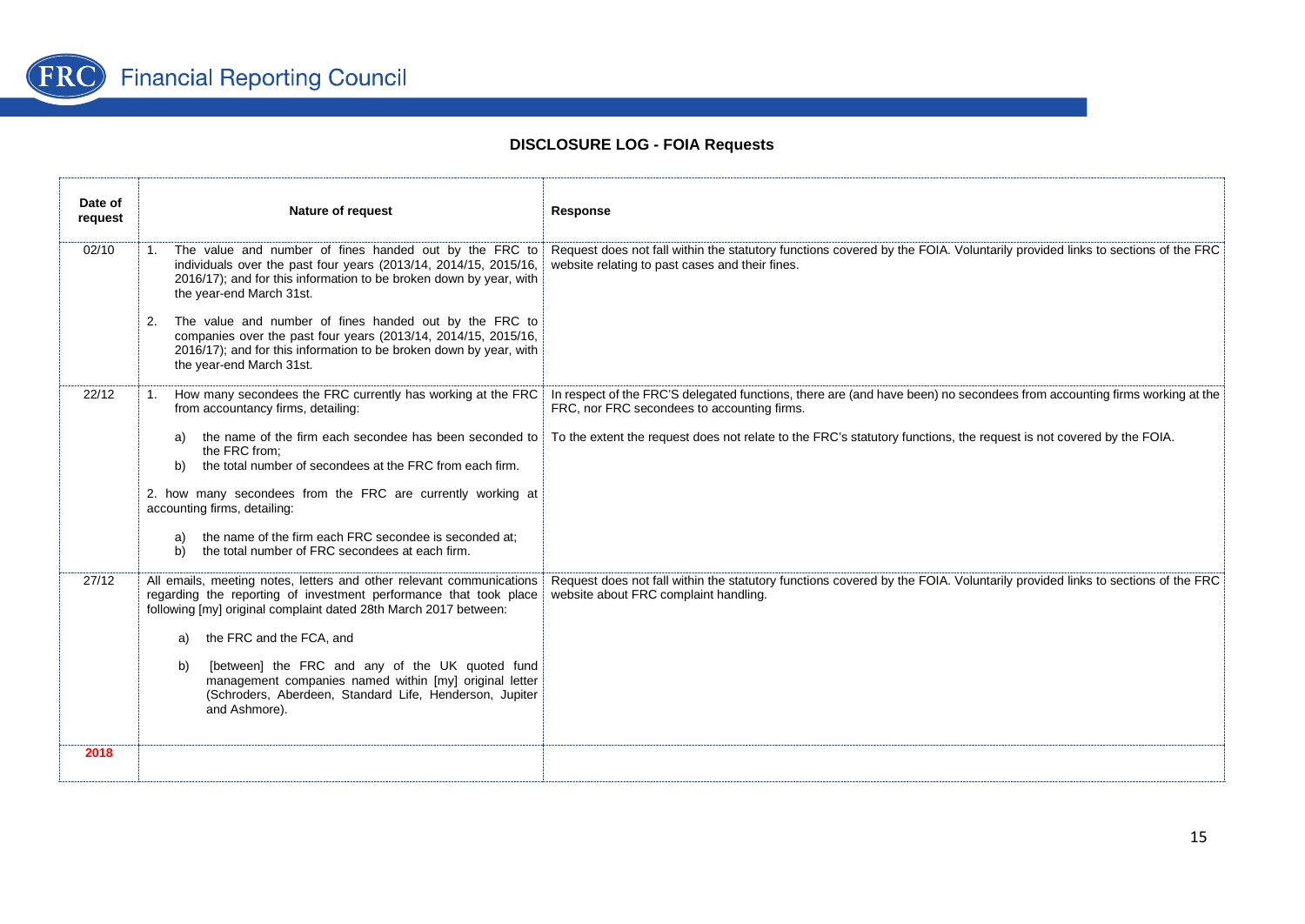

| Date of<br>request | Nature of request                                                                                                                                                                                                                                                                                                                                                                                                                                                                                                                                                                                                                                                                                                                                | Response                                                                                                                                                                                                   |
|--------------------|--------------------------------------------------------------------------------------------------------------------------------------------------------------------------------------------------------------------------------------------------------------------------------------------------------------------------------------------------------------------------------------------------------------------------------------------------------------------------------------------------------------------------------------------------------------------------------------------------------------------------------------------------------------------------------------------------------------------------------------------------|------------------------------------------------------------------------------------------------------------------------------------------------------------------------------------------------------------|
| 20/01              | Evidence of FRC sanctions against company auditors over the last two<br>years                                                                                                                                                                                                                                                                                                                                                                                                                                                                                                                                                                                                                                                                    | Request does not fall within the statutory functions covered by the FOIA. Voluntarily provided links to sections of the FRC<br>website relating to past and current cases, including information on fines. |
| 06/02              | 1. All sections and information of the May 2016 review of KPMG's<br>audits which relate to its audit of Carillion, including all<br>recommendations for improvement made by the FRC;<br>Indicate if the Carillion audit required limited, much more or<br>2.<br>significant improvement;<br>All information and communications between Carillion and<br>3.<br>Carillion's audit committee and the FRC.                                                                                                                                                                                                                                                                                                                                           | Request does not fall within the statutory functions covered by the FOIA. Voluntarily provided links to sections of the FRC<br>website which the requestor may find useful.                                |
| 18/02              | Marketing email for web design.                                                                                                                                                                                                                                                                                                                                                                                                                                                                                                                                                                                                                                                                                                                  | Not considered a request under the FOIA, as such a formal response was not provided under the FOIA.                                                                                                        |
| 14/02              | Whether further Opinions or reviews have been obtained or made on<br>[the subject of] International Accounting Standards and the True and<br>Fair View since that dated 8th October 2013 of Martin Moore QC.                                                                                                                                                                                                                                                                                                                                                                                                                                                                                                                                     | Request does not fall within the statutory functions covered by the FOIA. Voluntarily provided links to a section of the FRC<br>website which the requestor may find useful.                               |
| 18/03              | The number of applications received by your organisation to use<br>sensitive words in calendar year 2017;<br>The number of applications received by your organisation to use<br>2.<br>sensitive words in calendar year 2017 that were subsequently<br>approved:<br>The names of each of the proposed businesses that applied to your<br>3.<br>organisation to use sensitive words in calendar year 2017;<br>The names of each of the proposed businesses that applied to your<br>4.<br>organisation to use sensitive words in calendar year 2017 that<br>were subsequently approved;<br>All correspondence relating to the applications received by your<br>organisation to use sensitive words in calendar year 2017 that were not<br>approved. | Request does not fall within the statutory functions covered by the FOIA. Voluntarily provided information and directed the<br>requestor to an online resource they may find helpful.                      |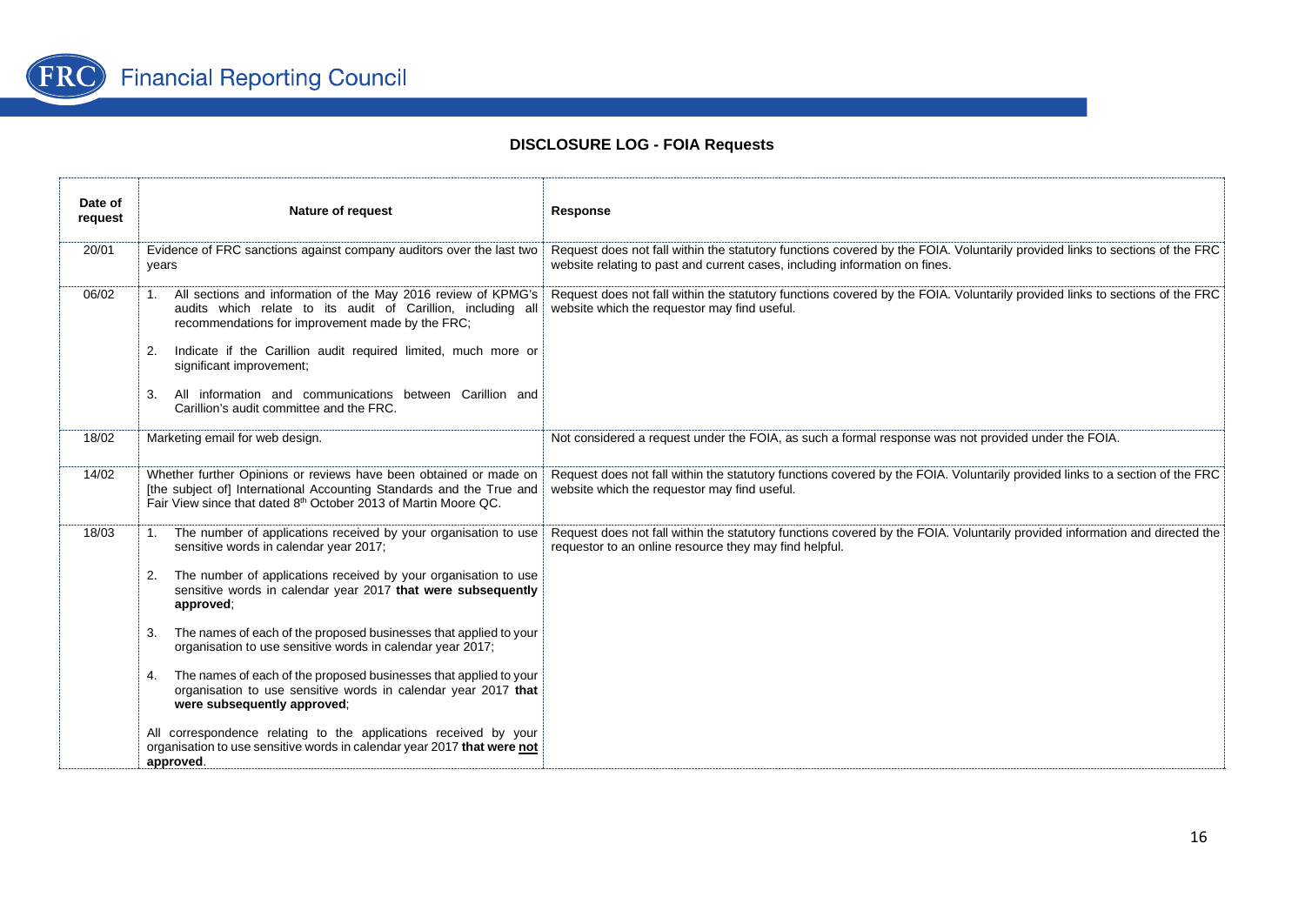

| Date of<br>request               | <b>Nature of request</b>                                                                                                                                                                                                                                                                                                                                                                                                                                           | Response                                                                 |
|----------------------------------|--------------------------------------------------------------------------------------------------------------------------------------------------------------------------------------------------------------------------------------------------------------------------------------------------------------------------------------------------------------------------------------------------------------------------------------------------------------------|--------------------------------------------------------------------------|
| 17/04<br>23/04<br>24/04<br>26/04 | Information about the cost of the legal letter sent to the journalist<br>1.<br>Stephen Bouvier in respect of his decision to post a publicly<br>available Form 288 (Change of Secretary's Details) on Twitter.<br>(Request 1)                                                                                                                                                                                                                                      | Requests do not fall within the statutory functions covered by the FOIA. |
|                                  | Information as you have about the process that your general<br>2.<br>counsel and others involved in the decision went through in order<br>to authorise the instructing of Reed Smith solicitors to send a legal<br>letter to the journalist Stephen Bouvier. This request is a request<br>for information such as emails documents, and any other such<br>instruments showing the process of authorisation and clearance to<br>instruct Reed Smith.<br>(Request 2) |                                                                          |
|                                  | Information about how Field Fisher Waterhouse came to be<br>3.<br>instructed by the FRC on legal advice matters. In particular, I would<br>like information about the tendering process and any competing<br>bids for the work. This is a request for original documents to be<br>delivered unredacted in electronic form by email. (Request 3)                                                                                                                    |                                                                          |
|                                  | The summary referred to in Item 7.1 of your minutes:<br>4.<br>https://protect-eu.mimecast.com/s/ErEMCvoZ3fROZkFQg9RN.<br>The information is described in these terms: "Anne McArthur was<br>asked to provide a detailed summary of the period in question."<br>This is a request for original documents to be delivered unredacted<br>in electronic form by email.<br>(Request 4)                                                                                  |                                                                          |
|                                  |                                                                                                                                                                                                                                                                                                                                                                                                                                                                    |                                                                          |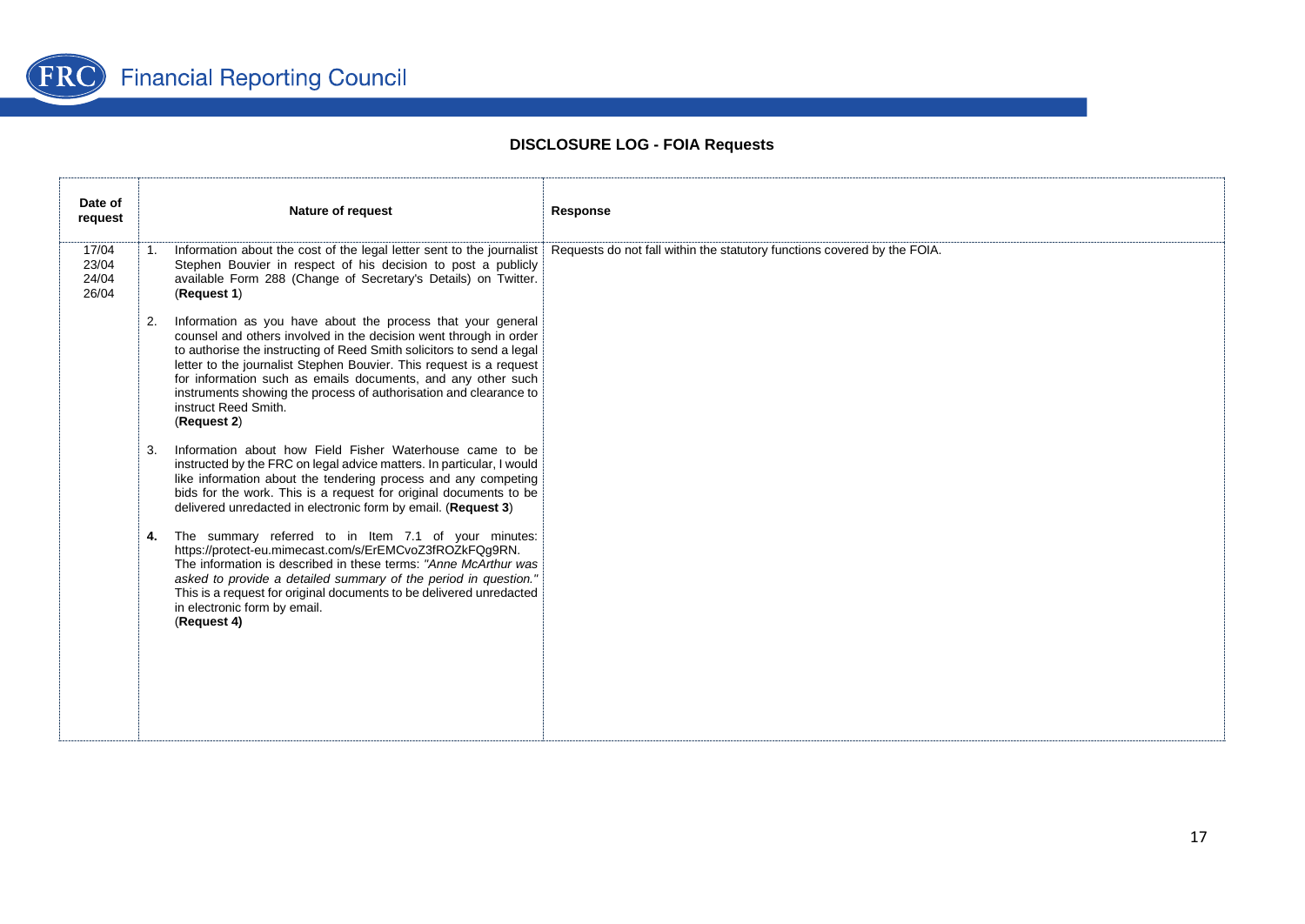

| Date of<br>request | <b>Nature of request</b>                                                                                                                                                                                                                                                                                               | Response                                                                                                                                                                                               |
|--------------------|------------------------------------------------------------------------------------------------------------------------------------------------------------------------------------------------------------------------------------------------------------------------------------------------------------------------|--------------------------------------------------------------------------------------------------------------------------------------------------------------------------------------------------------|
| 18/04              | Details of gifts and hospitality received by FRC board members,<br>executive committee members and senior managers (defined on the<br>same criteria as used in your annual report) for each of the years<br>2015/16, 2016/17 and 2017/18. For each recipient I would expect the<br>details to include where available: | Requests do not fall within the statutory functions covered by the FOIA. Voluntarily informed requester that the FRC intends<br>to publish a hospitality register on the FRC website in coming months. |
|                    | the nature of the gift or hospitality,<br>j.<br>ii.<br>the venue at which it was provided,<br>iii.<br>the individual or organisation providing it, and<br>iv.<br>the approximate value.                                                                                                                                |                                                                                                                                                                                                        |
| 18/05              | The release, under the Freedom of Information Act 2000, [of] any and<br>all correspondence between the FRC and the Department for Business,<br>Energy and<br>Industrial Strategy - and any precursor organisations - regarding<br>requiring companies to send governance reports to the FRC.                           | Request does not fall within the statutory functions covered by the FOIA. Voluntarily provided links to FRC publications and<br>sections of the website that the requestor may find useful.            |
| 30/05              | the number of complaints and requests for investigations that the<br>a)<br>FRC has received from the Recognised Supervisory Bodies<br>(RSBs), other organisations and individuals about the conduct of<br>PwC, Deloitte, EY, KPMG, Grant Thornton and BDO;                                                             | Request does not fall within the statutory functions covered by the FOIA. Voluntarily provided links to FRC publications and<br>sections of the FRC website which the requestor may find useful.       |
|                    | the number of such requests rejected by the FRC;<br>b)                                                                                                                                                                                                                                                                 |                                                                                                                                                                                                        |
|                    | the number referred by the FRC to other professional or regulatory<br>C)<br>bodies:                                                                                                                                                                                                                                    |                                                                                                                                                                                                        |
|                    | the number of instances where the FRC advised the complainant<br>d)<br>to refer the matter to another RSB or regulator                                                                                                                                                                                                 |                                                                                                                                                                                                        |
|                    | the number where the FRC subsequently sought to discover the<br>e)<br>action taken by the bodies referred in c) and d) above                                                                                                                                                                                           |                                                                                                                                                                                                        |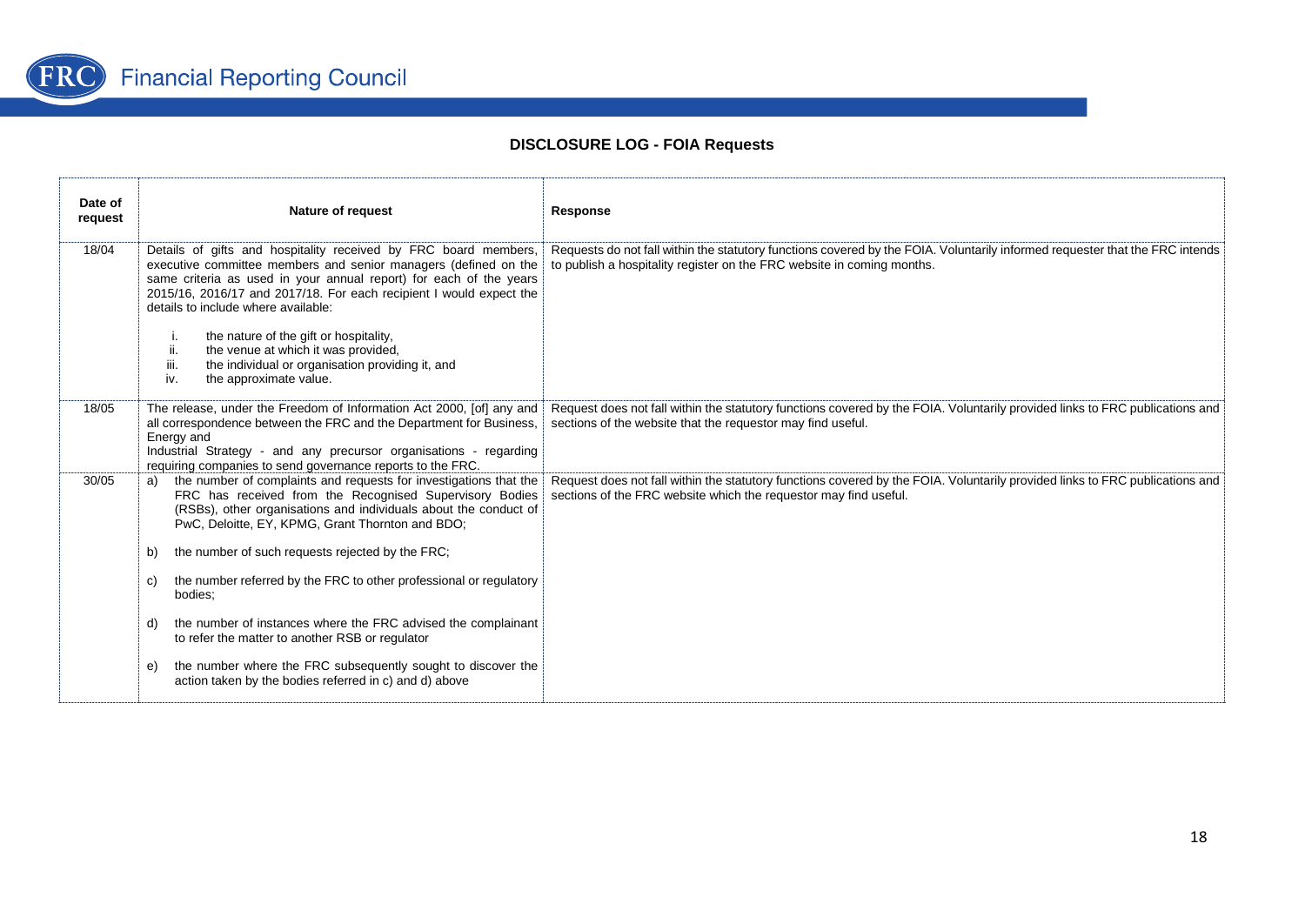

| Date of<br>request | Nature of request                                                                                                                                                                         | Response                                                                                                                                                                                                                 |
|--------------------|-------------------------------------------------------------------------------------------------------------------------------------------------------------------------------------------|--------------------------------------------------------------------------------------------------------------------------------------------------------------------------------------------------------------------------|
| 10/06<br>18/06     | (Request 1)<br>correspondence, minutes of meetings and any other<br>documentation or notes regarding the Equality and Human Rights<br>Commission investigation of the IFoA of 2012;       | Requests do not fall within the statutory functions covered by the FOIA. Voluntarily provided links to sections of the FRC<br>website relating to the FRC's enforcement activities, which the requestor may find useful. |
|                    | correspondence, minutes of meetings and any other<br>documentation or notes between FRC and IFoA regarding all my<br>complaints since 2012;                                               |                                                                                                                                                                                                                          |
|                    | correspondence, minutes of meetings and any other<br>З.<br>documentation or notes relating to the FRC's decision to impose a<br>quarterly response policy onto me.                        |                                                                                                                                                                                                                          |
|                    | (Request 2)<br>Disclosure of the FRC's log of complaints received against the<br>4.                                                                                                       |                                                                                                                                                                                                                          |
|                    | Institute and Faculty of Actuaries since 2012. Also, ideally a log of<br>what action, if any, the FRC took in respect of these complaint.                                                 |                                                                                                                                                                                                                          |
| 15/06              | All correspondence with the IFoA with regards to:<br>curriculum 2019<br>a)<br>the complaints which [you] have been making<br>chartered actuary qualification<br>C)<br>complaints received | Request do not fall within the statutory functions covered by the FOIA. Voluntarily provided a link to the FRC Annual Report.                                                                                            |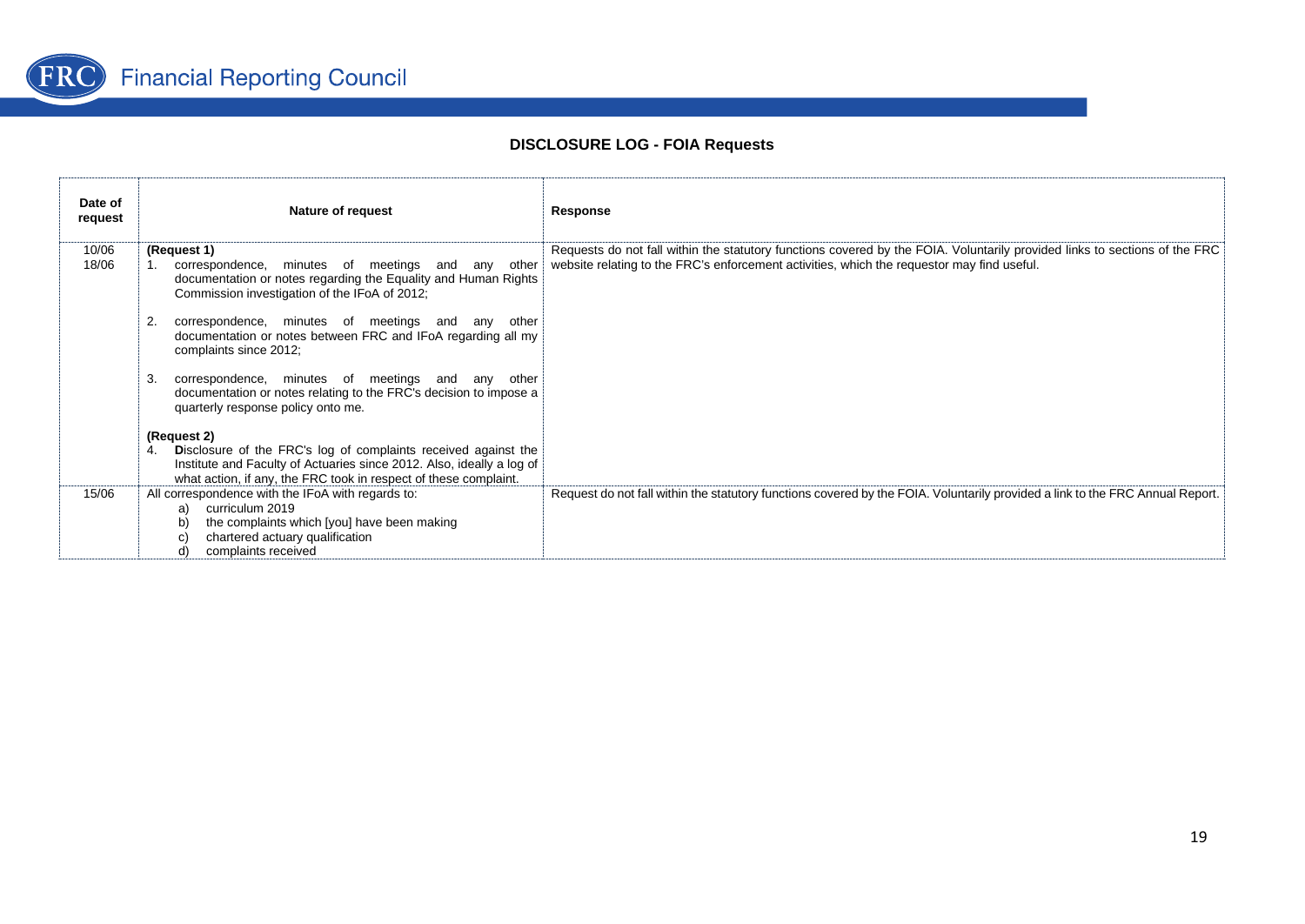

| Date of<br>request | <b>Nature of request</b>                                                                                                                                                                                                                                                                                                                                                                                                                                                                                                                                                                                                                                                                                                                                                                                                                                                                                                                                                                                                                                                                                                                                                                                                                                                                                                                                                                                                                         | Response                                                                                                                                                                               |
|--------------------|--------------------------------------------------------------------------------------------------------------------------------------------------------------------------------------------------------------------------------------------------------------------------------------------------------------------------------------------------------------------------------------------------------------------------------------------------------------------------------------------------------------------------------------------------------------------------------------------------------------------------------------------------------------------------------------------------------------------------------------------------------------------------------------------------------------------------------------------------------------------------------------------------------------------------------------------------------------------------------------------------------------------------------------------------------------------------------------------------------------------------------------------------------------------------------------------------------------------------------------------------------------------------------------------------------------------------------------------------------------------------------------------------------------------------------------------------|----------------------------------------------------------------------------------------------------------------------------------------------------------------------------------------|
| 21/06              | <b>PWC</b><br>a)<br>Deloitte<br>b)<br>Ernst & Young<br>C)<br><b>KPMG</b><br>d)<br><b>Grant Thornton</b><br>e)<br><b>BDO</b><br>f<br>I would be grateful if you could answer each of the below questions in<br>detail for each company listed above.<br>How many investigations have been carried out into the company<br>1.<br>and or individuals working at the company during the past 5 years,<br>specifically relating to their audit work?<br>Of the investigations carried out into the above company, how<br>2.<br>many have been closed and what were the conclusions of the<br>investigations, including any restrictions, punitive measures<br>imposed, undertakings by the companies, legal action or fines<br>imposed?<br>Of the investigations carried out into the above company, are there<br>3.<br>any still in progress, incomplete or similar?<br>Are there any monitoring processes in place for the company that<br>4.<br>has been investigated and what are those monitoring processes?<br>Who reviews the monitoring processes and how often? How long<br>will those monitoring processes be in place for?<br>How many complaints have been received about the company<br>5.<br>during the last 5 years?<br>What powers does the FRC have to ban or temporarily suspend a<br>6.<br>company or individual at that company from carrying out auditing<br>work in light of failings from investigations or legal action taken | Request does not fall within the statutory functions covered by the FOIA. Voluntarily provided various links to sections of<br>the FRC website relating to FRC enforcement activities. |
|                    | against that company for persistent failings?                                                                                                                                                                                                                                                                                                                                                                                                                                                                                                                                                                                                                                                                                                                                                                                                                                                                                                                                                                                                                                                                                                                                                                                                                                                                                                                                                                                                    |                                                                                                                                                                                        |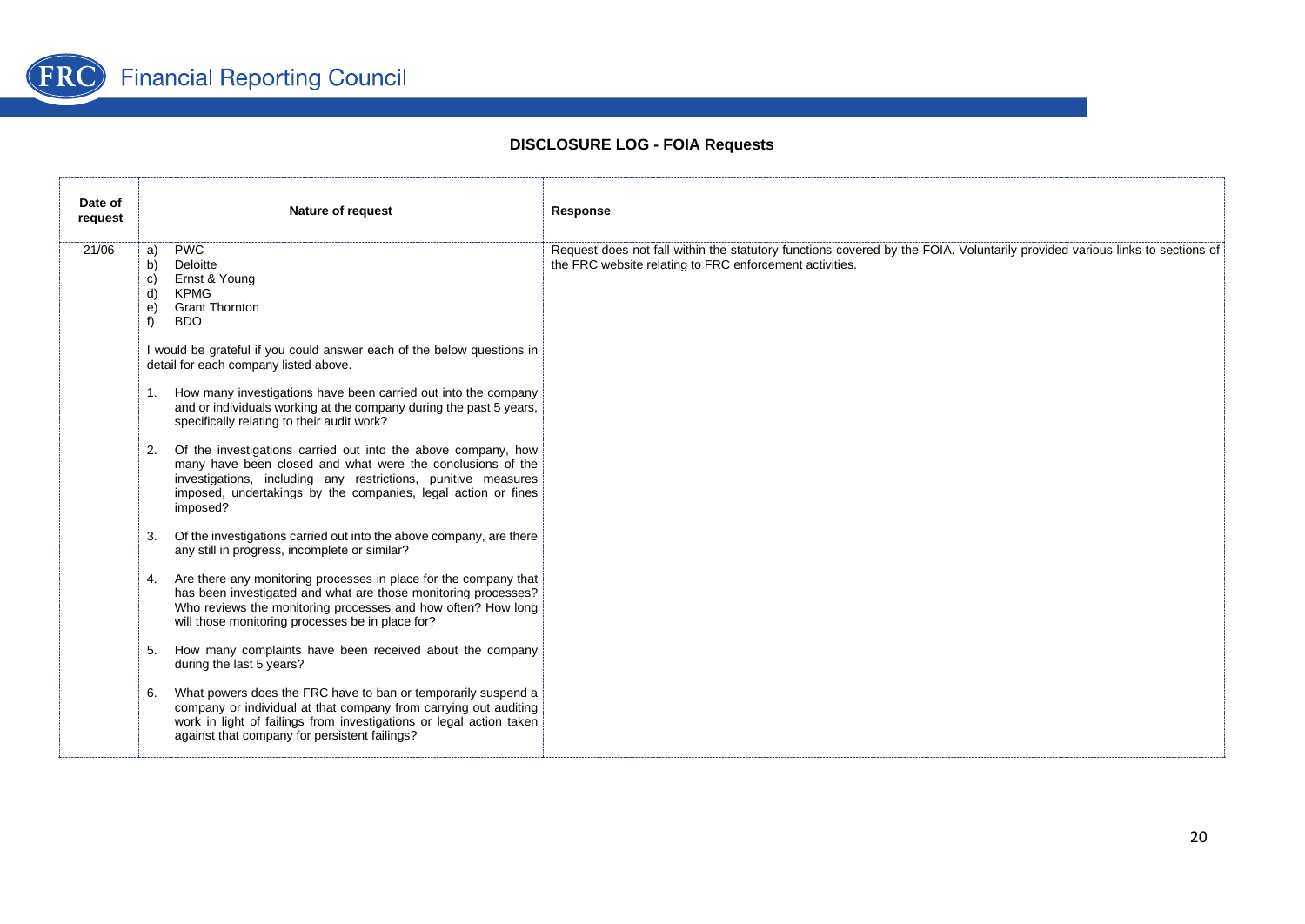

| Date of<br>request | Nature of request                                                                                                                                                                                                                                                                                                                                                                                                                                                                                                                                                                                                                                                                 | Response                                                                                                                                                                                                       |
|--------------------|-----------------------------------------------------------------------------------------------------------------------------------------------------------------------------------------------------------------------------------------------------------------------------------------------------------------------------------------------------------------------------------------------------------------------------------------------------------------------------------------------------------------------------------------------------------------------------------------------------------------------------------------------------------------------------------|----------------------------------------------------------------------------------------------------------------------------------------------------------------------------------------------------------------|
| 26/06              | What certification does individual directors require to operate as a<br>CEO of a lender / bank.<br>What insurance does the CEO of a bank/lender require.<br>2.<br>What policy do you follow to revoke the licence or certification of a<br>3.<br>bank to cease their trading                                                                                                                                                                                                                                                                                                                                                                                                      | No formal response issued on the basis that request does not fall within the FRC's remit. Voluntarily provided contact details<br>for the FCA and PRA.                                                         |
| 03/09              | I would be grateful for a table showing the fines levied upon firms,<br>$\mathbf{1}$ .<br>accountants and auditors for each of the years from 2004 to 2016<br>and the amounts passed to recognised supervisory bodies and/or<br>any other body for each of those years.<br>The fines levied since the introduction of the Statutory Auditors and<br>2.<br>Third Country Auditors Regulations 2016 and the amounts passed<br>to any named body for each of the years since 2016.                                                                                                                                                                                                   | Request does not fall within the statutory functions covered by the FOIA. Voluntarily provided various links to sections of<br>the FRC website relating to FRC.                                                |
| 03/10              | Please can you tell me how many audits of FTSE 100 companies<br>1.<br>audited by (a) KPMG; (b) Ernst & Young (c) Deloitte & Touche; (d)<br>PricewaterhouseCoopers; have been found by the FRC to be in<br>need of more than limited improvement for the financial years:<br>2014-15<br>a.<br>2015-16<br>2016-17<br>2017-18<br>$d_{-}$<br>Note – please can you provide a figure of the total number of audits<br>conducted by each of these companies in those financial years or<br>alternatively a figure that represents the percentage of audits that<br>were found to be in need of more than limited improvement<br>conducted by each company in the above financial years. | Request does not fall within the statutory functions covered by the FOIA. Voluntarily provided links to pages of the FRC<br>website relating to audit and to certain FRC publications relevant to the request. |
| 12/10              | Please provide the total costs to date for the taxpayer for the<br>$\mathbf{1}$ .<br>internal and external solicitors who have been deployed in respect<br>of a complaint made by the requestor.                                                                                                                                                                                                                                                                                                                                                                                                                                                                                  | Request does not fall within the statutory functions covered by the FOIA.                                                                                                                                      |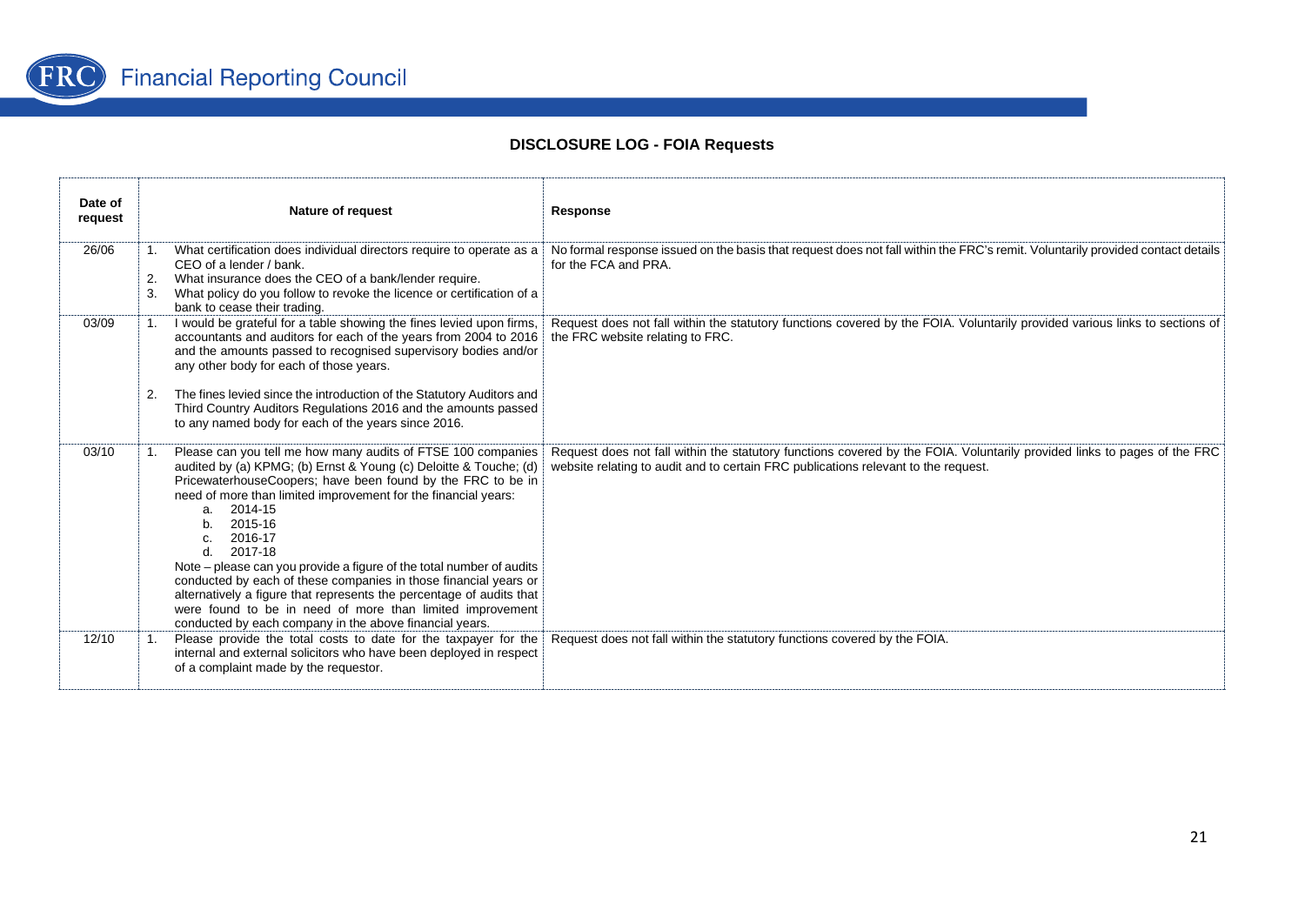

| Date of<br>request | Nature of request                                                                                                                                                                                                                                                                                                                                                                                                                                                                                                                                                                                                                                    | Response                                                                                                                                                                                                                                                                                                                               |
|--------------------|------------------------------------------------------------------------------------------------------------------------------------------------------------------------------------------------------------------------------------------------------------------------------------------------------------------------------------------------------------------------------------------------------------------------------------------------------------------------------------------------------------------------------------------------------------------------------------------------------------------------------------------------------|----------------------------------------------------------------------------------------------------------------------------------------------------------------------------------------------------------------------------------------------------------------------------------------------------------------------------------------|
| 12/10              | How many letters of resignation has the FRC received from<br>1.<br>auditors who resign from their position as auditor of a public interest<br>company.<br>If you have a breakdown of why these letters of resignation were<br>submitted, using internal categorisations, can you also send this.<br>Please provide the data for each of the last five years with a year-<br>end 31st March or whichever year-end is most convenient. If you<br>cannot provide data for each of the last five years, then please<br>provide data for each of the last three years. If that is not possible,<br>then please data for each of the most recent two years | Following discussion with requestor as to what could be provided within the costs limit, we provided details of the numbers<br>of resignation letters received from auditors in relation to FTSE 350 companies during each of the 2018, 2017 and 2016<br>calendar years together with a breakdown of the reasons for the resignations. |
| 29/10              | I would like to request a list of investigations carried out by the FRC.<br>1.<br>Could you please include:<br>a. All investigations that have been initiated from 2003<br>b. For each investigation could you name the company /<br>individual under investigation<br>c. For each investigation could you state the date that the<br>investigation was started and the date that it was closed<br>(if it has been closed)<br>Could you please state the total cost of each<br>d.<br>investigation (if the investigation is not completed could<br>you just put costs to date)<br>e. Could all the information be as up to date as possible          | Sought clarification of the types of investigation covered by the request. No response received to date.                                                                                                                                                                                                                               |
| 29/10              | I would like to request a list of the number of complaints made<br>about auditors and financial services companies to the FRC that lie<br>within the scope of FOIA. Could you please include:<br>a. All complaints that have been made from 2003<br>b. For each complaint could you name the company /<br>individual that is the subject of the complaint<br>For each complaint could you please state the action<br>C.<br>taken by the FRC<br>d. Could all the information be as up to date as possible                                                                                                                                             | Confirmed that no such complaints have been received to date in relation to the FRC's statutory functions that are within<br>the scope of FOIA.<br>To the extent that complaints relate to the FRC's other functions, the request does not fall within the scope of the FRC's<br>FOIA obligations.                                     |
| 31/10              | Please disclose all contracts/work undertaken by either PWC, EY,<br>$1_{\cdot}$<br>Deloitte or KPMG for the FRC over the past three financial or<br>annual years, detailing:<br>a. a brief description of the contract/work<br>b. the value of the contract/work<br>the duration (ie dates to and from)<br>C.<br>how many other firms tendered for the contract/work<br>d.                                                                                                                                                                                                                                                                           | Confirmed there have been no such contracts / works undertaken during the relevant period in respect of the FRC's statutory<br>functions that are within the scope of FOIA.<br>To the extent that contracts / work relate to other functions, the request does not fall within the scope of the FRC's FOIA<br>obligations.             |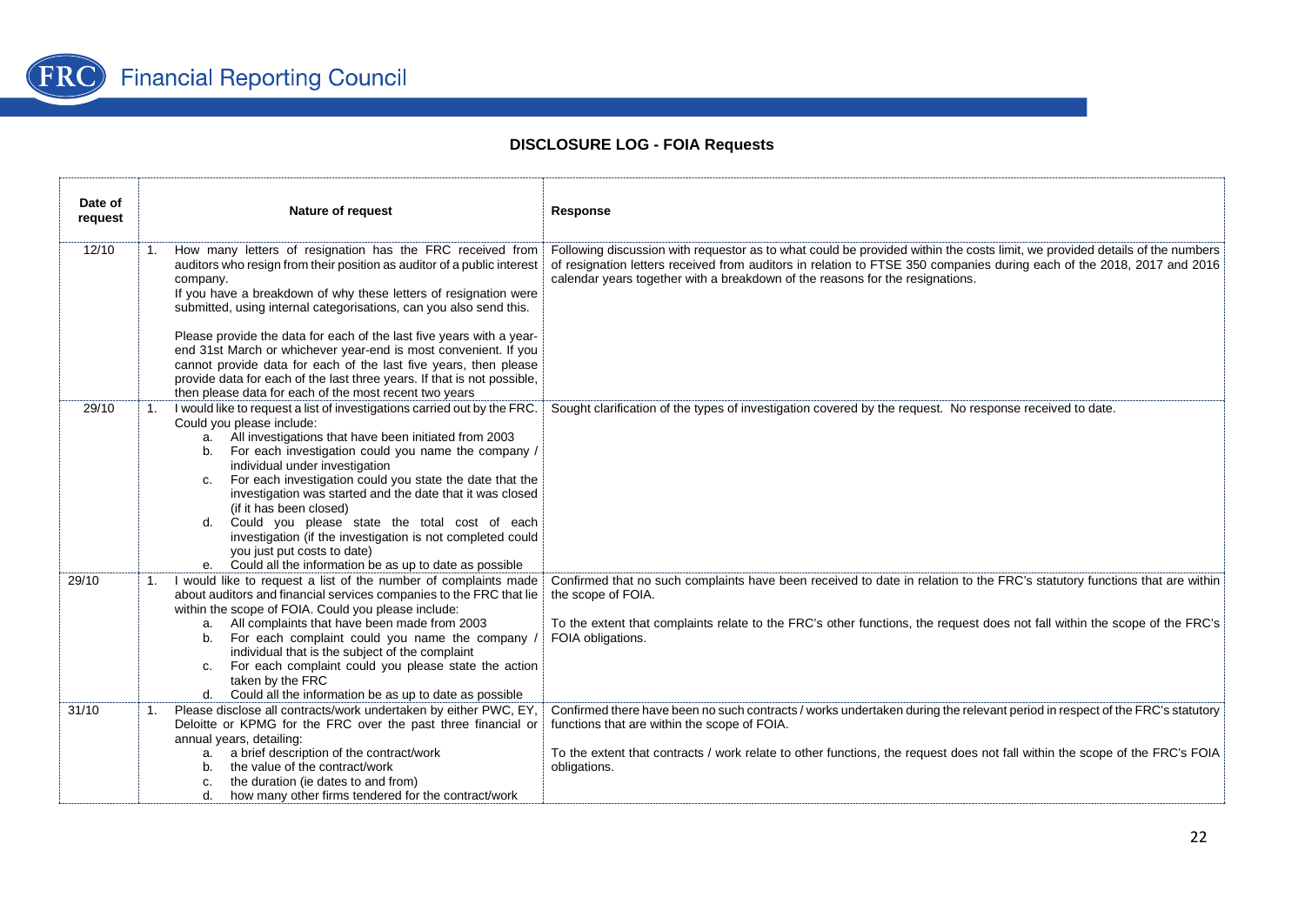

| Date of<br>request | <b>Nature of request</b>                                                                                                                                                                                                                                                                                                                                                                                                                    | Response                                                                                                                                                                                                                                                                                                                                                                                                                        |
|--------------------|---------------------------------------------------------------------------------------------------------------------------------------------------------------------------------------------------------------------------------------------------------------------------------------------------------------------------------------------------------------------------------------------------------------------------------------------|---------------------------------------------------------------------------------------------------------------------------------------------------------------------------------------------------------------------------------------------------------------------------------------------------------------------------------------------------------------------------------------------------------------------------------|
| 01/11              | notified of.<br>Please provide the data for each of the last five years with a year-<br>end 30th September or whichever year-end is most convenient. If<br>you cannot provide data for each of the last five years, then please<br>provide data for the last three years.<br>Please note that we would like the numbers by individual years<br>rather than all the years added together.                                                    | 1. I would like to know the number of qualified audits the FRC is Confirmed that there is no requirement for the FRC to be notified of a qualified report.                                                                                                                                                                                                                                                                      |
| 02/11              | I would like to request a list of referrals to the FRC's Conduct<br>Committee to decide if the case should be investigated. Could you<br>please include:<br>a. All referrals from 2003<br>For each referral could you name the company<br>b.<br>individual under investigation<br>For each referral could you state the date it was referred<br>C.<br>to the Conduct Committee<br>d. Could all the information be as up to date as possible | With regard to the FRC's statutory functions that are within the scope of FOIA – explanation provided of the Conduct<br>Committee's role to clarify that it does not decide whether cases should be investigated.<br>Explanation also provided of the Conduct Committee's role in relation to other FRC functions but requested information not<br>provided as it does not fall within the scope of the FRC's FOIA obligations. |
| 06/11              | How many lawyers were working on a temporary (agency) basis at<br>the organisation on Monday 3rd September 2018?<br>What was the total spend by your organisation on temporary<br>2.<br>(agency) legal professionals during the financial year 1/4/16 to<br>$31/3/17$ .                                                                                                                                                                     | Request does not fall within the statutory functions covered by the FOIA<br>Voluntarily provided links to publicly available information regarding spending on legal and other professional fees.                                                                                                                                                                                                                               |
| 26/11              | Please disclose any risk assessment or internal report compiled<br>into the FRC's capability to increase the number of investigations it<br>conducts.<br>Please also disclose whether the investigations budget has been<br>2.<br>increased. If so, from what to what and over what time period.                                                                                                                                            | Sought clarification of the types of investigation covered by the request. No response received to date.                                                                                                                                                                                                                                                                                                                        |
| 11/12              | In recent minutes from an FRC board meeting this year it was<br>1.<br>noted: "It was agreed that a clarification note would be circulated in<br>response to the queries raised with the objective of publishing the<br>Gifts & Hospitality Register in October." Please disclose a copy of<br>the clarification note.                                                                                                                       | Request does not fall within the statutory functions covered by the FOIA.<br>Voluntarily provided links to publicly available information regarding the Gifts and Hospitality Register.                                                                                                                                                                                                                                         |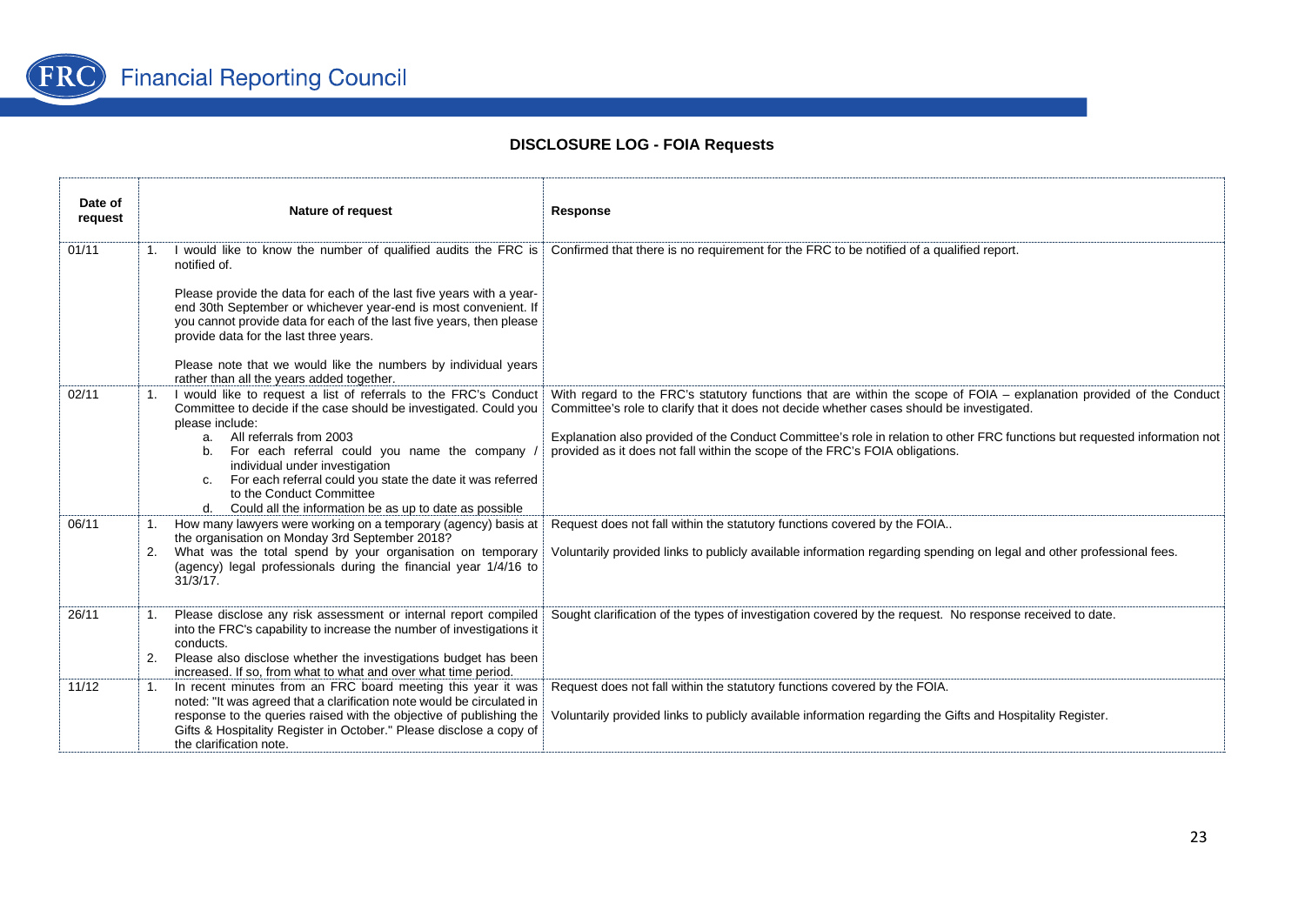

| Date of<br>request | <b>Nature of request</b>                                                                                                                                                                                                                              | Response                                                                                                                                                                                                      |
|--------------------|-------------------------------------------------------------------------------------------------------------------------------------------------------------------------------------------------------------------------------------------------------|---------------------------------------------------------------------------------------------------------------------------------------------------------------------------------------------------------------|
| 31/12              | FCA regulated firms made to Gabriel.<br>The number of ISA sales for each of the above years in £ broken<br>down by location, using two letter postcodes<br>Please provide the data for each of the last five years with a year-<br>end 31st December. | The number of ISA sales in Sterling $(E)$ recorded in submissions by $E$ Explained that Gabriel is an FCA rather than an FRC system and explained how the requestor could submit their request<br>to the FCA. |
| 2019               |                                                                                                                                                                                                                                                       |                                                                                                                                                                                                               |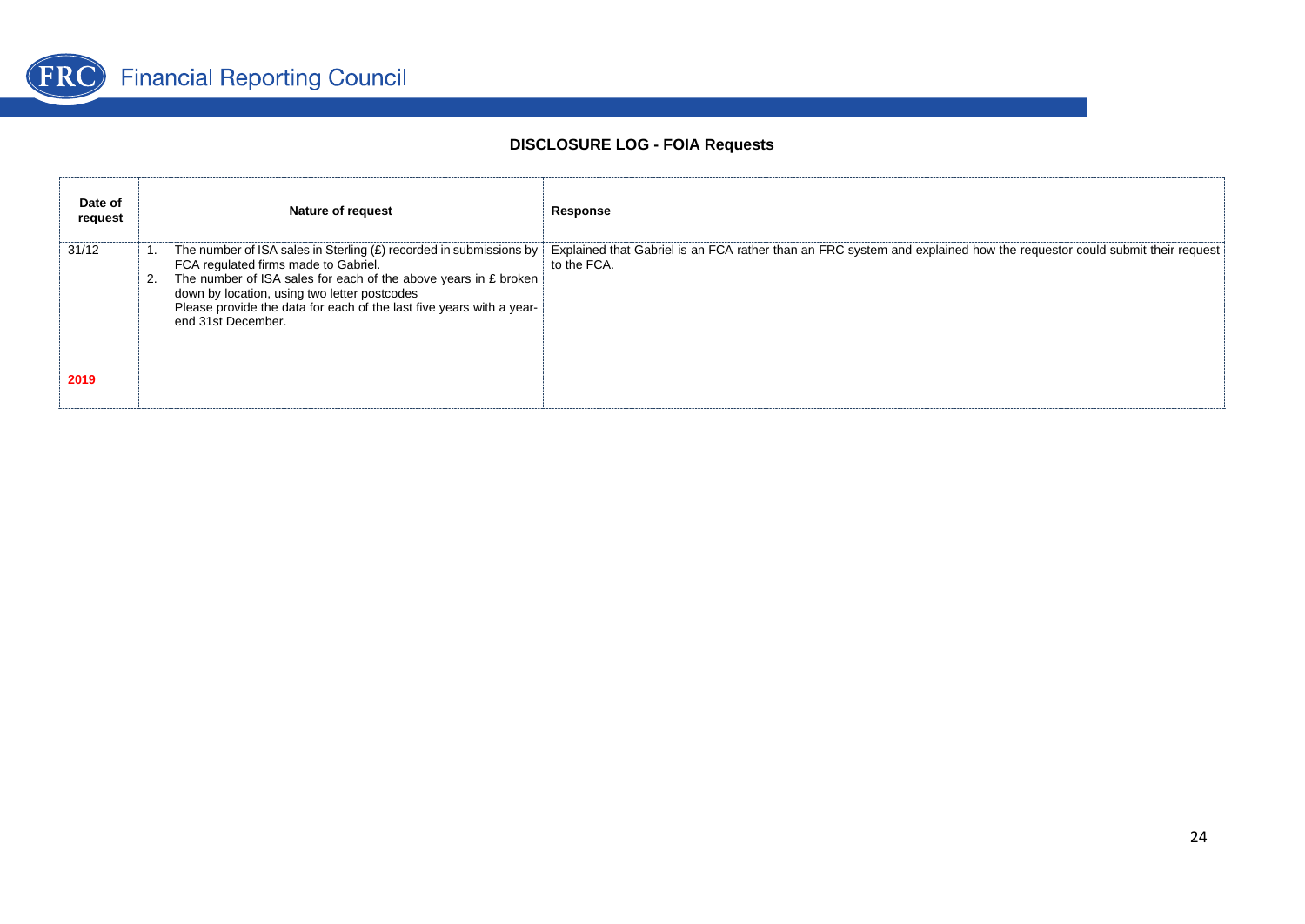

| 04/01 | 1. Local Area Network                                                                                                                                                                                                                                                                                                     | Request does not fall within the statutory functions covered by the FOIA.                                                                                                                      |
|-------|---------------------------------------------------------------------------------------------------------------------------------------------------------------------------------------------------------------------------------------------------------------------------------------------------------------------------|------------------------------------------------------------------------------------------------------------------------------------------------------------------------------------------------|
|       | a) What Manufacturer is your LAN Network?<br>b) What date does your support contract come up for renewal on<br>the LAN Network?<br>c) What is the current cost of the LAN Network Support?<br>d) Which company is the support contract with?                                                                              | Voluntarily provided link to our Strategy, Budget and Public Levies document containing details of our 2017/2018 and<br>2018/2019 budget and figures regarding our IT and website expenditure. |
|       | 2. Wireless Network<br>a) Do you have Wireless for staff or the public?<br>b) What manufacturer is your Wireless Network<br>c) When was the wireless installed?<br>d) What is the current cost of the Wireless Support?<br>e) Which company is the support contract with?                                                 |                                                                                                                                                                                                |
|       | <b>Phone System</b><br>3.<br>a) What Manufacturer is your phone system?<br>b) When date does your support contract come up for renewal on<br>the Phone System?<br>c) What is the current cost of the phone system Support?<br>d) Which Company is the support Contract with?                                              |                                                                                                                                                                                                |
|       | 4. Storage (SAN)<br>a) What Manufacturer of SAN are you using?<br>b) When was the SAN purchased?<br>c) How Many Virtual Servers are you running?                                                                                                                                                                          |                                                                                                                                                                                                |
|       | Data Centre<br>4.<br>a) Do you use offsite/Third Party Data Centres?<br>b) What Services and how big are the offsite facilities?<br>c) When are the contracts due for renewal?                                                                                                                                            |                                                                                                                                                                                                |
|       | 6. Cloud Services<br>a) Do you use third Party Cloud services?<br>b) What services are used and what size are these?<br>When are the contracts due for renewal?                                                                                                                                                           |                                                                                                                                                                                                |
|       | 7. Contacts<br>a) Who is responsible for ICT in the organisation and what are their<br>contact details?<br>b) Who is responsible for ICT Infrastructure in the organisation and<br>what are their contact details?<br>c) Who is responsible for ICT Purchasing in the organisation and<br>what are their contact details? |                                                                                                                                                                                                |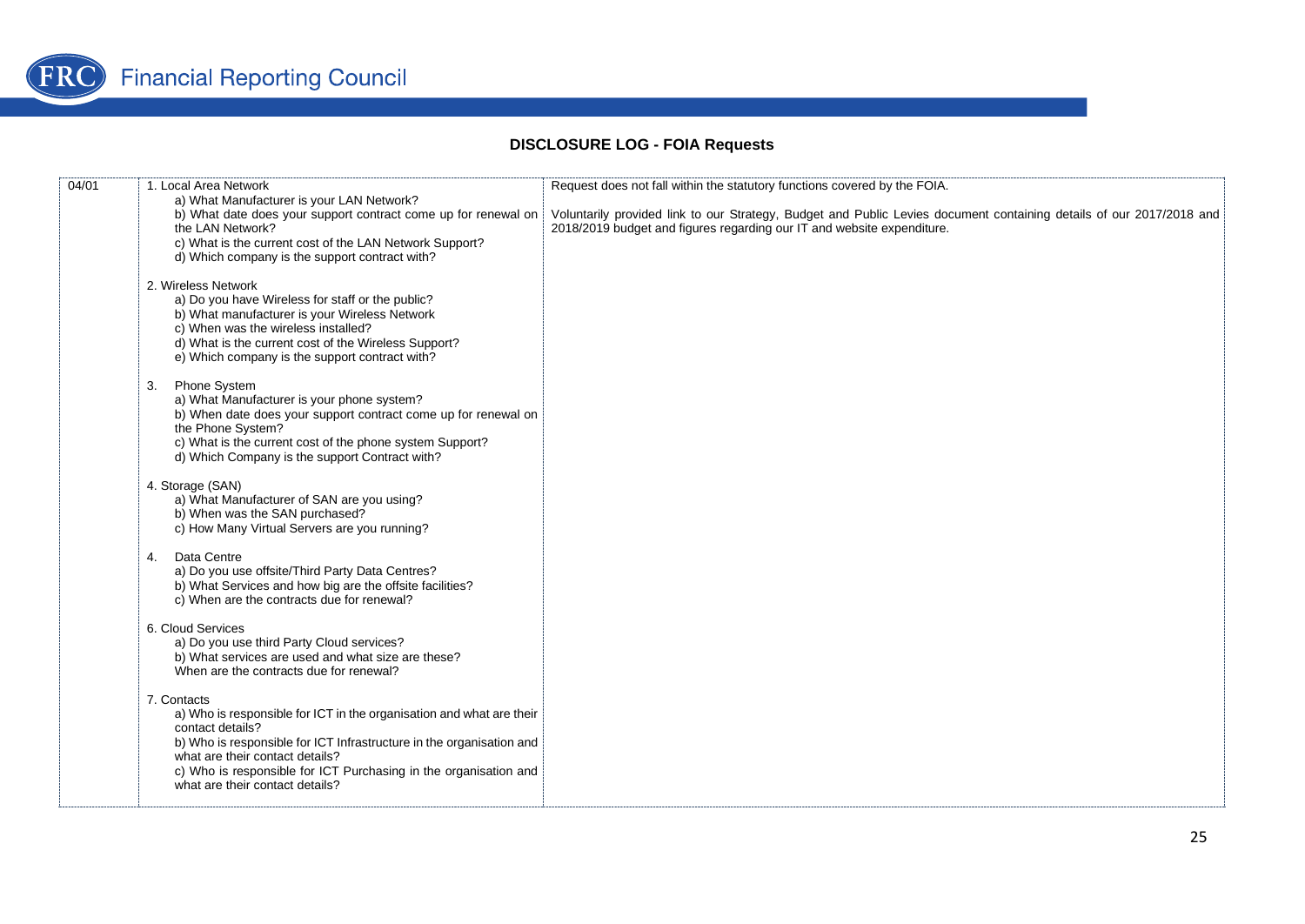

| Date of<br>request | Nature of request                                                                                                                                                                                                                                                                                                                                                                                                                                                                                        | Response                                                                                                                                                                                                                                                                                                                                                                                                                                                                                 |
|--------------------|----------------------------------------------------------------------------------------------------------------------------------------------------------------------------------------------------------------------------------------------------------------------------------------------------------------------------------------------------------------------------------------------------------------------------------------------------------------------------------------------------------|------------------------------------------------------------------------------------------------------------------------------------------------------------------------------------------------------------------------------------------------------------------------------------------------------------------------------------------------------------------------------------------------------------------------------------------------------------------------------------------|
| 20/01              | The number of employees of the board under 16 years of age.<br>The number of employees of the board between 16 - 18 years of<br>2.<br>age.<br>The number of employees of the board over 18 years of age.                                                                                                                                                                                                                                                                                                 | Request does not fall within the statutory functions covered by the FOIA.<br>Voluntarily confirmed that all FRC Board members are over 18 years of age (providing links to relevant pages of FRC and<br>Companies House websites) and that we do not currently employ any individuals under 18 years of age.                                                                                                                                                                             |
| 05/02              | Tribunal Panel members:<br>Do you pay your members?<br>What you pay Members who are members of the profession and<br>2.<br>Members who are not members of the profession?<br>What is this fee designed to cover?<br>3.<br>Do you pay the chair a different amount and if so what?<br>4.<br>Do you pay for cancelled sittings and if so what is the rate and how<br>5.<br>does it work?<br>6.<br>Do you pay a different rate for part-days/<br>7. Do Members receive expenses in addition to their rate?" | Request does not fall within the statutory functions covered by the FOIA.<br>Voluntarily provided a link to the Tribunal and Appeal Panel Terms of Appointment and the FRC Tribunal Panel Members<br>Fees and Expenses Policy.                                                                                                                                                                                                                                                           |
| 07/02              | It has been reported in The Times that the FRC approved the<br>1.<br>quality of the audit of the accounts of Patisserie Holdings Plc for<br>the year ended 30 September 2017. This was part of a random<br>sample of businesses whose audits the FRC inspected in spring<br>2018.<br>Please could you publish the FRC's full inspection report or<br>summary of findings from the inspection.'                                                                                                           | Request does not fall within the statutory functions covered by the FOIA.<br>Voluntarily confirmed that a review of Grant Thornton UK LLP's audit of the September 2017 accounts of Patisserie Holdings<br>Plc was carried out and a link was provided to the FRC news report confirming an announcement that investigation had<br>commenced.<br>We also provided links to the work of the Audit Quality Review team, a list of all the 2018/2019 reviews and audit specific<br>reports. |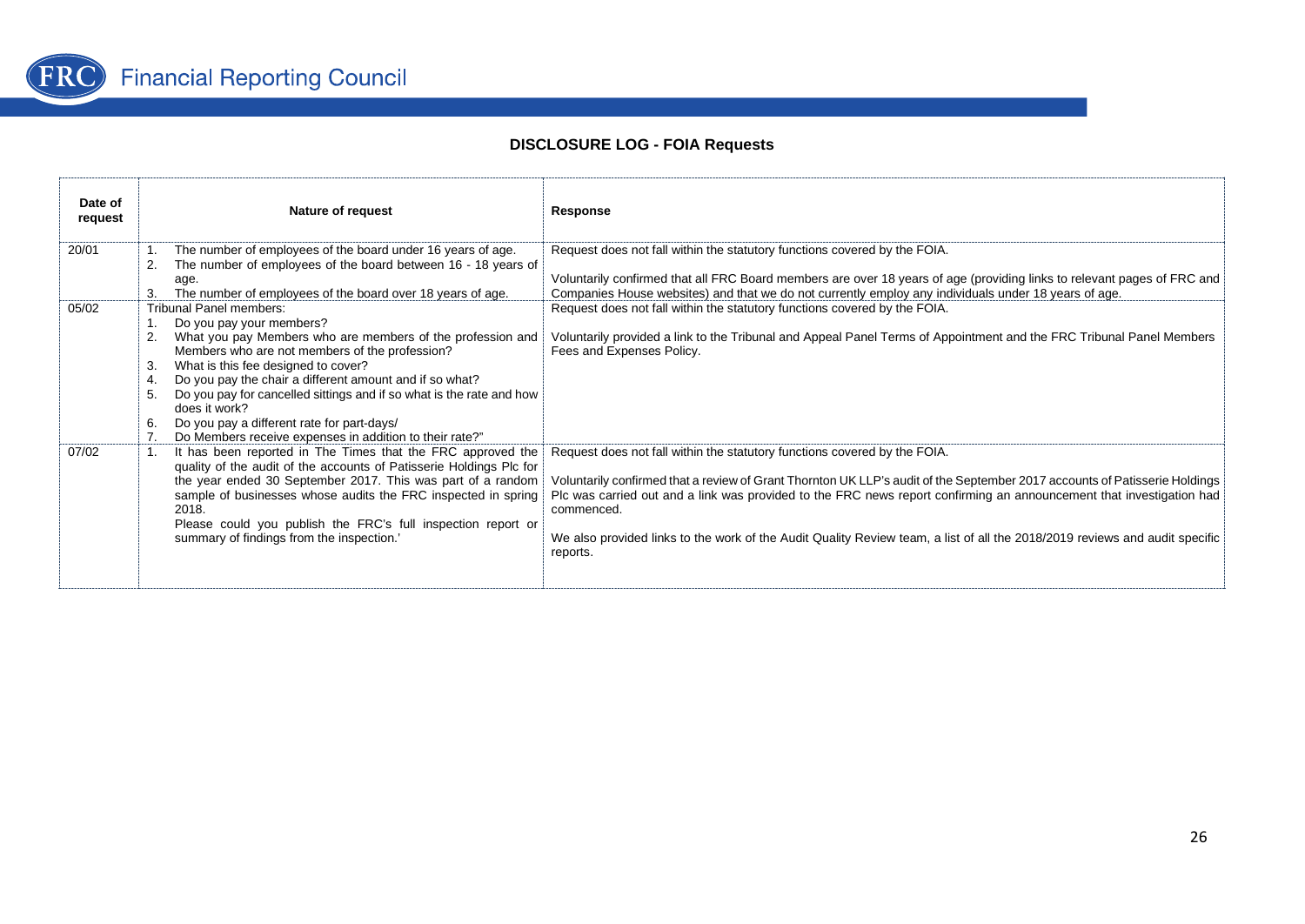

| Date of<br>request |    | <b>Nature of request</b>                                                                                                                                                                                                             | Response                                                                  |
|--------------------|----|--------------------------------------------------------------------------------------------------------------------------------------------------------------------------------------------------------------------------------------|---------------------------------------------------------------------------|
| 16/02              |    | 1. Did FRC discuss this matter with IFoA Education Director (y/n) or<br>anyone else at IFoA? If so, please disclose further details-<br>correspondence, minutes of meetings etc.                                                     | Request does not fall within the statutory functions covered by the FOIA. |
|                    | 2. | Please provide details how FRC came to this assessment that the<br>IFoA recognition of Spanish qualification was adequate?                                                                                                           |                                                                           |
|                    | 3. | Why was I not informed that FRC considered the IFoA recognition<br>of Spanish qualification was adequate?                                                                                                                            |                                                                           |
|                    |    | Did this assessment by FRC rely on any discussions or<br>correspondence with IFoA?                                                                                                                                                   |                                                                           |
|                    | 5. | Did FRC have regard to mapping documents of how IFoA &<br>continental associations map to the AAE syllabus to make this<br>assessment?                                                                                               |                                                                           |
|                    | 6. | Please disclose further details of this detailed discussion and who<br>was involved in it.<br>Specifically, was this an internal FRC discussion or did this<br>discussion include anyone from IFoA?                                  |                                                                           |
|                    | 7. | Why was I informed this matter was not in FRC's remit when<br>previous emails showed you had made an assessment of IFoAs<br>recognition of the Spanish qualification & had plans to take this up<br>with IFoA Director of Education? |                                                                           |
|                    | 8. | Did the FRC check with IFoA whether they approved of FRC's<br>response to me of 18 January 2017 10:27 sent by Susan Currie?                                                                                                          |                                                                           |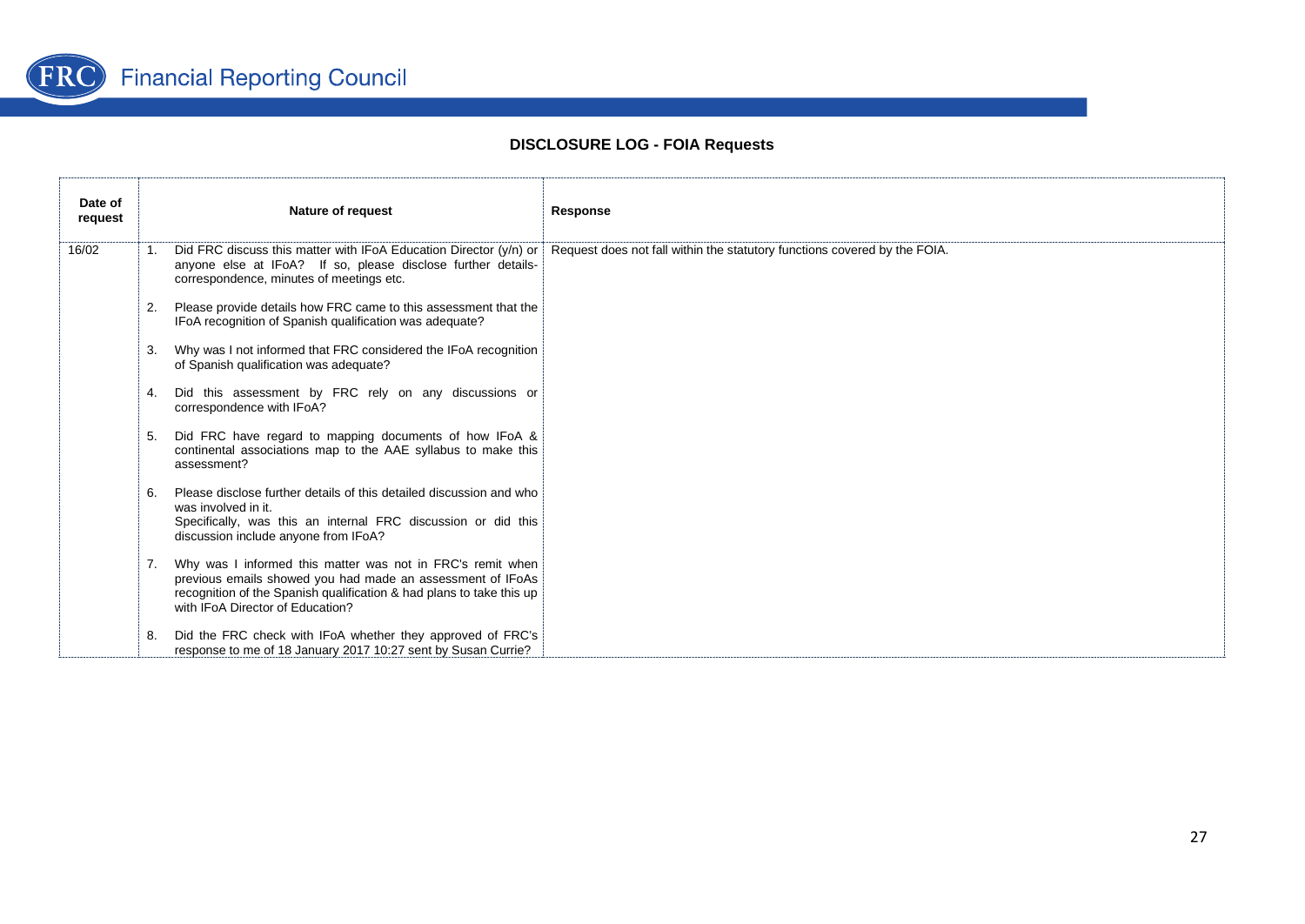

| Date of<br>request | <b>Nature of request</b>                                                                                                                                                                                                                                                                                                                                                         | Response                                                                                                                                                                                                                                                                                                                                                                                                                                                                                                     |
|--------------------|----------------------------------------------------------------------------------------------------------------------------------------------------------------------------------------------------------------------------------------------------------------------------------------------------------------------------------------------------------------------------------|--------------------------------------------------------------------------------------------------------------------------------------------------------------------------------------------------------------------------------------------------------------------------------------------------------------------------------------------------------------------------------------------------------------------------------------------------------------------------------------------------------------|
| 18/03              | We are aware that since July 2018 you have been investigating a)<br>1.<br>KPMG's audit work on Conviviality plc and b) the quality of the work<br>and accounts reporting of any ICAEW qualified employees of<br>Conviviality plc.                                                                                                                                                | Request does not fall within the statutory functions covered by the FOIA.                                                                                                                                                                                                                                                                                                                                                                                                                                    |
|                    | If you have had any exchange of information with the relevant<br>2.<br>lending banks and administrators, we should also require copies of<br>this correspondence.                                                                                                                                                                                                                |                                                                                                                                                                                                                                                                                                                                                                                                                                                                                                              |
|                    | We should be obliged if you could release copies of your reports<br>3.<br>and potentially stakeholder legally pertinent information held to<br>date on the above to Pareto Retail Ltd immediately.                                                                                                                                                                               |                                                                                                                                                                                                                                                                                                                                                                                                                                                                                                              |
| 22/03              | Please provide a copy of your agency's information asset register, listing<br>all databases that your agency maintains.<br>Request subsequently refined to seek the main operational databases<br>used by relevant teams in relation to their performance of their delegated                                                                                                     | We provided the operational databases used by our Audit Quality Review Team (Pentana, Retain Resource Planning<br>System and Retain Time), our Professional Oversight Team (Pentana Vision, Third Country Auditors Database, Register<br>of Third Country Auditors, Auditor Resignation database, Retain Wallchart, Microsoft and POT Workplan) and the<br>Governance and Legal team (Excel).                                                                                                                |
| 4/04               | functions.<br>1. How many members of staff the FRC has as of today's date (4 April<br>2019)<br>2. How many of these members of staff have formerly worked for a)<br>KPMG, b) PwC,<br>c) EY/ Ernst and Young or d) Deloitte. Please also provide a total figure<br>for the<br>number of people that have worked for any of these firms (in order to<br>avoid double<br>counting). | Request does not fall fully within the statutory functions covered by the FOIA. We provided information relating to staff who<br>carried out delegated functions.<br>There were thirty two (32) members of FRC staff (ranging, in terms of seniority, from administrator level staff to director<br>level staff) carrying out the delegated functions. Of those thirty two (32) members of staff, 16 have previously worked for<br>KPMG, PwC, EY/Ernst and Young or Deloitte (either in the UK or overseas). |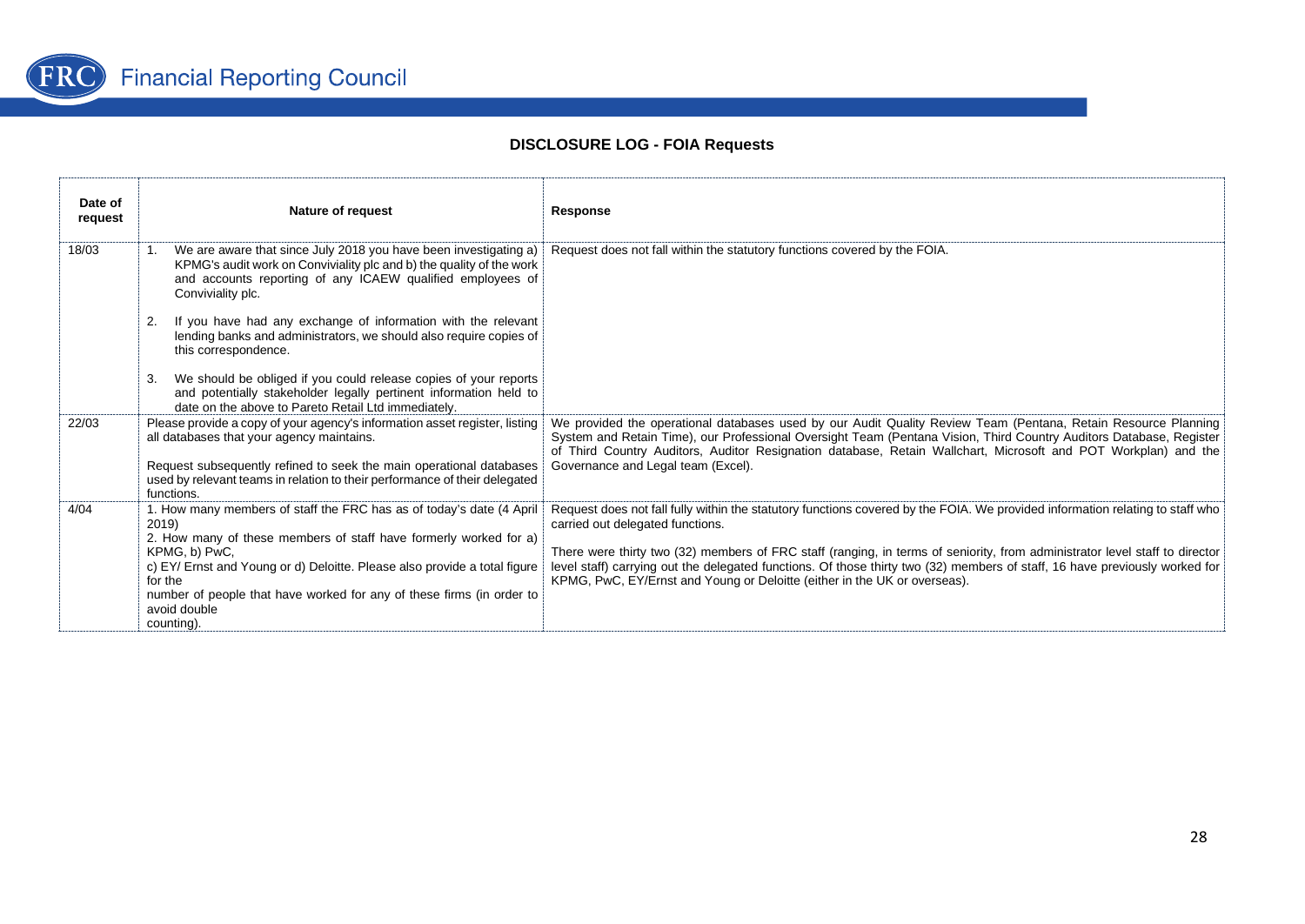

| Date of<br>request | <b>Nature of request</b>                                                                                                                                                                                                                                                                                                                                                                                                                                                                                                                                                                                                                                                                                                                                                                                                                                                                                                                                                                  | <b>Response</b>                                                                                                                                                                                                                                                                                                                                                                                                                                                                                                                                                                                                                                                                                                                                                                                                                                                                                                                                                                                                                                                                                                                                                                                                                                                                                                                                |
|--------------------|-------------------------------------------------------------------------------------------------------------------------------------------------------------------------------------------------------------------------------------------------------------------------------------------------------------------------------------------------------------------------------------------------------------------------------------------------------------------------------------------------------------------------------------------------------------------------------------------------------------------------------------------------------------------------------------------------------------------------------------------------------------------------------------------------------------------------------------------------------------------------------------------------------------------------------------------------------------------------------------------|------------------------------------------------------------------------------------------------------------------------------------------------------------------------------------------------------------------------------------------------------------------------------------------------------------------------------------------------------------------------------------------------------------------------------------------------------------------------------------------------------------------------------------------------------------------------------------------------------------------------------------------------------------------------------------------------------------------------------------------------------------------------------------------------------------------------------------------------------------------------------------------------------------------------------------------------------------------------------------------------------------------------------------------------------------------------------------------------------------------------------------------------------------------------------------------------------------------------------------------------------------------------------------------------------------------------------------------------|
| 10/04              | 1. Please disclose documentation stating where in your policies and<br>procedures the "quarterly response policy" can be found?<br>2. Please state how many people since October 2016 has the FRC<br>imposed a "quarterly response policy" onto?<br>3. How many members of the Institute and Faculty of Actuaries (IFoA)<br>has the FRC imposed a "quarterly response policy" onto?<br>4. Please disclose any minutes of meetings, emails, notes, documents<br>FRC has had with the IFoA or anyone representing them with regards<br>to implementing this "quarterly response policy" on IFoA members?<br>5. Please confirm whether FRC's General Counsel Anne McArthur was<br>involved / authorised the imposition of a "quarterly response policy" onto<br>members of the IFoA or others.<br>6. Please confirm whether FRC's CEO Stephen Haddrill was involved /<br>authorised the imposition of a "quarterly response policy" onto members<br>of the IFoA or others.                   | Request does not fall within the statutory functions covered by the FOIA.<br>Voluntarily confirmed that:<br>1. there is no documented policy or procedure relating to the FRC's quarterly response policy. Dealing with queries from<br>particular individuals or organisations on a quarterly basis is an approach we may implement where we consider this is<br>appropriate in light of the volume and/or nature of correspondence we receive.<br>2. To date, we have implemented this policy twice.<br>3. We do not consider it would be appropriate to disclose any information in relation to the other individual or organisation<br>in respect of whom this policy has been implemented.<br>4. To the extent that any documents or correspondence may exist regarding discussions that may have taken place<br>between the FRC and the IFoA in connection with our decision to implement this policy in relation to yourself – we have<br>already provided you with all information to which you are entitled under data protection legislation.<br>5 and 6. The decision to implement the quarterly response policy in relation to yourself was taken by the FRC's Oversight<br>Team with whom you have been in regular correspondence. The FRC Chief Executive and General Counsel were both<br>aware of, and endorsed, this decision |
| 18/04              | 1. How many emails have been sent to Rio Tinto (any member of its<br>group) since October 2018 from the FRC? What are the dates of these?<br>2. How many emails has the FRC received from Rio Tinto since October<br>2018? What are the dates of these? What are the dates of these?<br>3. How many letters has the FRC sent Rio Tinto since October 2018?<br>What are the dates of these? What are the dates of these?<br>4. How many meetings, and how long did those meetings last, have<br>taken place between the FRC and representatives of Rio Tinto? What<br>are the dates of these?<br>5. Please may you provide redacted versions (subject to containing the<br>sensitive information you may feel you do not want to disclose) of the<br>minutes of these meetings and the contents of any communications<br>(emails or letters)?<br>6. Do you have any cases open with regards to the accounts of Rio Tinto<br>or any of its subsidiaries? What is the nature of those cases? | Request does not fall within the statutory functions covered by the FOIA.                                                                                                                                                                                                                                                                                                                                                                                                                                                                                                                                                                                                                                                                                                                                                                                                                                                                                                                                                                                                                                                                                                                                                                                                                                                                      |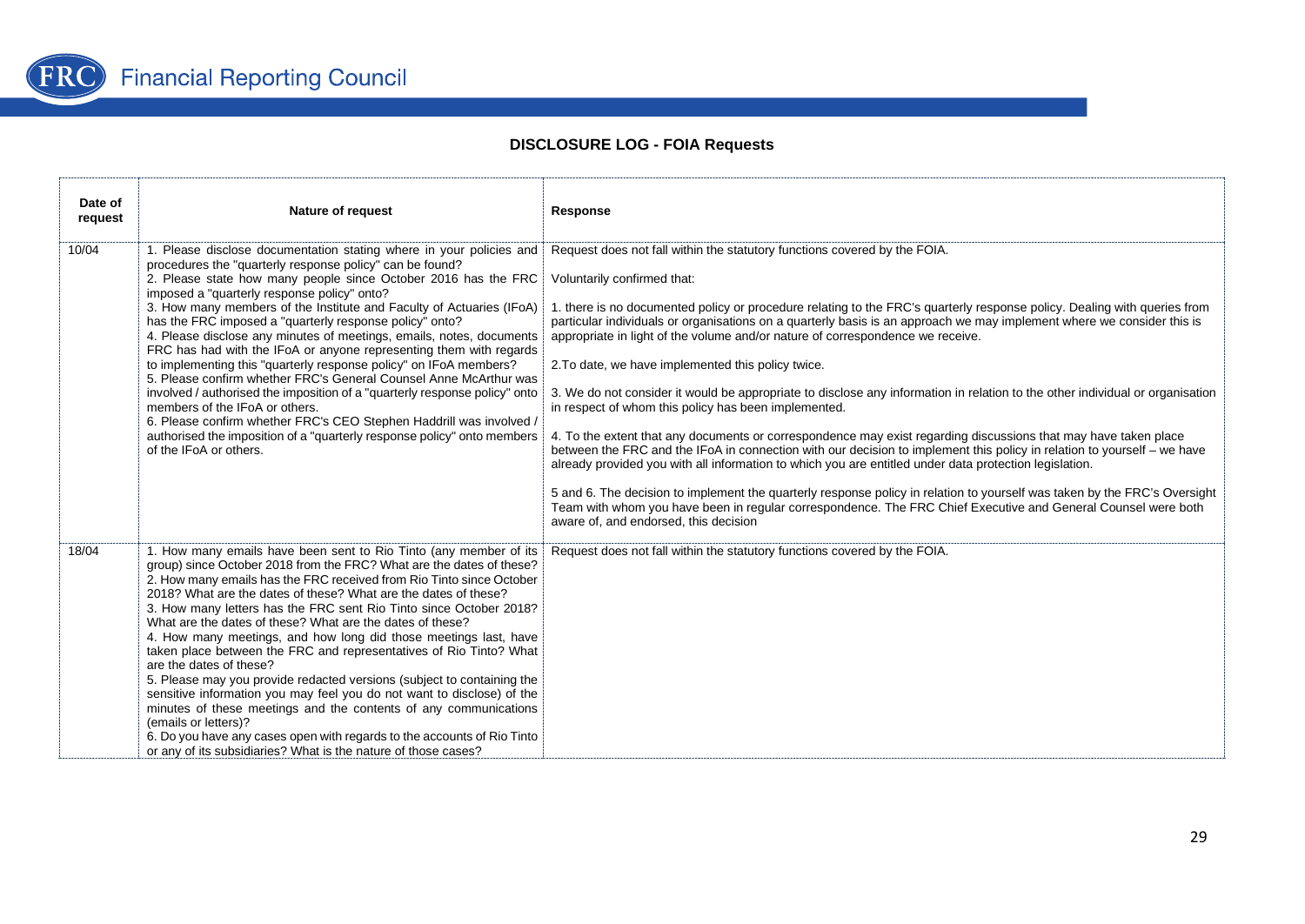

| Date of<br>request | <b>Nature of request</b>                                                                                                                                                                                                                                                                                                                                                                                                                                                                                                                                                                                                                                                                                                                                                                                                                                                                                                                                                 | Response                                                                                                                                                                                                                                                  |
|--------------------|--------------------------------------------------------------------------------------------------------------------------------------------------------------------------------------------------------------------------------------------------------------------------------------------------------------------------------------------------------------------------------------------------------------------------------------------------------------------------------------------------------------------------------------------------------------------------------------------------------------------------------------------------------------------------------------------------------------------------------------------------------------------------------------------------------------------------------------------------------------------------------------------------------------------------------------------------------------------------|-----------------------------------------------------------------------------------------------------------------------------------------------------------------------------------------------------------------------------------------------------------|
| 20/05              | 1. Do you currently utilise a managed print contract?<br>2. If so, is it under a framework and what is that framework?<br>3. Can you name the current incumbent supplier?<br>4. When does the contract start and finish?<br>5. What is the annual expenditure under this contract?<br>6. Who is the key sponsor of this contract and what are their contact<br>details?<br>7. For print jobs that fall under the £60,000 OJEU threshold, are these<br>sent to the managed print provider (if in place) or to other print<br>providers?<br>8. Please can you confirm who places print orders and their name/s and<br>contact details?<br>9. If you have a managed print contract in place, what was the total value<br>of orders placed outside of this agreement?                                                                                                                                                                                                        | Request does not fall within the statutory functions covered by the FOIA. Voluntarily confirmed that the FRC does not<br>currently use a Managed Print Service for the performance of any of its delegated functions.                                     |
| 31/05              | - How much has the Financial Reporting Council spent on Brexit<br>preparations and related activities from June 2016 to March 29 2019?<br>Could you please provide a monthly breakdown as well as a breakdown<br>of the nature of the spending.<br>- How much has the Financial Reporting Council spent on Brexit<br>preparations and related activities from March 29 2019 to date? Could<br>you please provide a monthly breakdown as well as a breakdown of the<br>nature of the spending.<br>- Minutes of meetings, memos, correspondence and/or other documents<br>related to how much money the Financial Reporting Council has spent<br>on Brexit preparations and related activities from June 2016 to March 29<br>2019.<br>- Minutes of meetings, memos, correspondence and/or other documents<br>related to how much money the Financial Reporting Council has spent<br>on Brexit extension preparations and related activities from March 29<br>2019 to date. | In relation to our delegated activities to date, we have funded our EU exit preparation work through existing resources save<br>for disbursements in relation to research commissioned of £3,000. We do not have a monthly breakdown of this expenditure. |
| 11/07              | I would like to make an FOI request on the topic of the resignation of the<br>recent resignation of [Named Individual]                                                                                                                                                                                                                                                                                                                                                                                                                                                                                                                                                                                                                                                                                                                                                                                                                                                   | Request does not fall within the statutory functions covered by the FOIA.                                                                                                                                                                                 |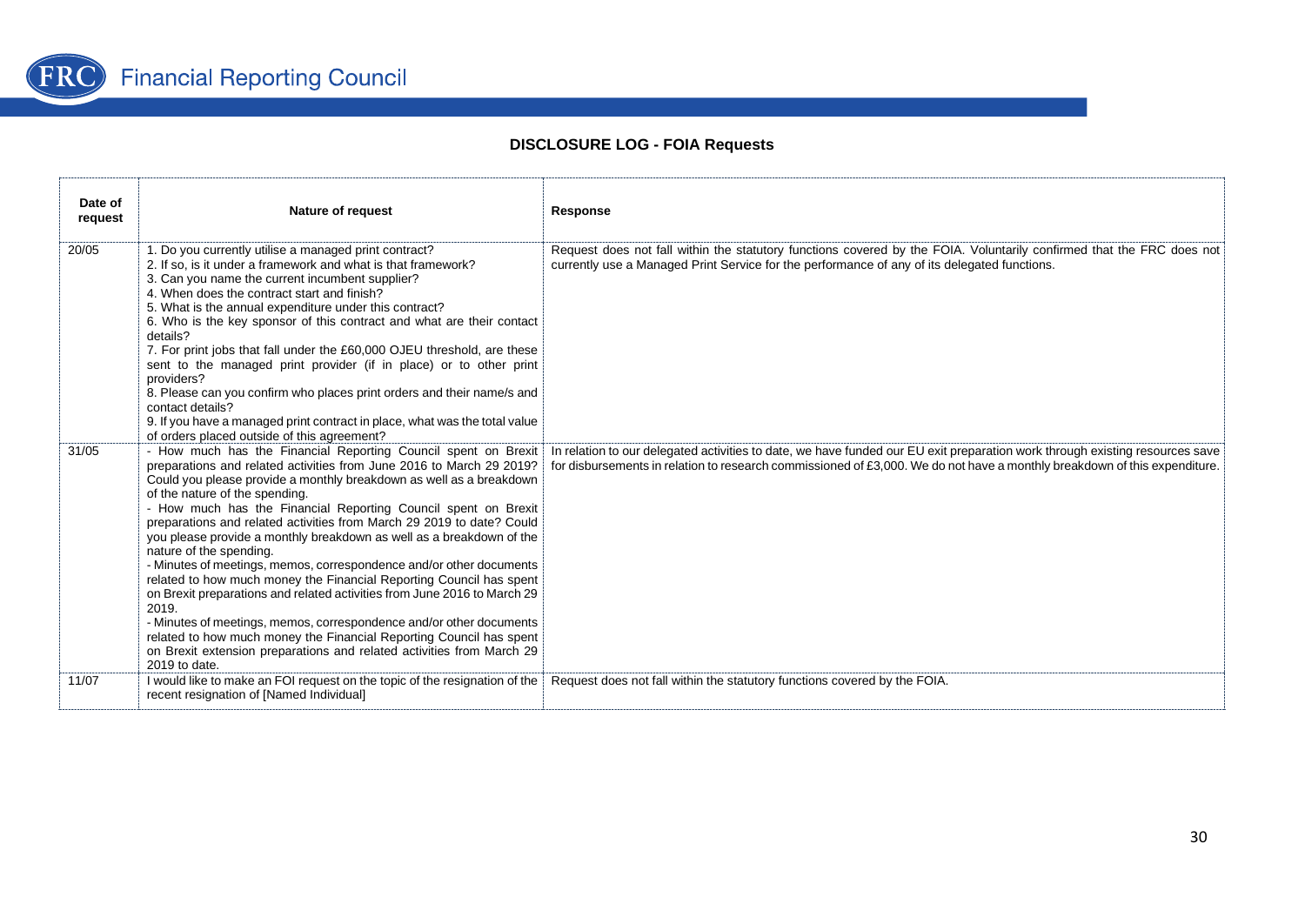

| Date of<br>request | <b>Nature of request</b>                                                                                                                                                                                                                                                                                                                                                                                                                                                                                                                                                                                                                                                                                                                                                                                                                                                                                      | Response                                                                                                                                                                                                                                                                                                                                                                                                                                                                                                                                                                                                                                                                                                                                                                                                                                                                                                          |
|--------------------|---------------------------------------------------------------------------------------------------------------------------------------------------------------------------------------------------------------------------------------------------------------------------------------------------------------------------------------------------------------------------------------------------------------------------------------------------------------------------------------------------------------------------------------------------------------------------------------------------------------------------------------------------------------------------------------------------------------------------------------------------------------------------------------------------------------------------------------------------------------------------------------------------------------|-------------------------------------------------------------------------------------------------------------------------------------------------------------------------------------------------------------------------------------------------------------------------------------------------------------------------------------------------------------------------------------------------------------------------------------------------------------------------------------------------------------------------------------------------------------------------------------------------------------------------------------------------------------------------------------------------------------------------------------------------------------------------------------------------------------------------------------------------------------------------------------------------------------------|
| 30/07              | How much did the FRC spend on legal fees from January 1 2014 to<br>December 31 2016? Could you please provide a month-by-month<br>breakdown.<br>How much did the FRC spend on legal fees from January 1 2017 to<br>date?<br>Which law firms did the FRC work with over these two periods? Could<br>you please provide a breakdown of how much each firm received for<br>their services?                                                                                                                                                                                                                                                                                                                                                                                                                                                                                                                       | No external legal spend was incurred in these periods in relation to our delegated functions.<br>Voluntarily we identified information recently published about our expenditure on legal and other professional fees, including<br>law firms engaged between 2010 and 2017.<br>See our response to parliamentary questions here.                                                                                                                                                                                                                                                                                                                                                                                                                                                                                                                                                                                  |
| 1/08               | The number of company directors who have been interviewed as part of<br>investigations into wrongdoing by their company                                                                                                                                                                                                                                                                                                                                                                                                                                                                                                                                                                                                                                                                                                                                                                                       | Request does not fall within the statutory functions covered by the FOIA.                                                                                                                                                                                                                                                                                                                                                                                                                                                                                                                                                                                                                                                                                                                                                                                                                                         |
| 5/08               | Please could you send me a list of the names of enforcement officers<br>and lawyers currently employed by the FRC who have recused<br>themselves from investigations or cases into accounting firms or<br>individual accountants during their tenure at the FRC.<br>Please outline which investigations or enforcement actions they have<br>recused themselves from and the reason given for their recusal.                                                                                                                                                                                                                                                                                                                                                                                                                                                                                                   | Request does not fall within the statutory functions covered by the FOIA.<br>Voluntarily, we explained that we apply a strict conflicts policy across the FRC including within our Enforcement division. At<br>the outset of all investigations, we require individuals to consider if there are any reasons why it would be (or could be<br>perceived to be) inappropriate for them to be involved in an investigation, considering the subjects, and other parties which<br>to their knowledge, may be relevant to the investigation. Such decisions are recorded and reviewed on an ongoing basis.                                                                                                                                                                                                                                                                                                             |
| 6/08               | Could I please ask the following questions relating to your software<br>systems:<br>Finance system:<br>. Who is your current provider?<br>• When does the contract expire, and do you have extension options?<br>• What is the value of the contract?<br>• What modules do you use e.g. general ledger?<br>• What is your budget?<br>• When did the contract start?<br>Procurement system:<br>. Who is your current provider?<br>• When does the contract expire, and do you have extension options?<br>. What is the value of the contract?<br>• What is your budget?<br>• When did the contract start?<br>Invoicing:<br>• What is your current invoice process?<br>. Do you have an electronic invoicing system in place?<br>• If so, when does this expire and is there extension options?<br>. Who is the current provider?<br>• What is the value of the contract?<br>• What is your annual paper usage? | Request does not fall within the statutory functions covered by the FOIA.<br>Voluntarily, we provided the following information:<br>Finance system:<br>. Who is your current provider? Acuity Solutions<br>. When does the contract expire, and do you have extension options? We have a renewable contract.<br>. What modules do you use e.g. general ledger? General Ledger and Project Accounting<br>. When did the contract start? 2015<br>Invoicing:<br>. What is your current invoice process? Sage is used to create invoices.<br>. Do you have an electronic invoicing system in place?<br>Yes, Sage.<br>. If so, when does this expire and is there extension options?<br>We have a renewable contract – see above<br>. Who is the current provider? Acuity Solutions - see above<br>• What is your annual paper usage?<br>We generate roughly 200 invoices annually.<br>We handle procurement in-house. |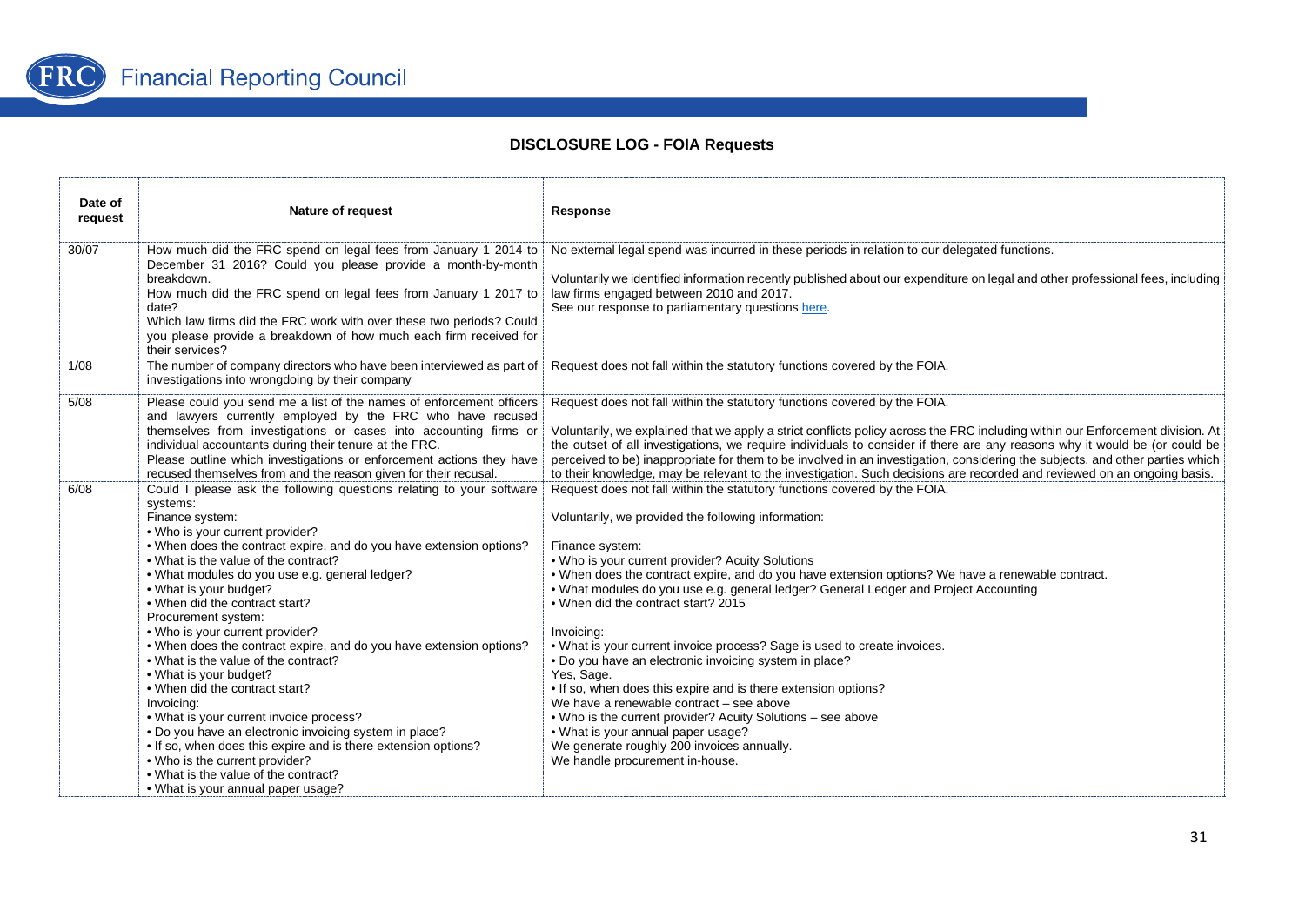

| Date of<br>request | Nature of request                                                                                                                                                                                                                                                                                                                                                                                                                                         | Response                                                                                                                                                                                                                                                                                                                                                                                                                                                                                                                                                                                                                                                                                                                                                                                                                                                                                                                                                                                                                    |
|--------------------|-----------------------------------------------------------------------------------------------------------------------------------------------------------------------------------------------------------------------------------------------------------------------------------------------------------------------------------------------------------------------------------------------------------------------------------------------------------|-----------------------------------------------------------------------------------------------------------------------------------------------------------------------------------------------------------------------------------------------------------------------------------------------------------------------------------------------------------------------------------------------------------------------------------------------------------------------------------------------------------------------------------------------------------------------------------------------------------------------------------------------------------------------------------------------------------------------------------------------------------------------------------------------------------------------------------------------------------------------------------------------------------------------------------------------------------------------------------------------------------------------------|
| 8/08               | Is it correct that a retired accountant, not in practice and now not having<br>a practice certificate, can still add the letters "FCA" after his name in<br>correspondence?                                                                                                                                                                                                                                                                               | Not a valid request under the FOIA. Referred to the relevant business area.                                                                                                                                                                                                                                                                                                                                                                                                                                                                                                                                                                                                                                                                                                                                                                                                                                                                                                                                                 |
| 22/08              | The number of reports or complaints (or however the FRC phrases this)<br>made to the FRC about sexual misconduct. If it is possible to separate<br>out, also the number of reports made to the FRC about<br>sexual discrimination. If this is not possible, please just supply the data<br>for the above point. I would also like the data broken down by quarter<br>for the last five years, using the most recent quarter end date that is<br>possible. | Request does not fall within the statutory functions covered by the FOIA.<br>Voluntarily we identified the following links, which relate to the work we are doing to address the<br>gender pay-gap and promote gender diversity on our Board.<br>https://www.frc.org.uk/about-the-frc/gender-pay-gap<br>https://www.frc.org.uk/about-the-frc/women-in-finance-charter<br>https://www.frc.org.uk/getattachment/a1a81a66-f0cf-40ff-8d27-6bcf10444474/Board-<br>Diversity-Policy-Updated-5-July-2017.pdf<br>The FRC also reports on gender equality and diversity more generally, for example, in its<br>Annual Review of Corporate Governance and Reporting (page 28 of<br>https://www.frc.org.uk/getattachment/f70e56b9-7daf-4248-a1ae-a46bad67c85e/Annual-<br>Review-of-CG-R-241018.pdf) and in its report on listed companies' diversity reporting under<br>the UK Corporate Governance Code (https://www.frc.org.uk/getattachment/62202e7d-064c-<br>4026-bd19-f9ac9591fe19/Board-Diversity-Reporting-September-2018.pdf). |
| 29/08              | Total number of staff<br>Total number of SCS1 finance staff<br>Department structure<br>Total number of agency workers/contractors (please include those on<br>fixed<br>term contract but not internal secondment)<br>Frameworks used to procure interim staff in this area                                                                                                                                                                                | Request does not fall within the statutory functions covered by the FOIA.                                                                                                                                                                                                                                                                                                                                                                                                                                                                                                                                                                                                                                                                                                                                                                                                                                                                                                                                                   |
| 9/09               | the 2017-2019 figures for law firm spend, continuing on from the<br>information provided in this written question answered by Lord Henley?<br>https://www.parliament.uk/business/publications/written-questions-<br>answersstatements/<br>written-question/Lords/2018-04-23/HL7149/                                                                                                                                                                       | Request does not fall within the statutory functions covered by the FOIA.<br>Voluntarily we noted that the FRC's annual expenditure on legal and professional costs is set out in our Annual Reports. In<br>relation to the period 2017 – 2019 specifically, these figures are set out on page 64 ("Operating Expenses") of our most<br>recent Annual Report. In particular, the FRC spent the following on legal and other professional costs as follows:<br>2017/18 - £1.122 K<br>2018/19 - £986 K                                                                                                                                                                                                                                                                                                                                                                                                                                                                                                                        |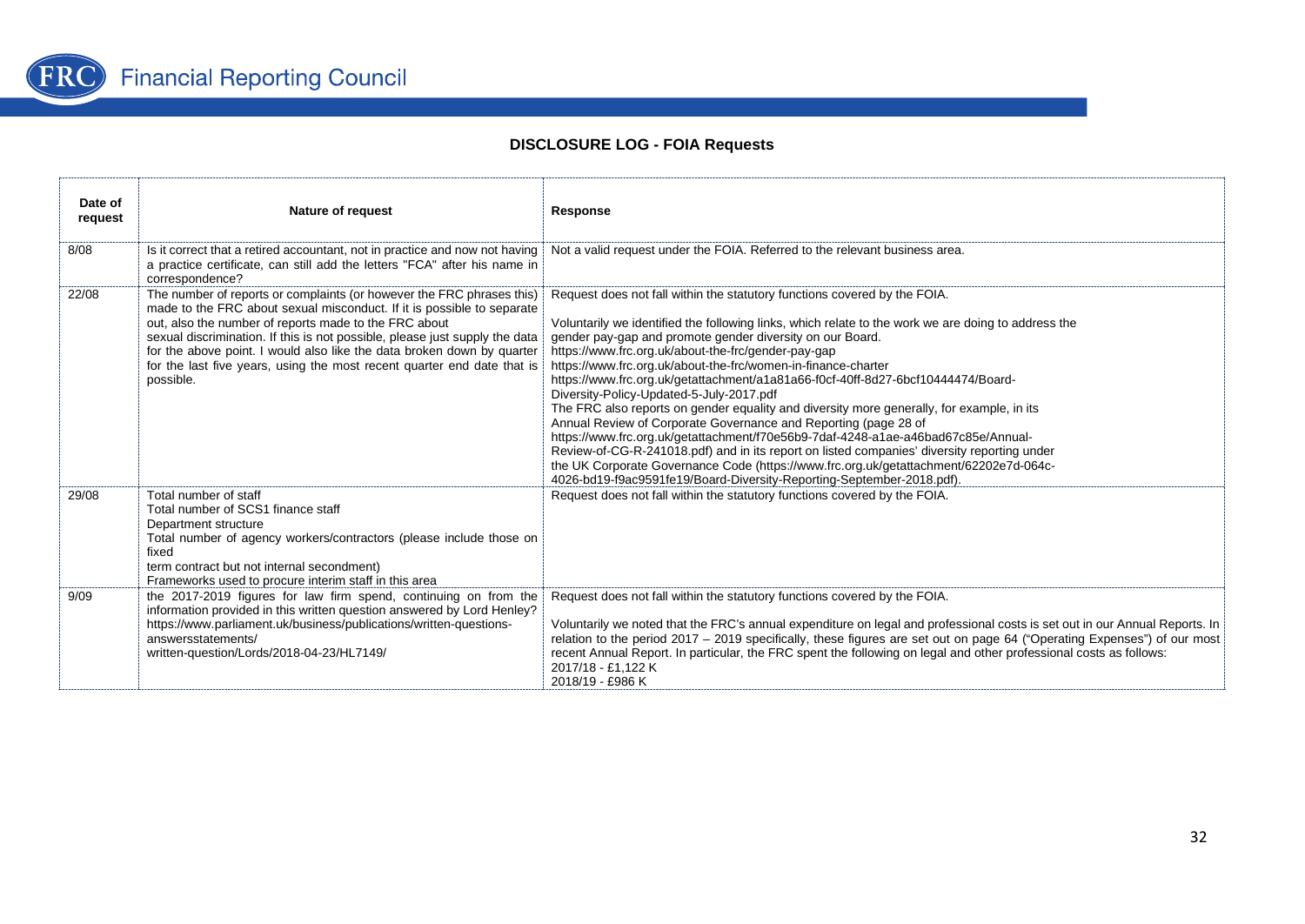

| Date of<br>request | <b>Nature of request</b>                                                                                                                                                                                                                                                                                                                                                                                                                                                                                                                                    | Response                                                                                                                                                                                                                                                                                                                                                                                                                                                                                                                  |
|--------------------|-------------------------------------------------------------------------------------------------------------------------------------------------------------------------------------------------------------------------------------------------------------------------------------------------------------------------------------------------------------------------------------------------------------------------------------------------------------------------------------------------------------------------------------------------------------|---------------------------------------------------------------------------------------------------------------------------------------------------------------------------------------------------------------------------------------------------------------------------------------------------------------------------------------------------------------------------------------------------------------------------------------------------------------------------------------------------------------------------|
| 16/09              | For each of the four Recognised Supervisory Bodies mentioned above,<br>please provide<br>me with the following information for the period from January 2007 to<br><b>August 2019:</b><br>• The number of complaints brought against members of those bodies<br>• The type of complaint brought<br>• The number of complaints that were not pursued further<br>• The type of complaints that were not pursued further<br>• The number of complaints upheld and pursued<br>• The type of complaints upheld and pursued<br>• The type of sanction in each case | Request does not fall within the statutory functions covered by the FOIA.<br>Voluntarily, we noted that some of the information sought could be found in the FRC's most recent Annual Report<br>(https://www.frc.org.uk/getattachment/4f46c7dd-f0b7-43d6-96c9-c52136281a18/FRC-Annual-Report-and-Financial-<br>Statements-2018.pdf0), in particular, paragraphs 1.2 and 1.16 -1.20.                                                                                                                                       |
| 16/09              | the information contained in correspondence between (1) Win Bischoff<br>and (2) Mr Pearse Doherty TD between 1 July 2014 and 30 June 2015".                                                                                                                                                                                                                                                                                                                                                                                                                 | Request does not fall within the statutory functions covered by the FOIA.<br>Voluntarily we disclosed a copy of Sir Win Bischoff's letter dated 19 January 2015 to Mr Pearse Doherty TD. Please also<br>find attached, a copy of Mr Doherty's letter, to which the letter of 19 January 2015 responds.                                                                                                                                                                                                                    |
| 18/09              | How does the FRC require submission of the audit file/work papers by<br>registered auditors?                                                                                                                                                                                                                                                                                                                                                                                                                                                                | Request does not fall within the statutory functions covered by the FOIA.<br>Voluntarily we disclosed that the FRC Audit Quality Review team (AQR) requires copies of the Final Audit Files (per ISA<br>(UK) 230) of the audits we inspect. These are provided in whatever format they are archived in, typically using the audit<br>firms proprietary software on laptops provided by the firms for AQR use. An overview of AQR's work can be found here<br>https://www.frc.org.uk/auditors/audit-quality-review.        |
| 4/10               | Details of expenses claims, together with supporting documentation for<br>all members of the FRC's executive committee during 2019 to 30<br>September.<br>Details of expenses claims, together with supporting documentation for<br>all members of the FRC's Board during 2019 to 30 September.                                                                                                                                                                                                                                                             | Request does not fall within the statutory functions covered by the FOIA.                                                                                                                                                                                                                                                                                                                                                                                                                                                 |
| 4/10               | Details of hospitality received from external parties by members of the<br>FRC staff during the first quarter of 2019. This information does not<br>appear on the portion of your<br>website dedicated to your Hospitality Register."                                                                                                                                                                                                                                                                                                                       | Request does not fall within the statutory functions covered by the FOIA.<br>Voluntarily, the FRC publishes details of hospitality received from external parties by members of FRC staff on a routine<br>basis, in accordance with its financial year. The information sought had already been published as the last quarter of the<br>financial year. It can be found at https://www.frc.org.uk/getattachment/1360f3aa-119a-47f7-a62e-<br>18/19<br>d96945141322/FRC-Gifts-and-Hospitality-Register-for-Jan-Mar-2019.pdf |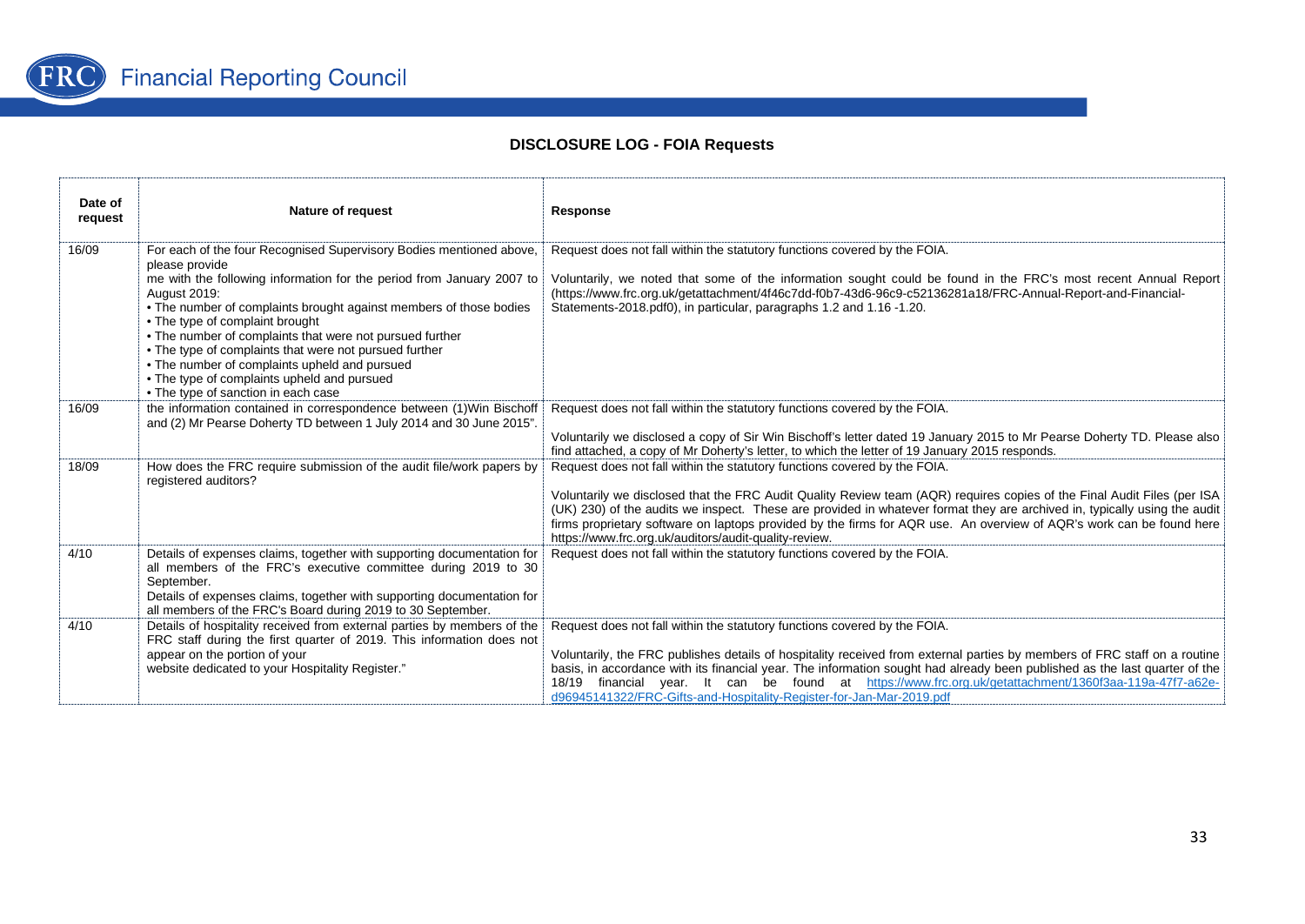

| Date of<br>request | <b>Nature of request</b>                                                                                                                                                                                                                                                                                                                                                                                                                                                                                                                                                                                                                                                                                                                                                                                                                                                                                                                                                                                                                                                                                                                                 | Response                                                                                                                                                                                                                                                                                                                                                                                                                                               |
|--------------------|----------------------------------------------------------------------------------------------------------------------------------------------------------------------------------------------------------------------------------------------------------------------------------------------------------------------------------------------------------------------------------------------------------------------------------------------------------------------------------------------------------------------------------------------------------------------------------------------------------------------------------------------------------------------------------------------------------------------------------------------------------------------------------------------------------------------------------------------------------------------------------------------------------------------------------------------------------------------------------------------------------------------------------------------------------------------------------------------------------------------------------------------------------|--------------------------------------------------------------------------------------------------------------------------------------------------------------------------------------------------------------------------------------------------------------------------------------------------------------------------------------------------------------------------------------------------------------------------------------------------------|
| 22/10              | 1) How many employees are working for your organisation, including full-<br>time, part-time, and contracted staff?<br>2) What is your annual intranet budget?<br>3) What is your current intranet solution? (e.g. Invotra, Sharepoint,<br>Kahootz, Umbraco) 4) How long have you been using this solution, and<br>when does your contract expire?<br>5)Do you work with an external partner to supply your intranet? If not,<br>do you develop your intranet internally?<br>6) Which team/individual is responsible for managing your intranet<br>internally?<br>7) Which other organisations have access to your intranet?<br>8) Do you share IT services with other organisations?<br>9) Are you using the Office 365 suite? If so, which applications from the<br>suite are in use?<br>10) Who is responsible for your intranet's procurement within the<br>organisation?<br>11) Do you use Microsoft's Active Directory to manage your people data?<br>If so, is your Active Directory (AD) managed on-premise or in the cloud?<br>12) Do you use any other Software as a Service (SaaS) applications?<br>(e.g. Atlassian/Jira, Slack, Trello, Xero) | Request does not fall within the statutory functions covered by the FOIA.<br>Voluntarily, we provided links to our draft 2019/2020 plan and budget and 2018/2019 Annual Report, which included some<br>of the information sought, such as staff numbers and IT budgets.<br>https://www.frc.org.uk/getattachment/506ac3bf-f1c0-4e7f-bd69-423a61fd7a45/:.aspx<br>https://www.frc.org.uk/getattachment/f6baf8f0-600f-43f8-9a6ed09b34e23028/c115338CCL.pdf |
| 25/10              | The number of resignation letter received from auditors for the latest<br>year, 1 October 2018 - 30 September 2019                                                                                                                                                                                                                                                                                                                                                                                                                                                                                                                                                                                                                                                                                                                                                                                                                                                                                                                                                                                                                                       | The number of resignation letter received from auditors for the latest year, 1 October 2018 - 30 September 2019 was 229                                                                                                                                                                                                                                                                                                                                |
| 4/11               | Can you tell me how many complaints you have had about the FCA over<br>the past three years that have been determined, and the outcome, e.g.<br>upheld, turned down etc.                                                                                                                                                                                                                                                                                                                                                                                                                                                                                                                                                                                                                                                                                                                                                                                                                                                                                                                                                                                 | Request does not fall within the statutory functions covered by the FOIA.<br>Voluntarily we noted that the request might have been intended for the Financial Regulators Complaints Commissioner<br>(FRCC), instead of the Financial Reporting Council (FRC) and we provided their contact details.                                                                                                                                                    |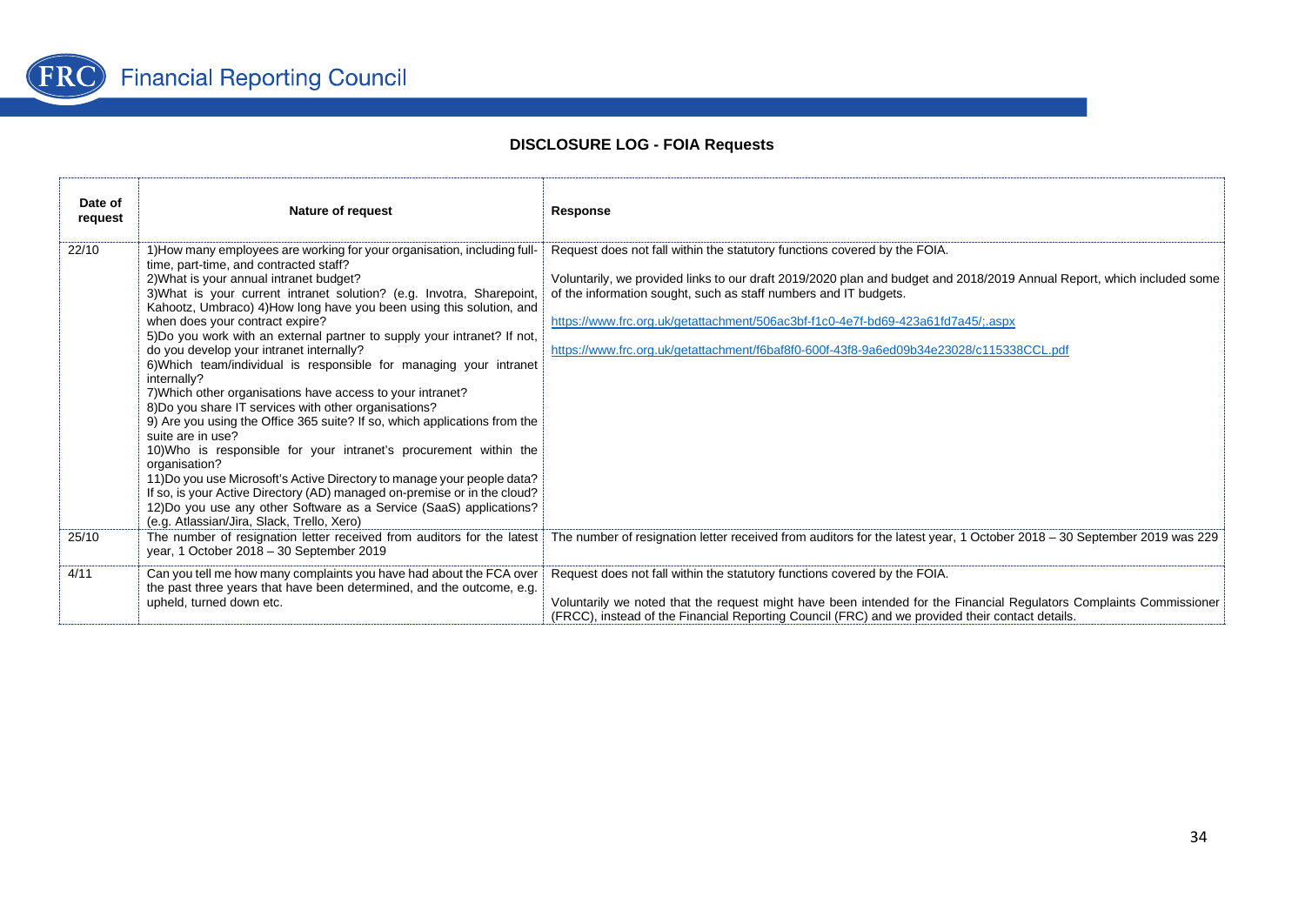

| Date of<br>request | <b>Nature of request</b>                                                                                                                                                                                                                                                                                                                                                                                                                                                                                                                                                                                                                                                                                                                                                                                                                                                                                                                                                                                                                                                                                                                                                                                                                                                                                                                                                                                                                                                                                                                                                                                                                                                                                                                                                                                                                                                                                                                                     | Response                                                                                                                                                                                                                                                                                                                                                                                                                                                                                                                                                                                                                                                                                                                      |
|--------------------|--------------------------------------------------------------------------------------------------------------------------------------------------------------------------------------------------------------------------------------------------------------------------------------------------------------------------------------------------------------------------------------------------------------------------------------------------------------------------------------------------------------------------------------------------------------------------------------------------------------------------------------------------------------------------------------------------------------------------------------------------------------------------------------------------------------------------------------------------------------------------------------------------------------------------------------------------------------------------------------------------------------------------------------------------------------------------------------------------------------------------------------------------------------------------------------------------------------------------------------------------------------------------------------------------------------------------------------------------------------------------------------------------------------------------------------------------------------------------------------------------------------------------------------------------------------------------------------------------------------------------------------------------------------------------------------------------------------------------------------------------------------------------------------------------------------------------------------------------------------------------------------------------------------------------------------------------------------|-------------------------------------------------------------------------------------------------------------------------------------------------------------------------------------------------------------------------------------------------------------------------------------------------------------------------------------------------------------------------------------------------------------------------------------------------------------------------------------------------------------------------------------------------------------------------------------------------------------------------------------------------------------------------------------------------------------------------------|
| 8/11               | Name of SIRO (Senior Information Risk Owner) or similar post<br>(Chief Information Governance Officer etc), or responsible person for<br>SIRO duties.<br>Contact email of person named in request No 1.<br>2.<br>Name of DPO (Data Protection Officer) or responsible person<br>3.<br>for DPO duties.<br>Contact email of DPO.<br>4.<br>Name of person with overall responsibility for Cyber security<br>5.<br>or equivalent (excluding persons in q1 and q3).<br>Contact email of person in Q5.<br>6.<br>7.<br>Name of person with overall responsibility for information<br>security or equivalent (excluding persons in q1, q3 and 5).<br>Contact email of person in Q7.<br>8.<br>Name of person with overall responsibility for information<br>9.<br>Governance or equivalent (excluding persons in q1, q3, q5 and q7).<br>Contact email of person in Q9<br>10.<br>Do you have appointed IAO's? If so, whom are they, if they<br>11.<br>have been defined?<br>Are you or have you considered becoming ISO 27001<br>12.<br>compliant or certified? If so whom is responsible for maintaining this?<br>(as in, the person)<br>Contact email of person in Q: 11.<br>13.<br>Are you required to connect to the PSN Code of Connection<br>14.<br>(CoCo)? If so whom is responsible for complying with its requirements?<br>(as in, the person)<br>Contact email of person in Q:13.<br>15.<br>What is the annual budget for Cyber Security?<br>16.<br>17.<br>What was the annual spend on external assistance for cyber<br>security last financial year? (Excluding products/systems, when I refer<br>to external assistance I mean things like consultancy/training)<br>What is the annual budget for data protection activities?<br>18.<br>19.<br>What was the annual spend on external assistance for data<br>protection activities last year? (Excluding products/systems, when I refer<br>to external assistance I mean things like consultancy/training) | Request does not fall within the statutory functions covered by the FOIA.<br>Voluntarily, we provided the following links to publicly available information.<br>Our DPO and her contact details can be found here: https://www.frc.org.uk/about-the-frc/procedures-and-policies/privacy-<br>the-frc<br>Our draft 2019/2020 plan and budget, including the budget for IT & Website costs, can be found here:<br>https://www.frc.org.uk/getattachment/506ac3bf-f1c0-4e7f-bd69-423a61fd7a45/:.aspx<br>Our annual report for 2018/2019, can be found here: https://www.frc.org.uk/getattachment/f6baf8f0-600f-43f8-9a6e-<br>d09b34e23028/c115338CCL.pdf<br>Our General Counsel and Company Secretary holds SIRO responsibilities. |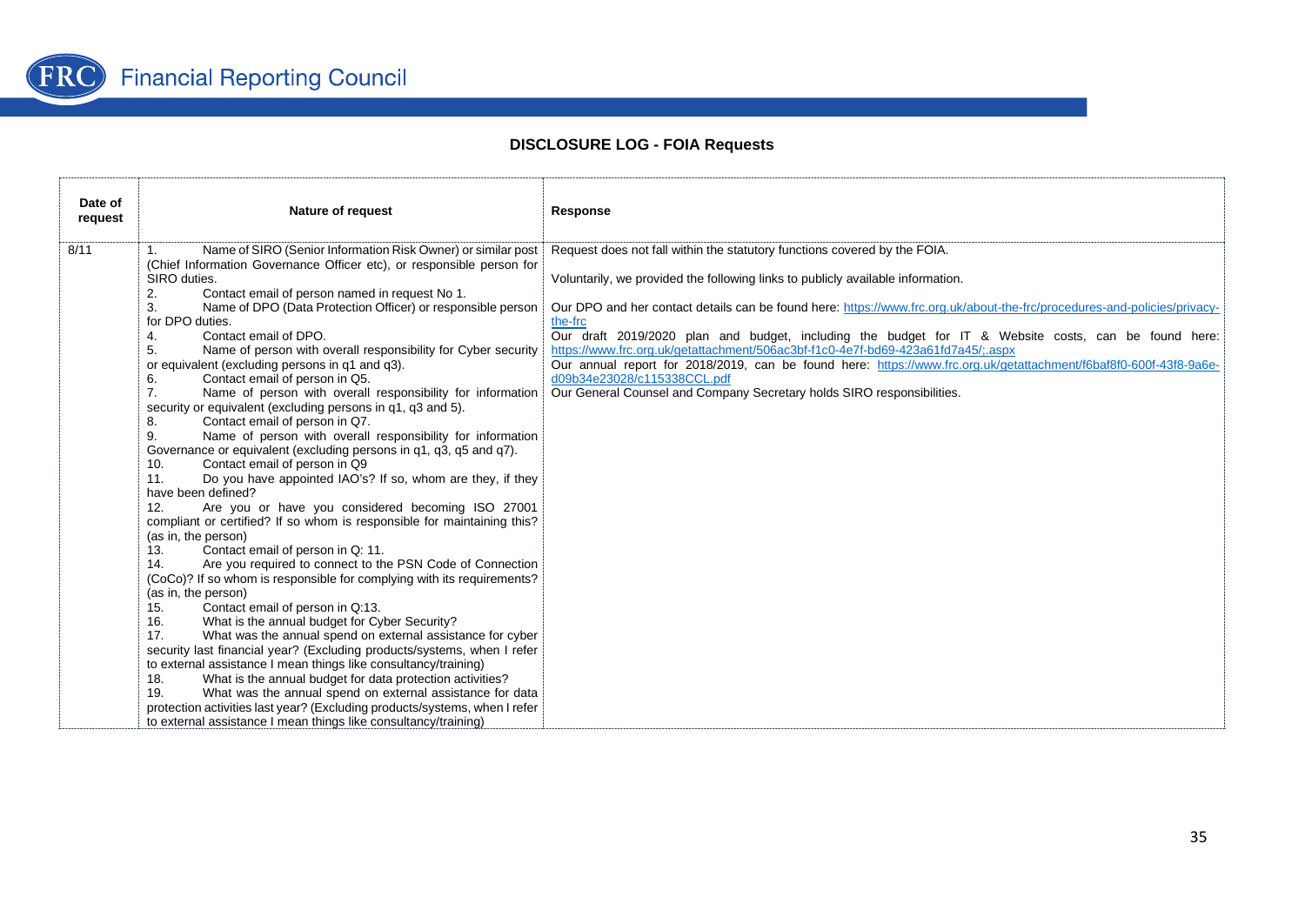

| Date of<br>request | <b>Nature of request</b>                                                                                                                                                                                                                                                                                                                                                                                                                                                                                                                                                                                                                                                                                                                                                                                                                                                                                                                                                                                                                                                                                                                                                                                                                                    | Response                                                                                                                                                                                                                                                                                                                                                                                                                                          |
|--------------------|-------------------------------------------------------------------------------------------------------------------------------------------------------------------------------------------------------------------------------------------------------------------------------------------------------------------------------------------------------------------------------------------------------------------------------------------------------------------------------------------------------------------------------------------------------------------------------------------------------------------------------------------------------------------------------------------------------------------------------------------------------------------------------------------------------------------------------------------------------------------------------------------------------------------------------------------------------------------------------------------------------------------------------------------------------------------------------------------------------------------------------------------------------------------------------------------------------------------------------------------------------------|---------------------------------------------------------------------------------------------------------------------------------------------------------------------------------------------------------------------------------------------------------------------------------------------------------------------------------------------------------------------------------------------------------------------------------------------------|
| 18/11              | 1) What is your annual employee survey/staff listening budget?<br>2) Who is/are your current employee survey provider(s)?<br>3) How long was the current contact for this solution, and when does<br>your contract expire?<br>4) Does the provider provide other surveying for the organisation e.g.<br>customer satisfaction surveys? If yes, do they provider provide other<br>surveying under the same contract?<br>5) Which individual or team is responsible for the contract? And what<br>team do they work in?                                                                                                                                                                                                                                                                                                                                                                                                                                                                                                                                                                                                                                                                                                                                       | Request does not fall within the statutory functions covered by the FOIA.                                                                                                                                                                                                                                                                                                                                                                         |
| 22/11              | Please confirm the manufacturer of your telephony system(s) that are<br>currently in place?<br>When was the installation date of your telephony equipment?<br>Who maintains your telephony system(s)?<br>Please confirm value of the initial project and value of annual<br>support/maintenance services (in £)?<br>When is your contract renewal date?<br>Please confirm the manufacturer of your Contact centre system(s) that<br>are currently in place?<br>When was the installation date of your contact centre infrastructure?<br>Who maintains your contact centre system(s)?<br>Please confirm value of the initial project and value of annual<br>support/maintenance services (in £)?<br>How many contact centre employees/agents do you have?<br>When is your contract renewal date?<br>Do you use Unified Communications or Collaboration tools such as<br>Microsoft Skype for Business/ Cisco/Avaya/Mitel? If yes, what tools are<br>you currently using?<br>How many employees do you have overall within your organisation?<br>Who currently provides your calls and lines?<br>What is your current annual spend on calls and lines?<br>When is your contract renewal date?<br>Are you using SIP or ISDN?<br>Do you use a wide area network? | Request does not fall within the statutory functions covered by the FOIA.<br>Voluntarily provided: The FRC 2018/2019 Annual Report, which notes that as at 31 March 2019 the FRC had 210<br>employees: https://www.frc.org.uk/getattachment/f6baf8f0-600f-43f8-9a6e-d09b34e23028/c115338CCL.pdf<br>The FRC 2019/2020 Plan budget:<br>https://www.frc.org.uk/getattachment/44ad6509-5fb8-4645-b945-5fcee5689290/Final-FRC-Plan-Budget-May-2019.pdf |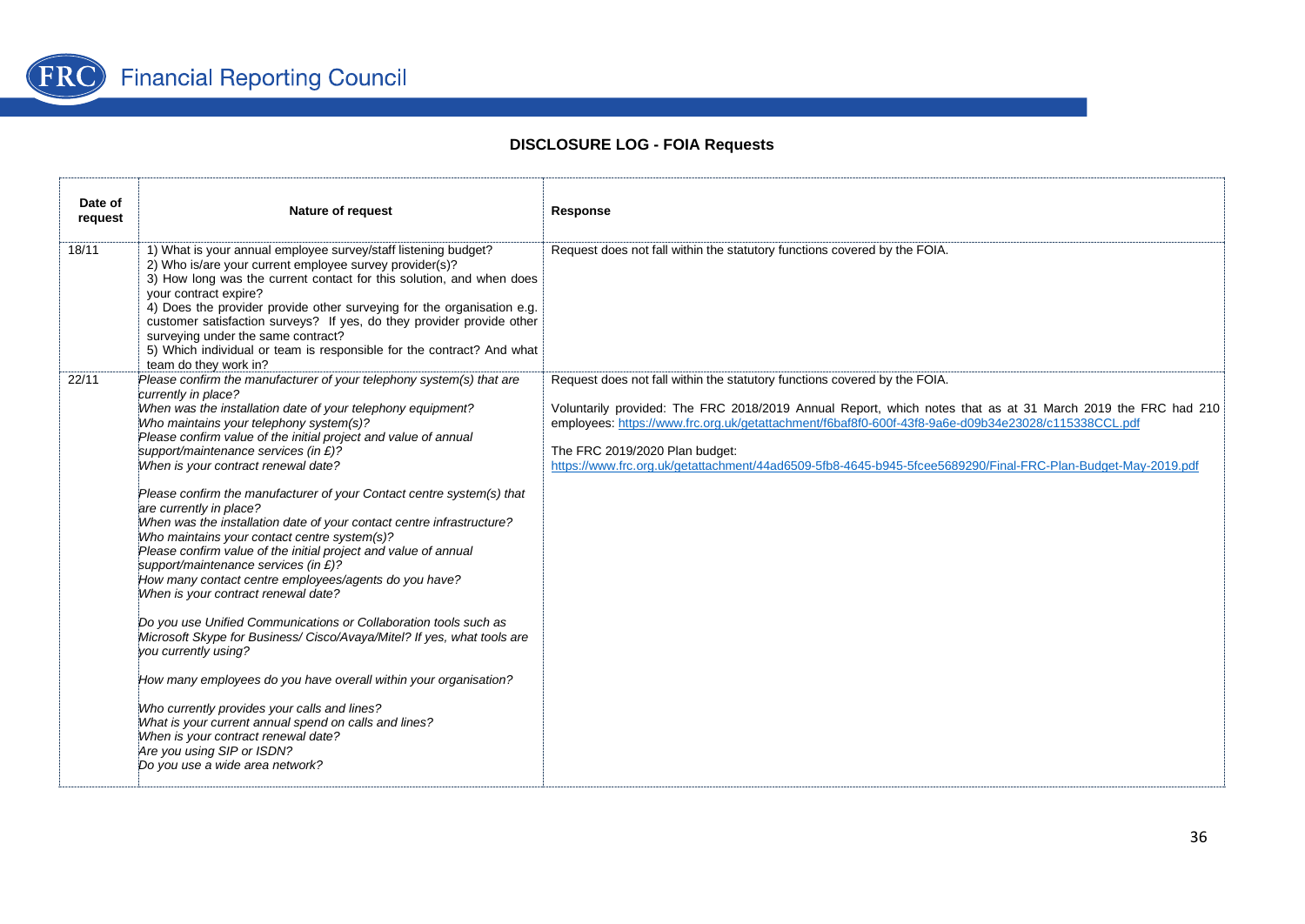

| Date of<br>request | <b>Nature of request</b>                                                                                                                                                                                                                                                                                                                                                                                                        | Response                                                                                                                                                                                                                                                                                                                                                                                                                                                                                                                                                                                                                                                                                                                                                                       |
|--------------------|---------------------------------------------------------------------------------------------------------------------------------------------------------------------------------------------------------------------------------------------------------------------------------------------------------------------------------------------------------------------------------------------------------------------------------|--------------------------------------------------------------------------------------------------------------------------------------------------------------------------------------------------------------------------------------------------------------------------------------------------------------------------------------------------------------------------------------------------------------------------------------------------------------------------------------------------------------------------------------------------------------------------------------------------------------------------------------------------------------------------------------------------------------------------------------------------------------------------------|
| 25/11              | Questions about information held in relation to an Audit Commission<br>enquiry into a named NHS trust.                                                                                                                                                                                                                                                                                                                          | No information held.                                                                                                                                                                                                                                                                                                                                                                                                                                                                                                                                                                                                                                                                                                                                                           |
| 2/12               | Questions about an investigation<br>opened<br>the<br>FRC<br>by<br>https://www.frc.org.uk/news/april-2019/investigation-in-connection-<br>withthe-<br>audit-of-the What stage is the investigation at and how long is it expected<br>to last?                                                                                                                                                                                    | Some information held but withheld from disclosure under s31 as to release the information would be likely to harm the<br>FRC's ability to conduct the investigation.<br>Other matters raised in the letter are not considered to be valid FOI requests as they are not seeking recorded information.                                                                                                                                                                                                                                                                                                                                                                                                                                                                          |
| 20/12              | . Does your organisation have a Master Vendor contract in place for<br>recruitment?<br>If yes, which organisation holds the contract?<br>. When did this contract commence?<br>When does this contract expire?<br>Please can you confirm to me how many agency workers are working<br>within your organisation as of the time of this request.<br>. What is the split between operational and support staff within this cohort. | The FRC currently has no contract in place and no agency workers.                                                                                                                                                                                                                                                                                                                                                                                                                                                                                                                                                                                                                                                                                                              |
| 28/12              | Request for copies of the Particulars of Fact and Acts of<br>Misconduct [PFAM] which were annexed to two named published<br>Settlement Agreements                                                                                                                                                                                                                                                                               | Information held but withheld from disclosure under s31 as to release the information would be likely to harm an ongoing<br>criminal prosecution.                                                                                                                                                                                                                                                                                                                                                                                                                                                                                                                                                                                                                              |
| 30/12              | " may I ask you to provide me with details of;<br>the last 10 years, and<br>(b) Of that number, how many were suspended or dismissed without<br>advance notification also in the last 10 years."                                                                                                                                                                                                                                | S12 cost limit applied.<br>(a) The number of FRC staff that have been suspended or dismissed in S16 advice and assistance: offered to consider last 5 years instead of last 10.                                                                                                                                                                                                                                                                                                                                                                                                                                                                                                                                                                                                |
| 2020               |                                                                                                                                                                                                                                                                                                                                                                                                                                 |                                                                                                                                                                                                                                                                                                                                                                                                                                                                                                                                                                                                                                                                                                                                                                                |
| 27/01              | What First Aid Training and Mental Health Training, if any, do you provide<br>to your staff?<br>• The current provider of First Aid Training and Mental Health Training to<br>your staff and contract expiry date<br>• The name of the person responsible at your organisation for First Aid<br>Training and Mental Health Training                                                                                             | The FRC's Learning and Development and Facilities teams provide staff with mental health and first aid training on a case<br>by case basis, structured to meet the specific training needs of the individual. We utilise a variety of training providers to<br>ensure that our staff receive the best service available. As a result of this personalised programme, there is no requirement<br>to have an ongoing contract in place with any specific provider, for any specific training.<br>You have asked for the names of those responsible for organising first aid and mental health training within the FRC,<br>however we believe this constitutes their personal data and we consider that the exemption at section 40 (Personal<br>information) of the Act applies. |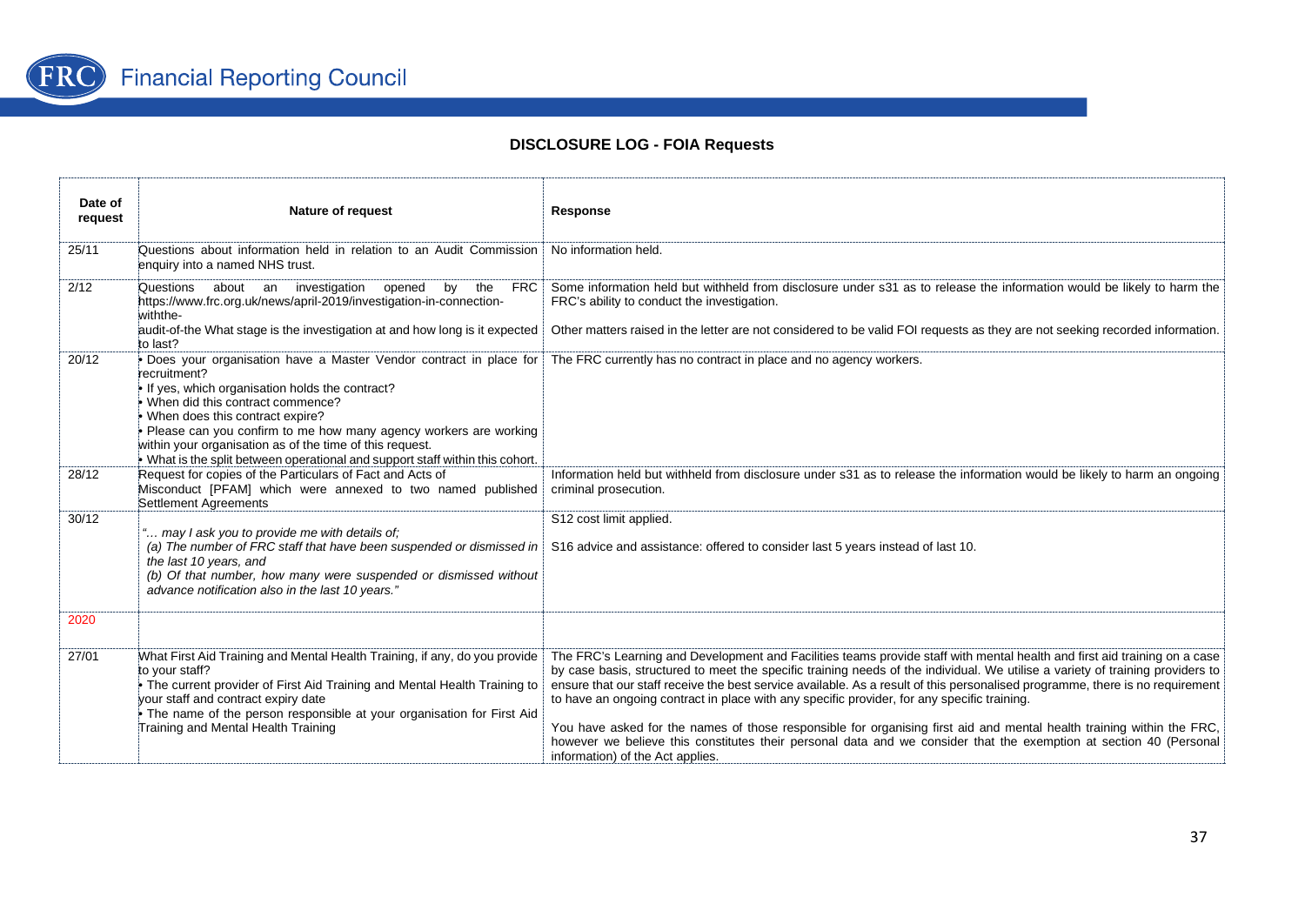

| Date of<br>request | Nature of request                                                                 | Response                                                                                                                                                                                                                                                                                                                                                                                                                                                                                                                                                                                                                     |
|--------------------|-----------------------------------------------------------------------------------|------------------------------------------------------------------------------------------------------------------------------------------------------------------------------------------------------------------------------------------------------------------------------------------------------------------------------------------------------------------------------------------------------------------------------------------------------------------------------------------------------------------------------------------------------------------------------------------------------------------------------|
| 12/02              | What is the chairmans annual salary and the number of hours required<br>per month | The FRC publishes the Chairman's salary every year in our annual report. Please see page<br>54 and 55 of the last year's annual report at the following link:<br>https://www.frc.org.uk/getattachment/f6baf8f0-600f-43f8-9a6ed09b34e23028/<br>c115338CCL.pdf<br>The FRC's Chairman is appointed by the Secretary of State for the Department for Business,<br>Energy & Industrial Strategy. The Chairman's remuneration is £150,000 per annum, with a<br>minimum of 1 day per week (1 day constituting 7 hours work) and additional days as<br>necessary.                                                                    |
| 13/02              | information on training provider contracts                                        | The FRC does not have a Managed Service Provider (MSP) contract in place for our external training needs.<br>Since the following questions would only be applicable if the answer to this first question was positive, the answer to all the<br>remaining is no                                                                                                                                                                                                                                                                                                                                                              |
| 13/02              | information on total training spend and subjects                                  | Q1 – Currently, we have a draft budget of £275,376 for the financial year 2020/2021. I highlight the fact that this is a draft<br>budget, therefore it hasn't been fixed yet.<br>Q2 - At the moment we have only a draft budget, therefore no training areas have been identified yet.<br>$Q3$ – During the financial year 2018/2019, our external training spend was £166,472.<br>Q4 - During the financial year 2018/2019, our external training spend in the category of Safeguarding was £1,000 plus<br>VAT. There was no external training spend in the categories of Disclosure, Investigations and Counter-Terrorism. |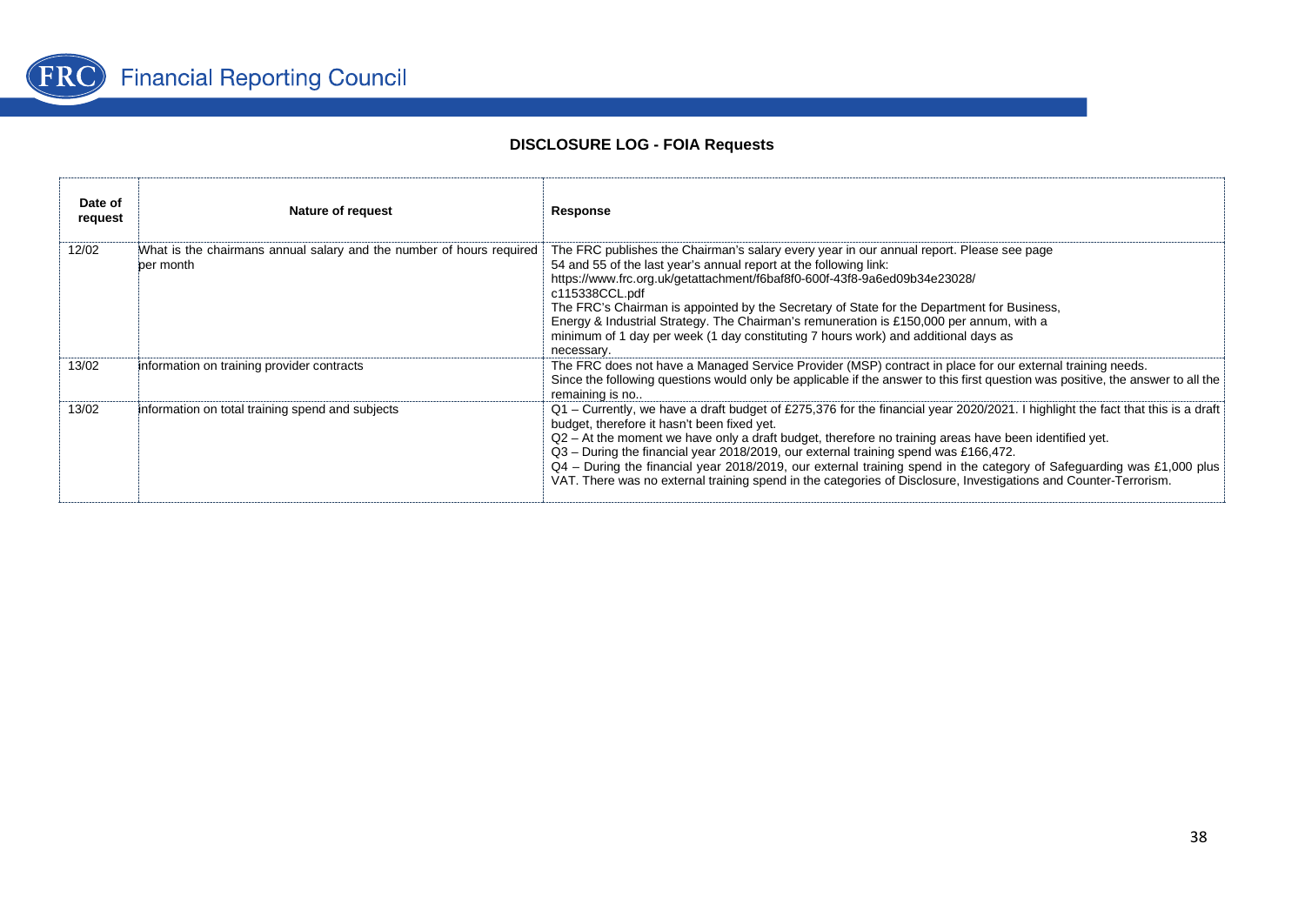

| Date of<br>request | <b>Nature of request</b>                                                                                                                                                                                                                                                                                                                                                                                                                                                                                                                                                                                                                                                                                                                                                                                                                                                                                                                                                                                                                                                                   | Response                                                                                                                                        |
|--------------------|--------------------------------------------------------------------------------------------------------------------------------------------------------------------------------------------------------------------------------------------------------------------------------------------------------------------------------------------------------------------------------------------------------------------------------------------------------------------------------------------------------------------------------------------------------------------------------------------------------------------------------------------------------------------------------------------------------------------------------------------------------------------------------------------------------------------------------------------------------------------------------------------------------------------------------------------------------------------------------------------------------------------------------------------------------------------------------------------|-------------------------------------------------------------------------------------------------------------------------------------------------|
| 17/02              | 1. Are you running an Oracle or SAP ERP solution?<br>2. If so, what version are they currently running on and which modules are<br>you using?<br>3. Are you planning to upgrade in the next 12-18 months?<br>4. Do you have plans to move to a SAAS model?<br>5. Do you have plans to migrate our current ERP to a cloud Solution?<br>6. Do you run Oracle Databases?<br>7. If so what versions, are you planning an upgrade in the next $12 - 18$<br>months?<br>8. Do you own perpetual Oracle Licences, do you Pay Oracle directly or<br>through a<br>shared service or other framework?<br>9. Do you own Perpetual SAP Licences, do you Pay SAP directly or<br>through a shared<br>service or other framework?<br>10. What is the value of the SAP Support contract and when does it<br>renew?<br>11. What is the value of the Oracle support contract and when does it<br>renew?<br>12. Who is commercially responsible for looking after the contract for the<br>Oracle and/or<br>SAP renewals?<br>13. Do you currently work with any SAP or Oracle third party support<br>providers? | The FRC does not use any of the systems mentioned in your request. There are no current<br>plans to move to using any of the systems mentioned. |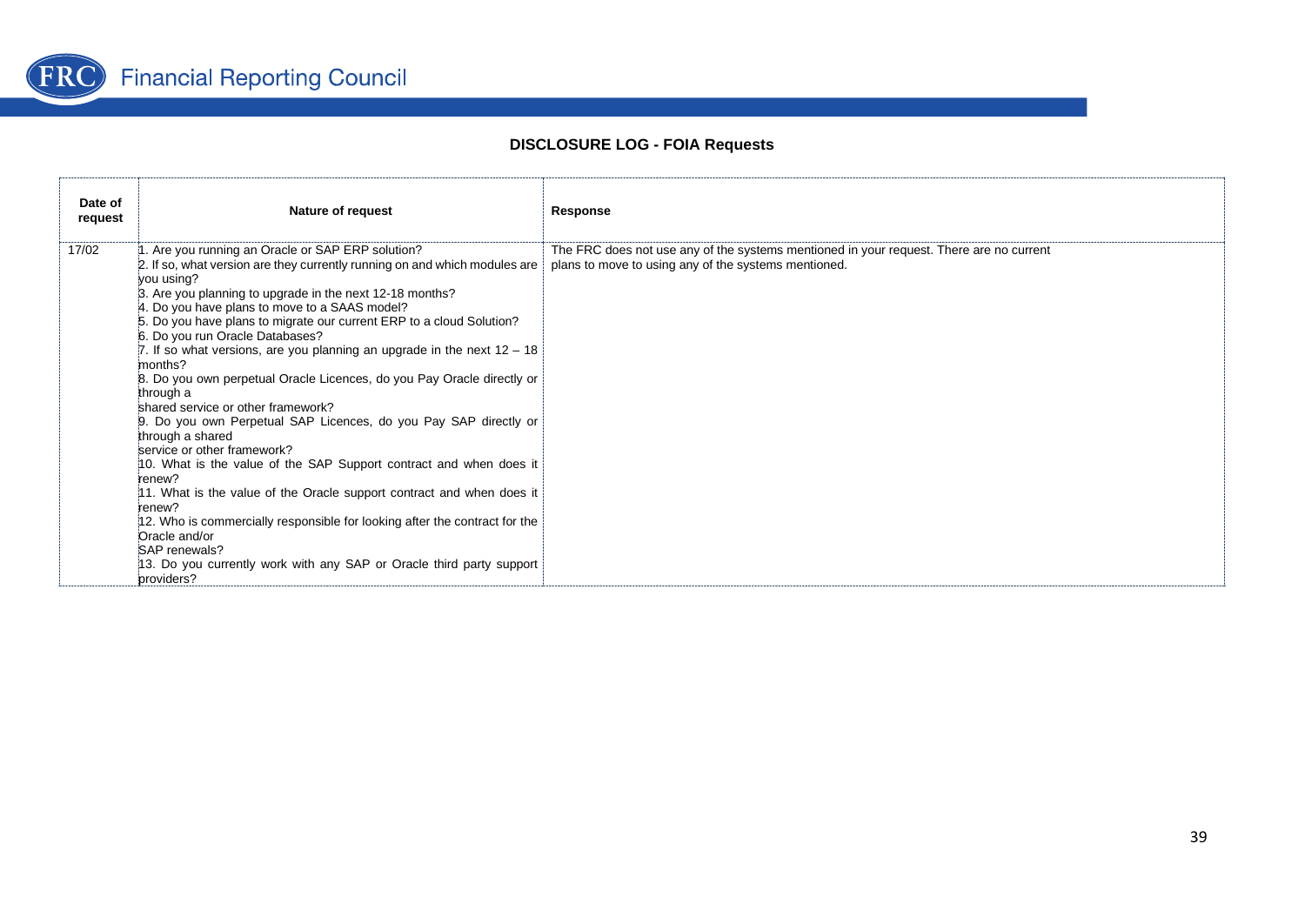

| Date of<br>request | Nature of request                                                                                                                        | Response                                                                                                                                                                                                                                                                                                                                                                                                                                                                                                                                                                                                                                                                                                                                                                                                                                                                                                                                                                                                                                                                                                                                                                                                                                                                                                                                                                                                                                                                                                                                                                                                                              |
|--------------------|------------------------------------------------------------------------------------------------------------------------------------------|---------------------------------------------------------------------------------------------------------------------------------------------------------------------------------------------------------------------------------------------------------------------------------------------------------------------------------------------------------------------------------------------------------------------------------------------------------------------------------------------------------------------------------------------------------------------------------------------------------------------------------------------------------------------------------------------------------------------------------------------------------------------------------------------------------------------------------------------------------------------------------------------------------------------------------------------------------------------------------------------------------------------------------------------------------------------------------------------------------------------------------------------------------------------------------------------------------------------------------------------------------------------------------------------------------------------------------------------------------------------------------------------------------------------------------------------------------------------------------------------------------------------------------------------------------------------------------------------------------------------------------------|
| 17/02              | 1 am  looking for access to the FRC archives. In particular, I'm looking<br>for the comment letters to exposure draft FRED 12 from 1996. | Under the Act you have a right to request any recorded information held by the Financial Reporting Council (the FRC).<br>There are 74 responses to the consultation mentioned in your request. Of those 74, 71 are available publicly at the<br>ICAEW library, however we have enclosed a copy of those 71 in Annex A. The remaining 3 are currently being<br>considered and, in doing so, we are of the view that the following qualified exemption under the Act may apply:<br>Section 43 (commercial interests)<br>This is because we consider that disclosure would, or would be likely to, prejudice the commercial interests of any person<br>(including the public authority holding it). As this is the case, the FRC is required to weigh the public interest in<br>maintaining the exemption against the public interest in disclosing any information.<br>By virtue of section 10(3), where public authorities have to consider the balance of the public interest in relation to a<br>request, they do not have to comply with the request until such time as is reasonable in the circumstances. The FRC has<br>not yet reached a decision on the balance of the public interest. Due to the need to consider, in all the circumstances of<br>the case, where the balance of the public interest lies in relation to the information that you have requested, the FRC will<br>not be able to respond to your request in full within 20 working days. In these circumstances, we hope to be in a position<br>to respond to you by 16 April 2020 although should we be in a position to contact you sooner, we will do so. |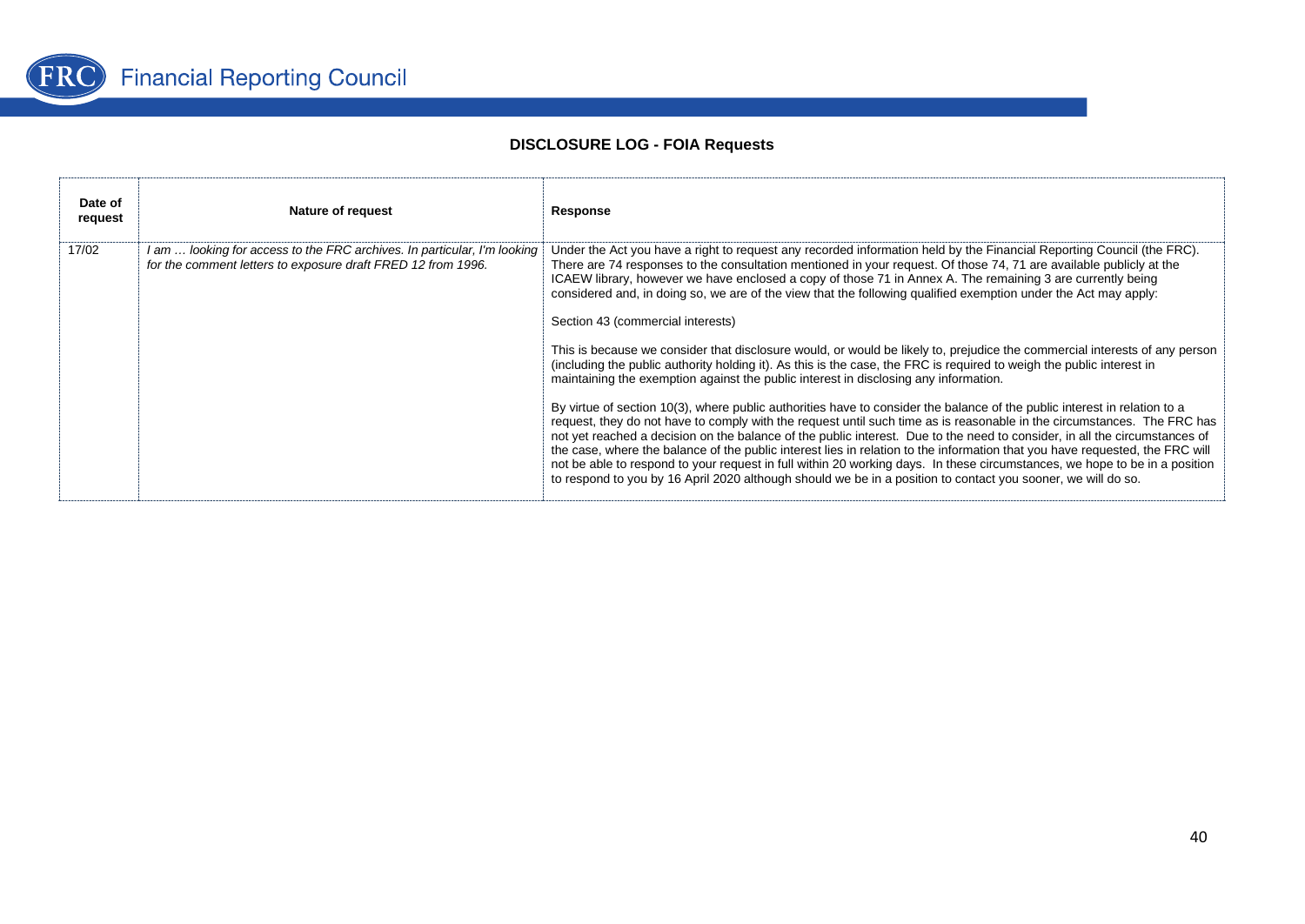

| Date of<br>request | Nature of request                                                                                                                                                                                                                                                                                                                                                                                                                                                                                                                                                                                                                                                                                                                                                                                                                                                                                                                                                                                                                                                                                                                                                                                                                                                                                                                                                                                                                                                                                             | Response                                                                                                                                                                                                                                                                                                                                                                                                                                                                                                                                                                                                                                                                                                                                                                                                                                                                                                                                                                                                                                                                                                                                                                                                                                                                                                                                                                                                                                                                                                                                                                                                                                                                                                                                                                                                                                                                                                                                                                                                                                                                                                                                                                                                                                                                                                                                                                                                                                                 |
|--------------------|---------------------------------------------------------------------------------------------------------------------------------------------------------------------------------------------------------------------------------------------------------------------------------------------------------------------------------------------------------------------------------------------------------------------------------------------------------------------------------------------------------------------------------------------------------------------------------------------------------------------------------------------------------------------------------------------------------------------------------------------------------------------------------------------------------------------------------------------------------------------------------------------------------------------------------------------------------------------------------------------------------------------------------------------------------------------------------------------------------------------------------------------------------------------------------------------------------------------------------------------------------------------------------------------------------------------------------------------------------------------------------------------------------------------------------------------------------------------------------------------------------------|----------------------------------------------------------------------------------------------------------------------------------------------------------------------------------------------------------------------------------------------------------------------------------------------------------------------------------------------------------------------------------------------------------------------------------------------------------------------------------------------------------------------------------------------------------------------------------------------------------------------------------------------------------------------------------------------------------------------------------------------------------------------------------------------------------------------------------------------------------------------------------------------------------------------------------------------------------------------------------------------------------------------------------------------------------------------------------------------------------------------------------------------------------------------------------------------------------------------------------------------------------------------------------------------------------------------------------------------------------------------------------------------------------------------------------------------------------------------------------------------------------------------------------------------------------------------------------------------------------------------------------------------------------------------------------------------------------------------------------------------------------------------------------------------------------------------------------------------------------------------------------------------------------------------------------------------------------------------------------------------------------------------------------------------------------------------------------------------------------------------------------------------------------------------------------------------------------------------------------------------------------------------------------------------------------------------------------------------------------------------------------------------------------------------------------------------------------|
| 20/02              | 1. Are the Data Centre's operated by or for the<br>organisation fit for purpose? For example, is there a<br>Business Continuity Plan, is there Disaster Recovery in<br>place or is it a single site?<br>2. Is there any capital investment in data centres planned<br>in the next 36 months? For example, Mechanical & Electrical<br>or refresh of equipment within the DC such as network,<br>storage area network?<br>Is data privacy and or information security compliance a<br>3.<br>priority for the organisation's board?<br>4. On your Organisation's risk register, are there any<br>Information Technology related risks?<br>If time/ cost allows, please list the top three<br>i)<br>related risks.<br>5. Are the cyber security vulnerabilities within the<br>organisation's existing Information Technology estate<br>increasing?<br>i)<br>Has the organisation had a security breach in the<br>past 12 months?<br>Did the organisation meet its Information Technology<br>savings target in the last Financial Year?<br>7. What percentage of Information Technology budget is<br>currently allocated to "on-premises" capability vs "cloud"<br>capability?<br>8. Does the organisation have the skills and resource<br>levels necessary for moving to the cloud?<br>9. What percentage of the Information Technology<br>department headcount are software developers?<br>10. In relation to contracts with Amazon Web Services,<br>Microsoft for Azure and/or Google for Google Cloud, was the | Under the Act you have a right to request any recorded information held by the Financial Reporting Council (the FRC). Your<br>request can be in the form of a question, rather than a request for specific documents, but the FRC does not have to answer<br>your question if this would mean creating new information or giving an opinion or judgment that is not already recorded. In<br>relation to this request, the FRC is of the view that questions 1, 3, 5 and 8 are asking for the FRC to provide an opinion or<br>judgment and therefore do not fall within the scope of the Act.<br>Turning to the rest of your request, the answers to questions 2, 4, 4(i), 5(i), 6, 7, 9, 10 and 10(i) can be found in Annex A<br>and the attached Excel spreadsheet.<br>Annex A<br>2 - The FRC is currently reviewing its infrastructure to identify if any hardware needs to be refreshed. There are no current<br>plans for mechanical or electrical work.<br>4 - The FRC's risk register contains a risk relating to Information Security, namely: Failure to maintain data<br>privacy/confidentiality, due to un/intentional ex/internal release of data including through cyber-attack, resulting in loss of<br>sensitive data (personal/corporate), breach of law/regulation, fines, censure and reputational damage to the FRC. The FRC<br>has in place suitable controls to mitigate this and other risks. The FRC continually invests in the appropriate<br>multidimensional mitigating actions.<br>4.i - There are no IT-related risks on the FRC's risk register other than the risk set out above. The FRC publishes its principal<br>risks in its annual report, the most recent of which can be found here: https://www.frc.org.uk/getattachment/f6baf8f0-600f-<br>43f8-9a6e-d09b34e23028/c115338CCL.pdf<br>5.i - The FRC has had two security-related incidents in the last 12 months.<br>6 - Yes, the FRC delivered all services to the agreed budget.<br>7 - The FRC runs a hybrid solution which is made up of both on-premises servers and cloud services. Approximately 33%<br>of the IT budget is spent on cloud related services and approximately 15% is spent on on-premises related costs.<br>9 - The FRC does not have any headcount for software developers.<br>10 - The costs for cloud services have generally been as budgeted. Where the costs have been more than expected, this<br>has been due to headcount increases. |
|                    | monthly expenditure higher than budgeted?<br>If yes, has the organisation been able to subsequently<br>reduce the cost whilst maintaining service levels for users?                                                                                                                                                                                                                                                                                                                                                                                                                                                                                                                                                                                                                                                                                                                                                                                                                                                                                                                                                                                                                                                                                                                                                                                                                                                                                                                                           | 10.i - The costs have been absorbed and service levels have not been impacted.                                                                                                                                                                                                                                                                                                                                                                                                                                                                                                                                                                                                                                                                                                                                                                                                                                                                                                                                                                                                                                                                                                                                                                                                                                                                                                                                                                                                                                                                                                                                                                                                                                                                                                                                                                                                                                                                                                                                                                                                                                                                                                                                                                                                                                                                                                                                                                           |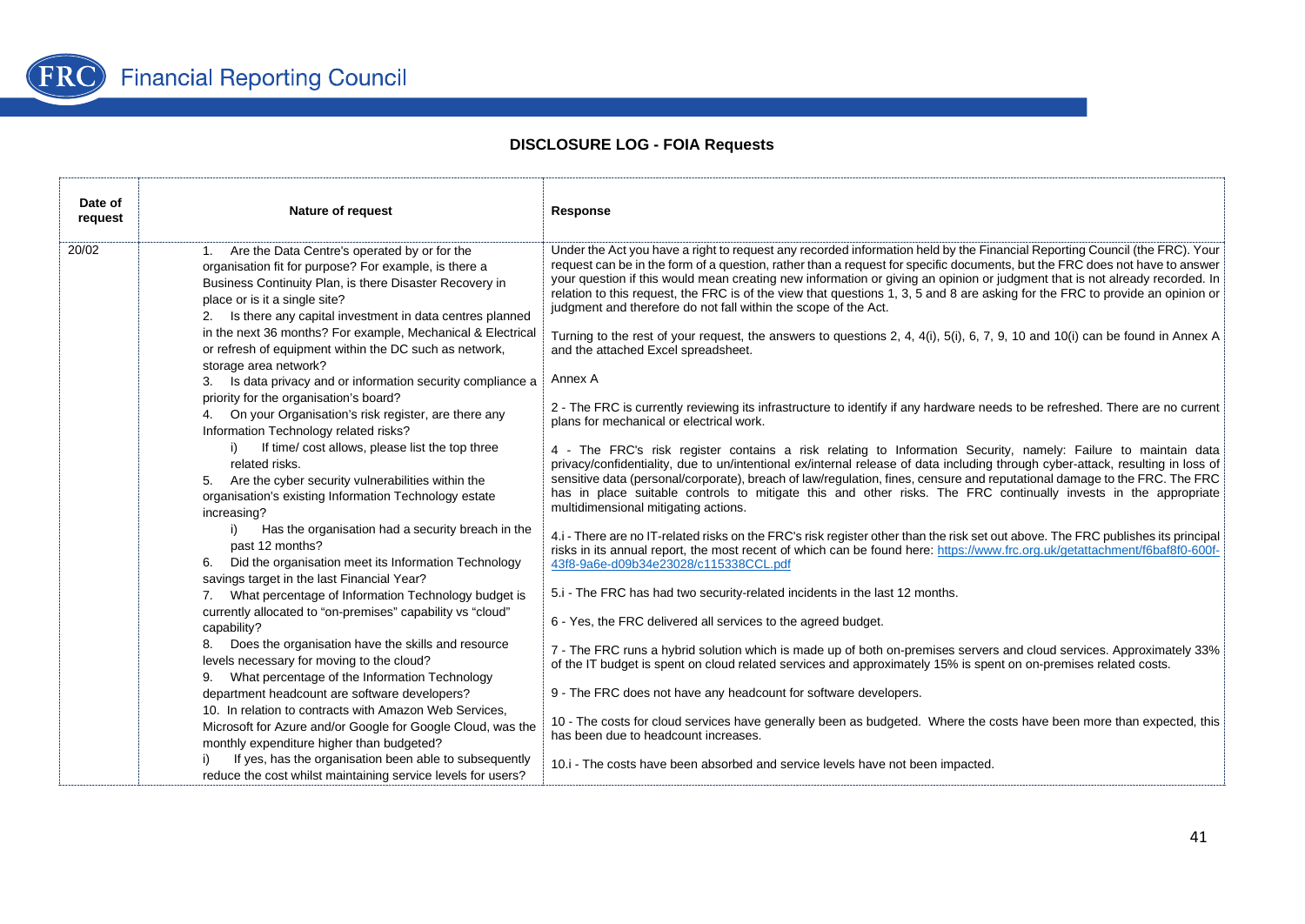

| Date of<br>request | <b>Nature of request</b>                                                                                                                                                                                                                                                                      | Response                                                                                                                                                                                                                                                                                                                                                                                                                                                                                                                                                       |
|--------------------|-----------------------------------------------------------------------------------------------------------------------------------------------------------------------------------------------------------------------------------------------------------------------------------------------|----------------------------------------------------------------------------------------------------------------------------------------------------------------------------------------------------------------------------------------------------------------------------------------------------------------------------------------------------------------------------------------------------------------------------------------------------------------------------------------------------------------------------------------------------------------|
| 27/02              | Please disclose the contribution made by NMC Health to the<br>FRC's corporate culture and the role of boards report,<br>published in July 2016 and available here.<br>Please disclose any written submissions made by NMC<br>Health and outline the extent of its contribution to the report. | In 2016, to inform the 'Corporate Culture and the role of Board' report, the FRC commissioned Independent Audit Limited<br>(IAL) to interview FTSE CEOs and Chairs about their experiences of corporate culture and the role of boards. In addition,<br>44 FTSE 350 chairs also filled out a questionnaire. Mark Tompkins, Chair of NMC Health, was one of the Chairs interviewed.<br>IAL analysed the interview and questionnaire responses and provided the FRC with a summary report, highlighting the key<br>themes and issues put forward by respondents. |
|                    |                                                                                                                                                                                                                                                                                               | The FRC does not hold the interview notes or questionnaire responses and never did. The data was gathered by a third<br>party deliberately, to encourage greater openness from participants. As a result, the FRC does not hold any information<br>that is responsive to your request.                                                                                                                                                                                                                                                                         |
| 05/03              | How many enforcement actions have been raised in line with<br>The Bribery Act in the last five years? How many cases have<br>been prosecuted due to breaches of the above regulation?<br>How many penalties have been enforced?                                                               | We have interpreted this request to mean how many investigations have been opened and prosecutions brought in the<br>last 5 years, in connection with offences under the Bribery Act 2010. The FRC does not prosecute offences under the<br>Bribery Act. As a consequence, there have been no cases opened or prosecuted by the FRC under the legislation and no<br>penalties have been enforced.                                                                                                                                                              |
| 09/03              | Since 1st December 2019 to March 9th 2020 how many<br>times has the FRC been informed by group auditors that<br>they are unable to evaluate and review the work of the<br>component auditor because of coronavirus?                                                                           | We have interpreted this request to mean that questions 2-4 flow from the answer to question 1, i.e within the relevant<br>period, the number of group auditors who have informed the FRC they unable to review the work of a component auditor<br>because of coronavirus; of that number how many have informed the FRC they are taking other measures; which firms are<br>they and can you have copies of the relevant correspondence.                                                                                                                       |
|                    |                                                                                                                                                                                                                                                                                               | As at 9 March, audit firms had not reported any cases to FRC in which, as group auditor, they had been unable to evaluate<br>and review the work of the component auditor because of coronavirus. On this basis the remainder of the questions fall<br>away.                                                                                                                                                                                                                                                                                                   |
|                    |                                                                                                                                                                                                                                                                                               | Firms have developed alternative audit procedures to gather sufficient, appropriate audit evidence: for example, in<br>response to travel restrictions. The has FRC provided guidance to auditors on 16 March, which can be found at<br>https://www.frc.org.uk/news/march-2020-(1)/guidance-on-audit-issues-arising-from-the-covid-19                                                                                                                                                                                                                          |
| 16/04              | I am seeking the comment letters to ED47 - Accounting for<br>Goodwill (Release February 1990) and ED52 - Accounting<br>for Intangible Assets (Released May 1990) from the FRC.                                                                                                                | Nil response. These documents predate the formation of the FRC.                                                                                                                                                                                                                                                                                                                                                                                                                                                                                                |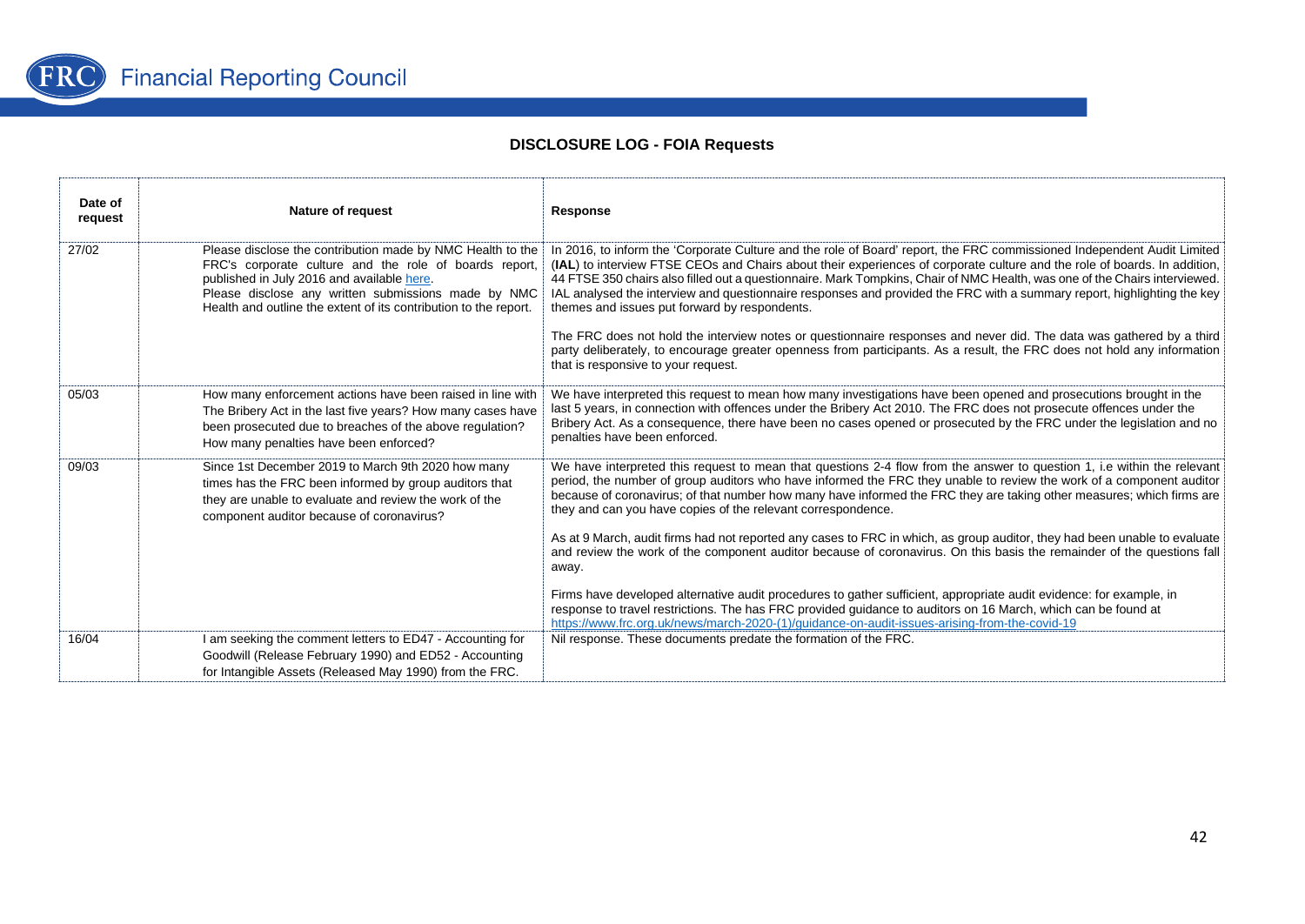

| Date of<br>request | <b>Nature of request</b>                                                                                                                                                                                                                                                                                                                                                                                                                                                                                                                                             | Response                                                                                                                                                                                                                                                                                                                                                                                                                                                                                                     |
|--------------------|----------------------------------------------------------------------------------------------------------------------------------------------------------------------------------------------------------------------------------------------------------------------------------------------------------------------------------------------------------------------------------------------------------------------------------------------------------------------------------------------------------------------------------------------------------------------|--------------------------------------------------------------------------------------------------------------------------------------------------------------------------------------------------------------------------------------------------------------------------------------------------------------------------------------------------------------------------------------------------------------------------------------------------------------------------------------------------------------|
| 06/05              | How was the new complaints form decided on and who<br>worked on it?                                                                                                                                                                                                                                                                                                                                                                                                                                                                                                  | As you may be aware, an Independent Review of the Financial Reporting Council (FRC) led by Sir John Kingman was<br>carried out in 2018. The review recommended that the FRC be replaced with an independent statutory regulator,<br>accountable to Parliament, with a new mandate, new clarity of mission, new leadership and new powers. The new regulator<br>would be called the Audit, Reporting and Governance Authority. The report sets out 83 recommendations. Recommendation<br>61 reads as follows: |
|                    |                                                                                                                                                                                                                                                                                                                                                                                                                                                                                                                                                                      | Recommendation 61: Given the complex nature of the issues dealt with by the FRC, the Review recommends that a central<br>team receive, triage, respond, and ensure appropriate action is taken in relation to complaints or complaint-like contact<br>from stakeholders. That team should also develop clear guidance on how complaints will be dealt with, including timelines.<br>Although basic, the review considers these changes necessary to improve the regulator's credibility.                     |
|                    |                                                                                                                                                                                                                                                                                                                                                                                                                                                                                                                                                                      | The complaints reporting form you refer to in your request, was designed to respond to the Kingman recommendation 61.<br>The report was designed internally, with input from a number of business areas including the Complaints, Website<br>Development, Supervision, Enforcement and Legal teams. The names of the specific individuals constitutes their personal<br>data and we consider that the exemption at section 40 (Personal information) of the Act applies.                                     |
| 12/05              | Sorry I could have made my email more clear. The report I am<br>referring to is the report you have referred to in your previous<br>email and not the Kingman Review.                                                                                                                                                                                                                                                                                                                                                                                                | We have interpreted your request to be for information held in connection with the creation of the online complaints reporting<br>form. For the avoidance of doubt, the reference to "report" in our letter of 12 May 2020 in response to your earlier FOI<br>request, was a reference to the complaints reporting form.                                                                                                                                                                                     |
|                    | Please provide the report AND all documentation on how this<br>report has come about and the input from all the departments<br>you refer to.                                                                                                                                                                                                                                                                                                                                                                                                                         | The FRC holds the information you are seeking. Some of the information requested constitutes personal data and is exempt<br>from disclosure under s40 of the Act. For a detailed explanation of why s40 applies, please see Annex A. The remainder of<br>the information held that is within the scope of your request, can be found in Annexes B (emails) and C (attachments to<br>emails) and is enclosed with this letter.                                                                                |
|                    | "The complaints reporting form you refer to in your request,<br>was designed to respond to the Kingman recommendation 61.<br>The report was designed internally, with input from a<br>number of business areas including the Complaints,<br>Website Development, Supervision, Enforcement and<br>Legal teams. The names of the specific individuals<br>constitutes their personal data and we consider that the<br>exemption at section 40 (Personal information) of the Act<br>applies. For more information on how this exemption applies,<br>please see Annex A." | A small amount of information within the email chains relate to matters other than the subject of your information request<br>and have been redacted as they are out of scope.                                                                                                                                                                                                                                                                                                                               |
|                    |                                                                                                                                                                                                                                                                                                                                                                                                                                                                                                                                                                      |                                                                                                                                                                                                                                                                                                                                                                                                                                                                                                              |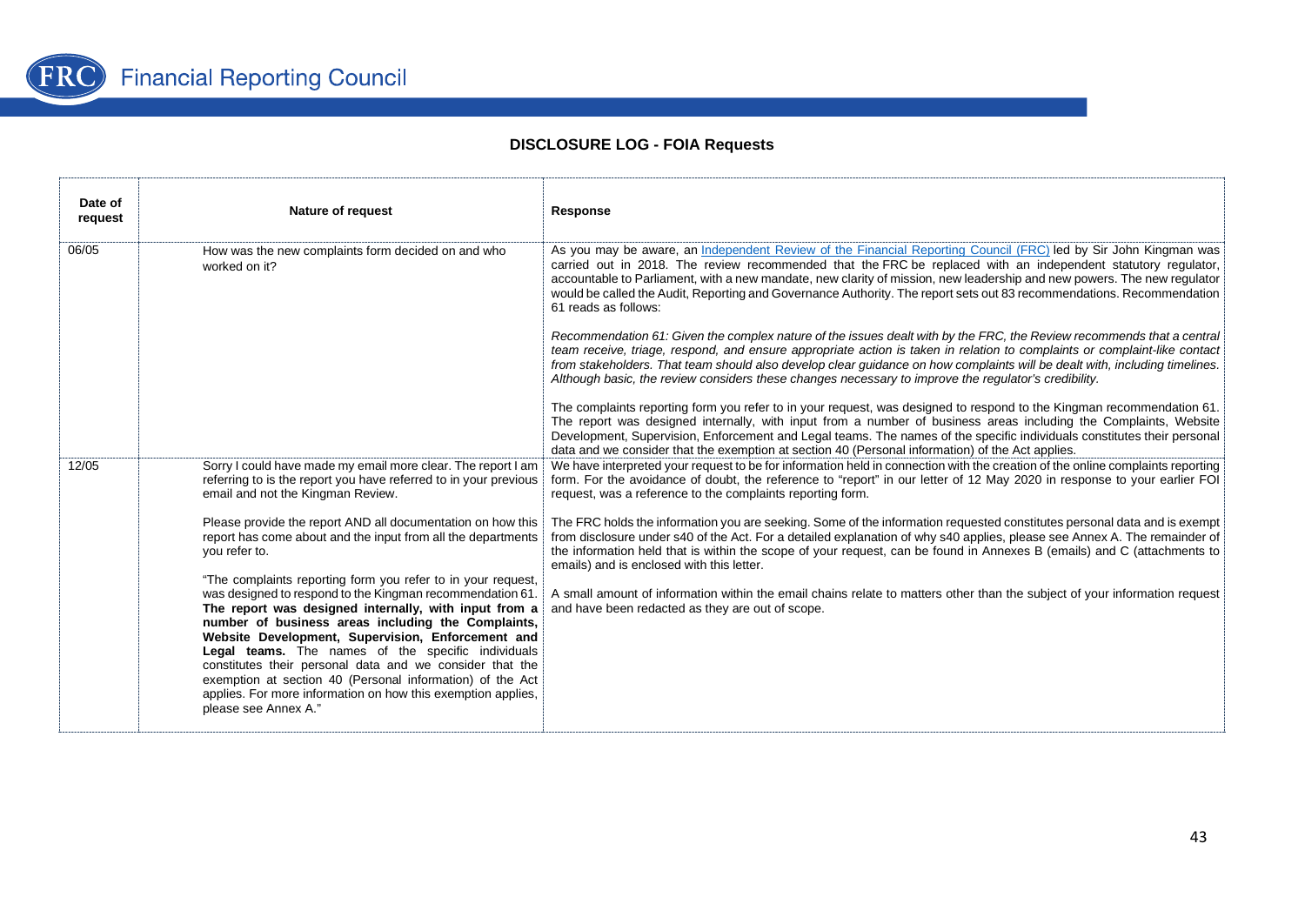

| Date of<br>request | <b>Nature of request</b>                                                                                                                                                                                                                                                                                                                                                                                                                                                                                                                                                                                                                                                                                                                                                                                                                                                                                                                                                                     | Response                                                                                                                                                                                                                                                                                                                                                                 |
|--------------------|----------------------------------------------------------------------------------------------------------------------------------------------------------------------------------------------------------------------------------------------------------------------------------------------------------------------------------------------------------------------------------------------------------------------------------------------------------------------------------------------------------------------------------------------------------------------------------------------------------------------------------------------------------------------------------------------------------------------------------------------------------------------------------------------------------------------------------------------------------------------------------------------------------------------------------------------------------------------------------------------|--------------------------------------------------------------------------------------------------------------------------------------------------------------------------------------------------------------------------------------------------------------------------------------------------------------------------------------------------------------------------|
| 13/05              | Two requests from the same person relating to similar information,<br>therefore we have aggregated them as one request for the following<br>information:<br>1. Do you send physical post by the likes of Royal Mail, Whistl or UK<br>Mail?<br>2. What was the number of envelopes sent in 2019?<br>3. Do you produce the work in-house or is it outsourced to a specialist<br>provider?<br>4. If above is a specialist provider please answer the following sub<br>questions:<br>a. Annual value of the contract<br>b. Contract term<br>c. Renewal date<br>d. Framework or direct award<br>5. Do you receive physical post from Royal Mail?<br>6. What was the number of envelopes received in 2019?<br>7. Do you process the work in-house or is it outsourced to a specialist<br>provider?<br>8. If above is a specialist provider please answer the following sub<br>questions:<br>a. Annual value of the contract<br>b. Contract term<br>c. Renewal date<br>d. Framework or direct award | 1. Yes.<br>2. The FRC does not monitor the number of envelopes sent.<br>3. In-house.<br>4. Since the FRC does not use a specialist provider, all the sublines on 4 do not apply.<br>5. Yes.<br>6. The FRC does not monitor the number of envelopes received.<br>7. In-house.<br>8. Since the FRC does not use a specialist provider, all the sublines on 8 do not apply. |
| 05/06              | 1. Please provide me with a complete copy of your current Pay Policy.<br>2. Do you operate a Mark time policy? If yes:<br>a. Please provide a copy of the Mark time policy<br>b. Please provide a definition of the Mark time policy<br>c. Please also provide an explanation of the purpose of the Mark time<br>policy<br>d. Where relevant, is Mark time applied for a fixed period or for an<br>undetermined amount of time?<br>e. Is Mark time ever applied upon promotion? If yes, does this limit the<br>promoted staff member to the minimum of their new pay scale?<br>3. Please also provide a copy of your promotion pay policy or any other<br>pay policy/ies that are applicable to pay on promotion.                                                                                                                                                                                                                                                                            | We do not have a Pay or Promotion Pay Policy, but we do have a Pay Benchmarking & Pay Progression Policy, please<br>find it enclosed in Annex A.<br>We do not operate a Mark Time Policy; therefore, all the subsequent questions are non-applicable.                                                                                                                    |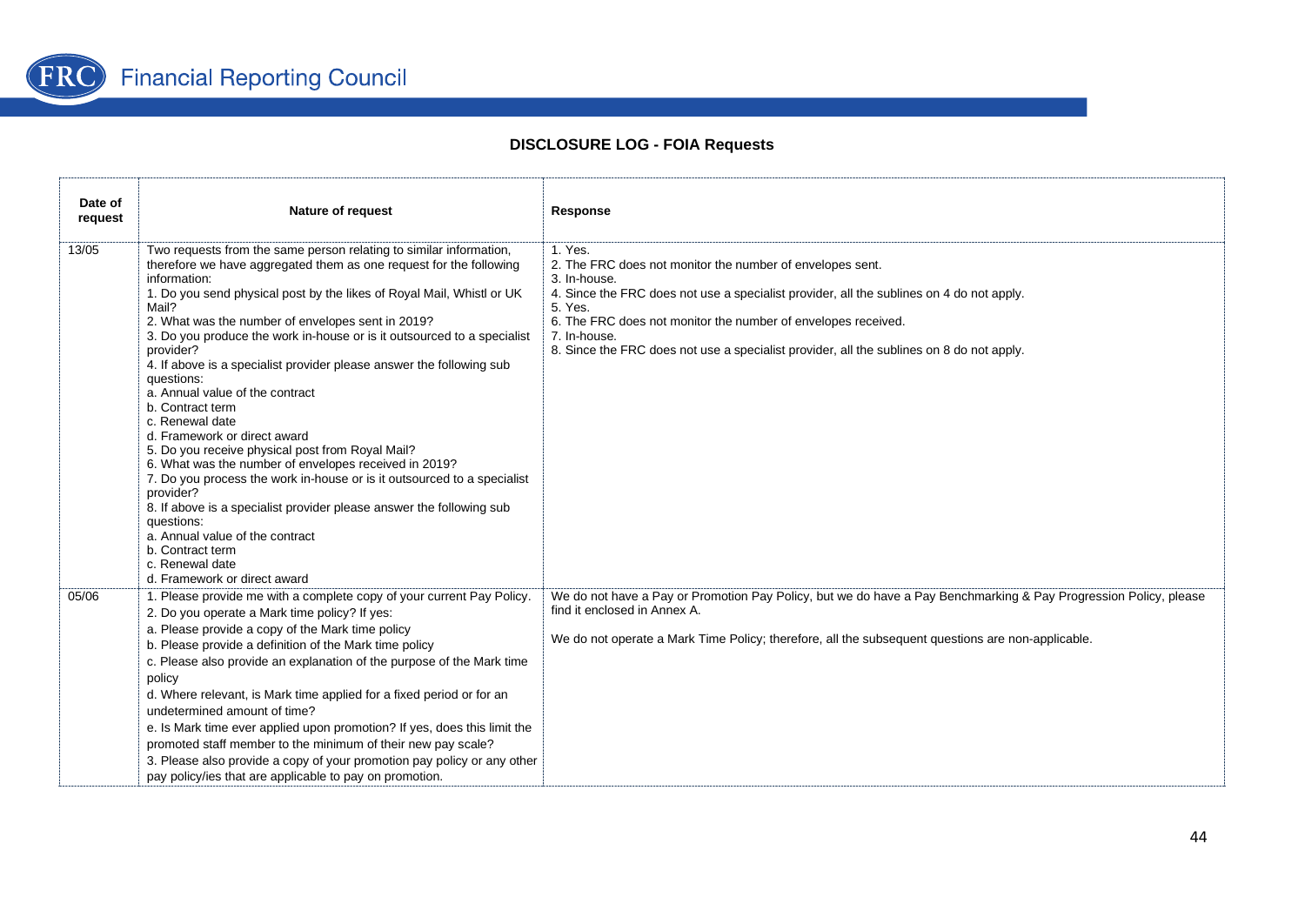

| Date of<br>request | Nature of request                                                                                                                                                                                                                                                                                                                                                                                                                                                                                                                                                                                                                                                                                                                                                                                                                                                                                                      | Response                                                                                                                                                                                                                                                                                                                                                                                                                                                                                                                                                                                                                                                                                                                                                                                                                                                                                                                                                                                                                                            |
|--------------------|------------------------------------------------------------------------------------------------------------------------------------------------------------------------------------------------------------------------------------------------------------------------------------------------------------------------------------------------------------------------------------------------------------------------------------------------------------------------------------------------------------------------------------------------------------------------------------------------------------------------------------------------------------------------------------------------------------------------------------------------------------------------------------------------------------------------------------------------------------------------------------------------------------------------|-----------------------------------------------------------------------------------------------------------------------------------------------------------------------------------------------------------------------------------------------------------------------------------------------------------------------------------------------------------------------------------------------------------------------------------------------------------------------------------------------------------------------------------------------------------------------------------------------------------------------------------------------------------------------------------------------------------------------------------------------------------------------------------------------------------------------------------------------------------------------------------------------------------------------------------------------------------------------------------------------------------------------------------------------------|
| 12/06              | On the 1 March 2020.<br>1.<br>(a) the total number and<br>(b) full-time-equivalent of Financial Reporting Council (FRC) staff<br>(permanent/temporary employees), by grade in FRC HR.<br>On the 1 March 2020, the total number of contingent labour<br>2.<br>(contractors) staff engaged by the FRC, by their equivalent grade<br>designation, in FRC HR.<br>A copy of the organogram for FRC HR on the 1 March 2020, or<br>3.<br>the latest one that was made, with a date.<br>On 1 March 2020, the total number of FRC HR staff by office<br>4.<br>location.                                                                                                                                                                                                                                                                                                                                                         | (a) In total, we had 7 FRC HR employees on 1 March 2020.<br>1.<br>(b) Given the small numbers involved in this request, disclosing the number by grade and permanent/temporary<br>contract would be likely to result in the identification of the relevant employees. This information is, therefore,<br>considered to be their personal data. Thus, we consider that the exemption at section 40 (Personal information) of<br>the Act applies. For more information on how this exemption applies, please see Annex A.<br>2.<br>Nil (0).<br>3.<br>For the reasons set out in 1(b) above, whilst we hold a copy of an organogram effective at this date, we are unable<br>to provide it to you because it could lead to the identification of the staff members involved. We have, therefore,<br>applied the exemption at section 40 (Personal Information) of the Act. For more information on how this exemption<br>applies, please see Annex A.<br>4. The FRC has one central office, London, and there were 7 FRC HR employees on 1 March 2020. |
| 08/07              | 1. How many people are employed by your organisation,<br>including full time and part time?<br>What is your current intranet solution? (Sharepoint,<br>2.<br>Wordpress, Invotra, etc)<br>How long have you been using this intranet solution?<br>3.<br>When is your intranet contract up for renewal?<br>4.<br>What is your annual intranet budget?<br>5.<br>Do you share an intranet/IT services with other<br>6.<br>organisations, if so who?<br>7. Which team and/or individual(s) are responsible for<br>managing your intranet internally?<br>8. Are you using the Office 365 suite? If so, which applications<br>from the suite are in use?<br>9. Which team and/or individual(s) are responsible for your<br>intranet's procurement within the organisation?<br>10. Is your Active Directory hosted on-premise, or in the cloud?<br>11. Could you provide us with a link to your Digital Workplace<br>Strategy? | Answer to question 1<br>In relation to question one, at the time of writing we currently have 261 employees. 215 full time and 46 part time.<br>Answer to questions 2 to 11<br>We are unable to disclose the information requested about our intranet and IT systems in questions 2 to 11 as disclosure<br>would, or would be likely to, prejudice the prevention or detection of crime and would prejudice commercial interests.<br>Consequently, we consider that sections 31 and 43 of the Act apply.                                                                                                                                                                                                                                                                                                                                                                                                                                                                                                                                            |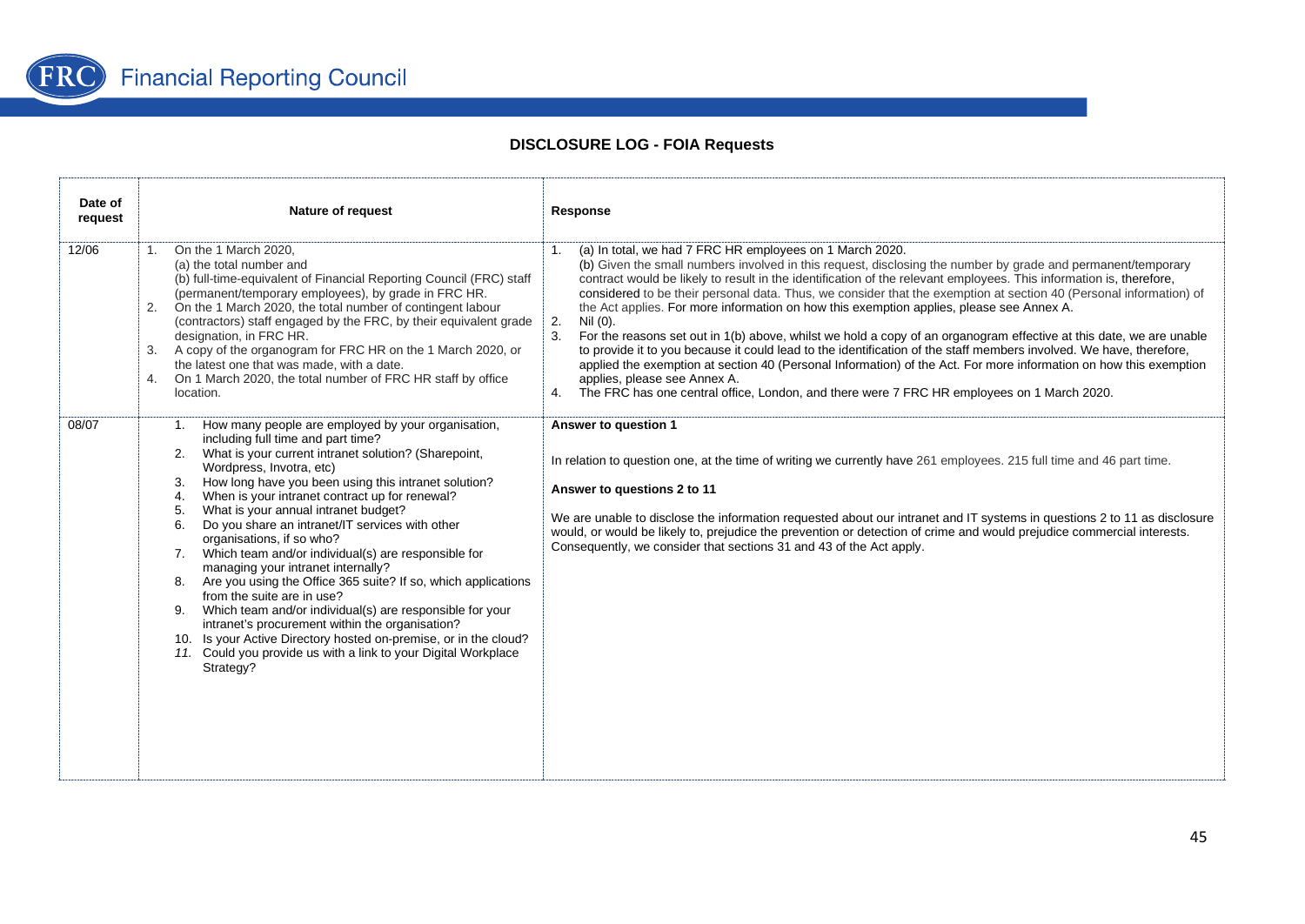

| Date of<br>request | <b>Nature of request</b>                                                                                                                                                                                                                                                                                                                                                                                                                                                                                                                                                                                                                                                                                                                                                                                                                                                                                                                                                                                                                                                                                                                                                                                                                                                                                                                                                                                                                                                                                                                                                                                                                                     | Response                                                                                                                                                                                                                                                                                                                                                                                                                                                                                                                                                                                                                                                                                                                                                                                                                   |
|--------------------|--------------------------------------------------------------------------------------------------------------------------------------------------------------------------------------------------------------------------------------------------------------------------------------------------------------------------------------------------------------------------------------------------------------------------------------------------------------------------------------------------------------------------------------------------------------------------------------------------------------------------------------------------------------------------------------------------------------------------------------------------------------------------------------------------------------------------------------------------------------------------------------------------------------------------------------------------------------------------------------------------------------------------------------------------------------------------------------------------------------------------------------------------------------------------------------------------------------------------------------------------------------------------------------------------------------------------------------------------------------------------------------------------------------------------------------------------------------------------------------------------------------------------------------------------------------------------------------------------------------------------------------------------------------|----------------------------------------------------------------------------------------------------------------------------------------------------------------------------------------------------------------------------------------------------------------------------------------------------------------------------------------------------------------------------------------------------------------------------------------------------------------------------------------------------------------------------------------------------------------------------------------------------------------------------------------------------------------------------------------------------------------------------------------------------------------------------------------------------------------------------|
| 10/07              | I am watching with great interest the proceedings in the<br>Disciplinary Tribunal in the matter of Autonomy. I am<br>interested in studying the Executive Counsel's Formal<br>Complaint presented before the Tribunal. Would it be<br>possible to get the soft copy of the Formal Complaint?                                                                                                                                                                                                                                                                                                                                                                                                                                                                                                                                                                                                                                                                                                                                                                                                                                                                                                                                                                                                                                                                                                                                                                                                                                                                                                                                                                 | Information not supplied, exemption under sections 31 (law enforcement) and 43 (commercial interests) of the Act<br>applied.                                                                                                                                                                                                                                                                                                                                                                                                                                                                                                                                                                                                                                                                                               |
| 24/07              | The documentation I am requesting refers solely to the statement you<br>made in your original email as follows:<br>"The Committee has considered the outcome of your disciplinary case.<br>The Committee is of the view that this case gives rise to a matter of<br>significant public interest as the matter had contributed to losses by a<br>large number of consumers and a widespread concern about the<br>conduct of Farepak's management, the role played by the banks and<br>the effectiveness of UK business regulation, and that the FRC's<br>publication goals would be vindicated by keeping this case available."<br>This states clearly that the Committee "has considered" the case<br>already and has reached a conclusion, albeit you now say<br>provisionally, that the case should remain on your website.<br>Specifically, I would like to know how you reached the conclusion that<br>"the matter had contributed to losses by a large number of consumers."<br>This was not the outcome of the High Court case and furthermore was<br>not the conclusion reached in the summary statement given by the<br>presiding judge.<br>I would therefore like to understand the basis upon which your<br>preliminary decision has been reached, what the committee<br>considered and the evidential basis for that preliminary decision.<br>Unless of course you are telling me that it was made "on the hoof"<br>without any formal consideration of anything at all. I cannot believe that<br>is the case.<br>Therefore please will you provide me with the information submitted to<br>the committee that was used to reach this conclusion. | We have reviewed our records, and the relevant information related to your request is contained in our Acting General<br>Counsel's July Report to the Conduct Committee (the Report), which included advice to the committee about whether to<br>retain the case on our website.<br>However, we are declining to release this Report as it is exempt from disclosure under section 42 of FOIA and some<br>information outside the scope of your request. I will explain why we have formed this view below.<br>Some information in the Report concerned matters unrelated to your request, so accordingly is outside of the scope of<br>your request.<br>We consider the Report constitutes legal advice. We are not obliged to provide information subject to legal professional<br>privilege (section 42(1) of the Act). |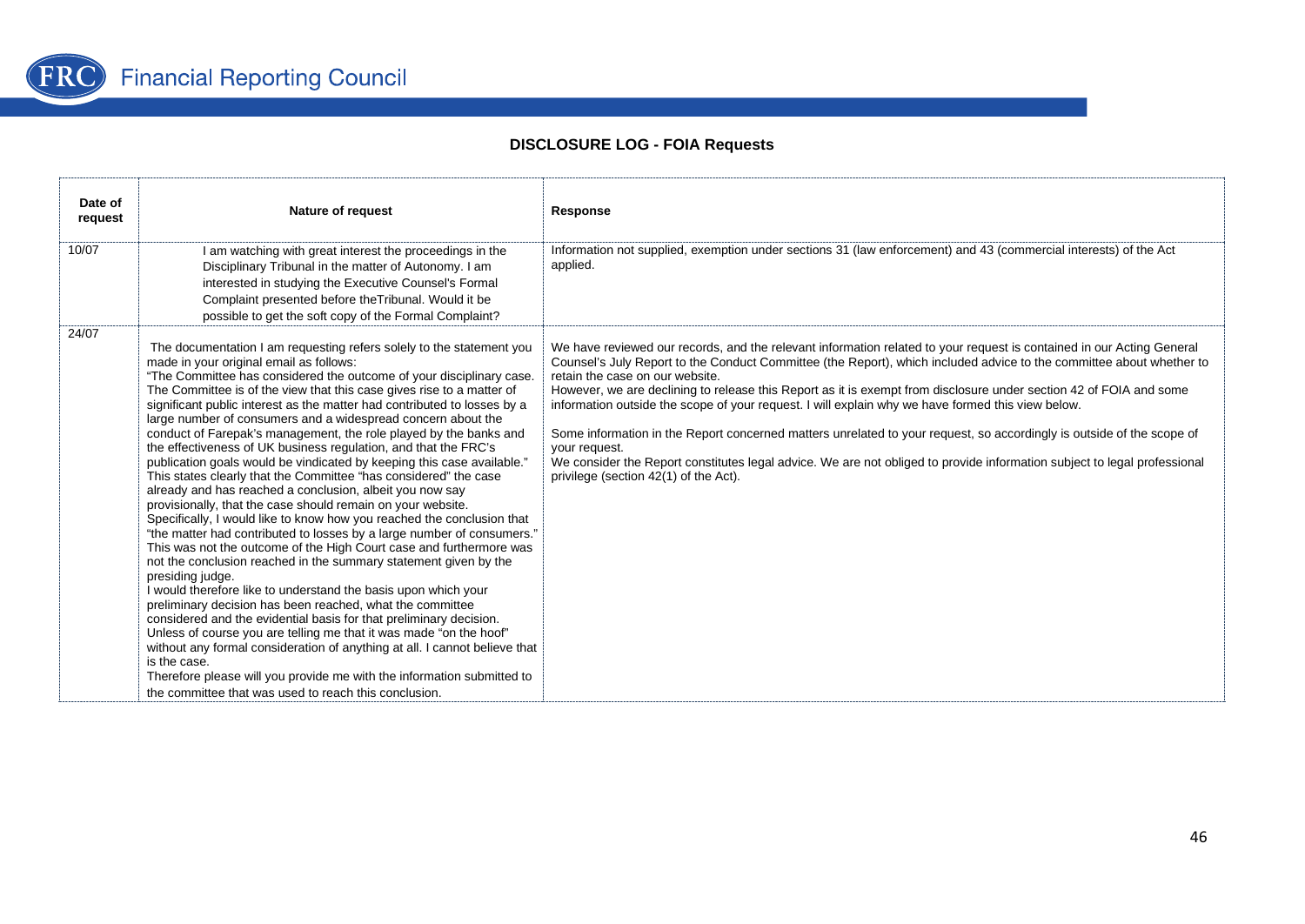

| Date of<br>request | <b>Nature of request</b>                                                                                                                                                           | Response                                                                                                                                                                                                                                         |
|--------------------|------------------------------------------------------------------------------------------------------------------------------------------------------------------------------------|--------------------------------------------------------------------------------------------------------------------------------------------------------------------------------------------------------------------------------------------------|
| 27/07              | I am writing to request a full list of accountancy practices under your<br>regulation in the UK.                                                                                   | The FRC is the Competent Authority responsible for all audit in the UK, and directly regulates accountancy firms that<br>audit companies that fall within the PIE definition The FRC does not directly regulate all accountancy practices.       |
|                    | Please could this include the name of the company, the full address of<br>the company's head office, the email address of the company, and the<br>telephone number of the company. | However, in order for us to be able to respond to your request accordingly, can you please clarify whether you are<br>referring to "accountancy practices" or "companies" as per your original email?                                            |
|                    |                                                                                                                                                                                    | The Joint Audit Register provides a list of all statutory audit firms and is publicly available here:<br>http://www.auditregister.org.uk/Forms/FirmList.aspx?Reset=1                                                                             |
|                    |                                                                                                                                                                                    | If you are referring to a different designation, please could you clarify your request so that we may be able to assist<br>further. We will be unable to proceed with your request without clarification of the information you wish to receive. |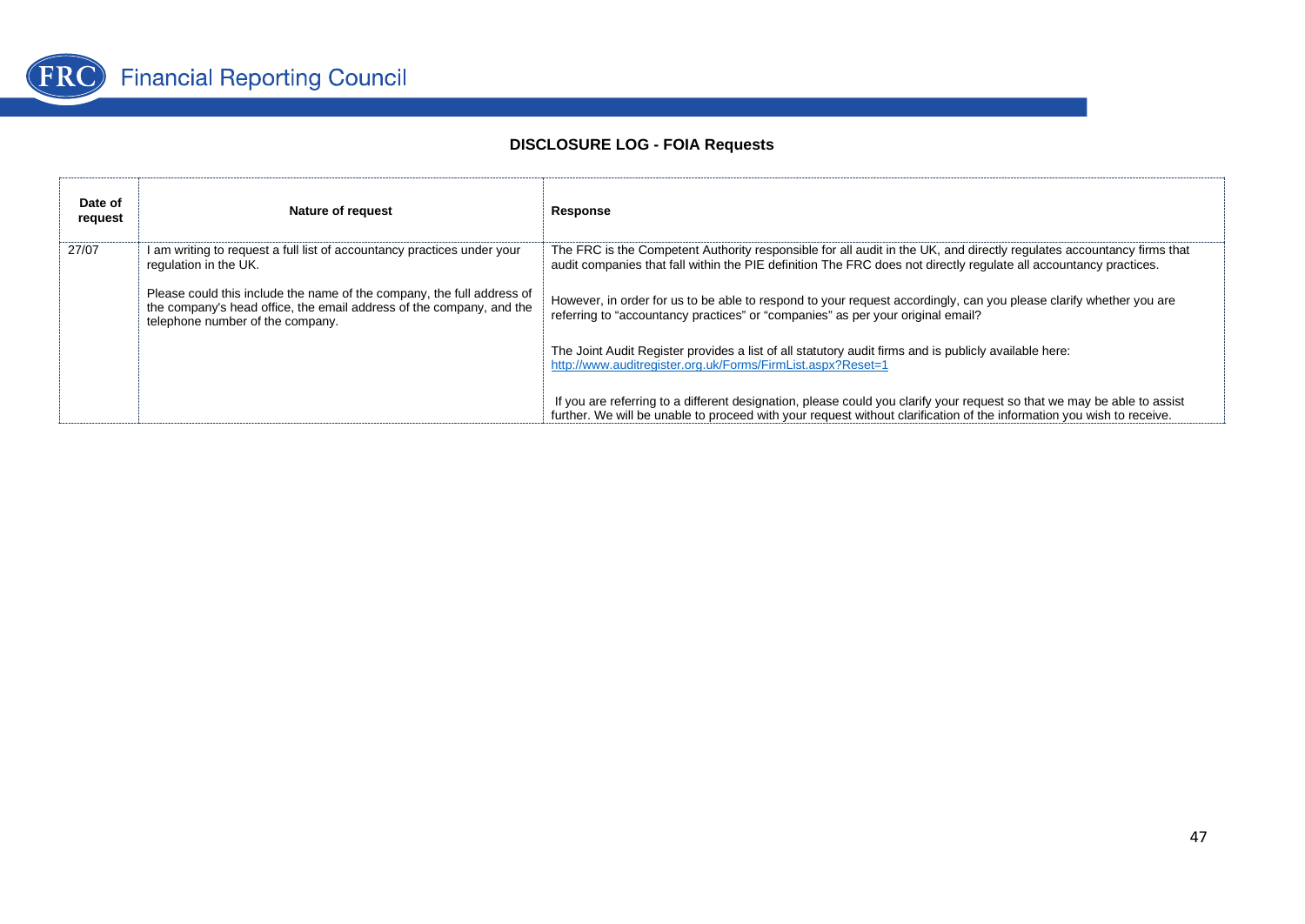| 10/08 | 1. | Does your Organisation take action to protect external<br>whistleblowers from unjustified treatment by their employers<br>or others?                                                                                                                                                                                          | Section 1 of FOIA provides the right to access recorded information as long as no exemptions apply. Having reviewed<br>your request, it appears that many of your requests are for answers to questions, rather than requesting information the<br>FRC holds. The FRC is not obliged to create information in response to a FOIA request.                                  |
|-------|----|-------------------------------------------------------------------------------------------------------------------------------------------------------------------------------------------------------------------------------------------------------------------------------------------------------------------------------|----------------------------------------------------------------------------------------------------------------------------------------------------------------------------------------------------------------------------------------------------------------------------------------------------------------------------------------------------------------------------|
|       | 2. | Does any protection against unjustified treatment provided<br>by your organisation extend to persons reporting on behalf of<br>external whistleblowers?                                                                                                                                                                       | Turning to the parts of your request that do fall under FOIA, the FRC can confirm that the FRC's policies and procedures<br>relating to external whistleblowing are accessible on the FRC website, available at https://www.frc.org.uk/about-the-                                                                                                                          |
|       | 3. | Does any protection extend to proposed or intended<br>unjustified action against an external whistleblower<br>contemplated by his/her employer or another in respect of<br>the disclosure?                                                                                                                                    | frc/whistleblowing/whistle-blowing-disclosures.                                                                                                                                                                                                                                                                                                                            |
|       | 4. | Does your organisation offer any reward or bounty for<br>information received from an external whistleblower in<br>respect of information about which you are the prescribed                                                                                                                                                  | If an individual has concerns about any action or inaction taken by the FRC in connection with whistleblowing, they are<br>able to make a complaint. Information in relation to the FRC's complaints procedures is accessible on the FRC website,<br>available at https://www.frc.org.uk/about-the-frc/making-complaints-or-referrals-to-the-frc/complaints-about-the-frc. |
|       | 5. | body or person?<br>Does your organisation publish for the public a step by step<br>quide on how it follows up on external whistleblower<br>information?                                                                                                                                                                       | The FRC holds no material responsive to question 15.                                                                                                                                                                                                                                                                                                                       |
|       | 6. | Where your organisation does not feel itself to be legally<br>competent to engage with a disclosure made by an external<br>whistleblower, do you have a policy and process to refer that<br>disclosure to another prescribed body/person/regulator or<br>other agency better placed to deal with it?                          |                                                                                                                                                                                                                                                                                                                                                                            |
|       | 7. | Where in the circumstances described in Q6 above, your<br>organisation passes information to another prescribed body<br>etc., do you have a policy and process to advise the external<br>whistleblower that the disclosure has been passed to<br>another body etc?                                                            |                                                                                                                                                                                                                                                                                                                                                                            |
|       |    | Where an external whistleblower may be dissatisfied with<br>his/her dealings with your organisation, is there an appeals<br>policy and process which engage someone who is<br>independent of the investigating department?                                                                                                    |                                                                                                                                                                                                                                                                                                                                                                            |
|       |    | Does your organisation publish FAQ to advise and assist<br>external whistleblowers considering making a disclosure to<br>vou?                                                                                                                                                                                                 |                                                                                                                                                                                                                                                                                                                                                                            |
|       |    | 10. Does all your staff which communicates with or otherwise<br>manages external whistleblowers receive specialist and on-<br>going training for that purpose?                                                                                                                                                                |                                                                                                                                                                                                                                                                                                                                                                            |
|       |    | 11. Where, following a disclosure to your organisation by an<br>external whistleblower about a matter for which you are<br>prescribed, an alleged act of retaliation occurs against the<br>external whistleblower by the employer or another person,<br>does your organisation investigate the alleged act of<br>retaliation? |                                                                                                                                                                                                                                                                                                                                                                            |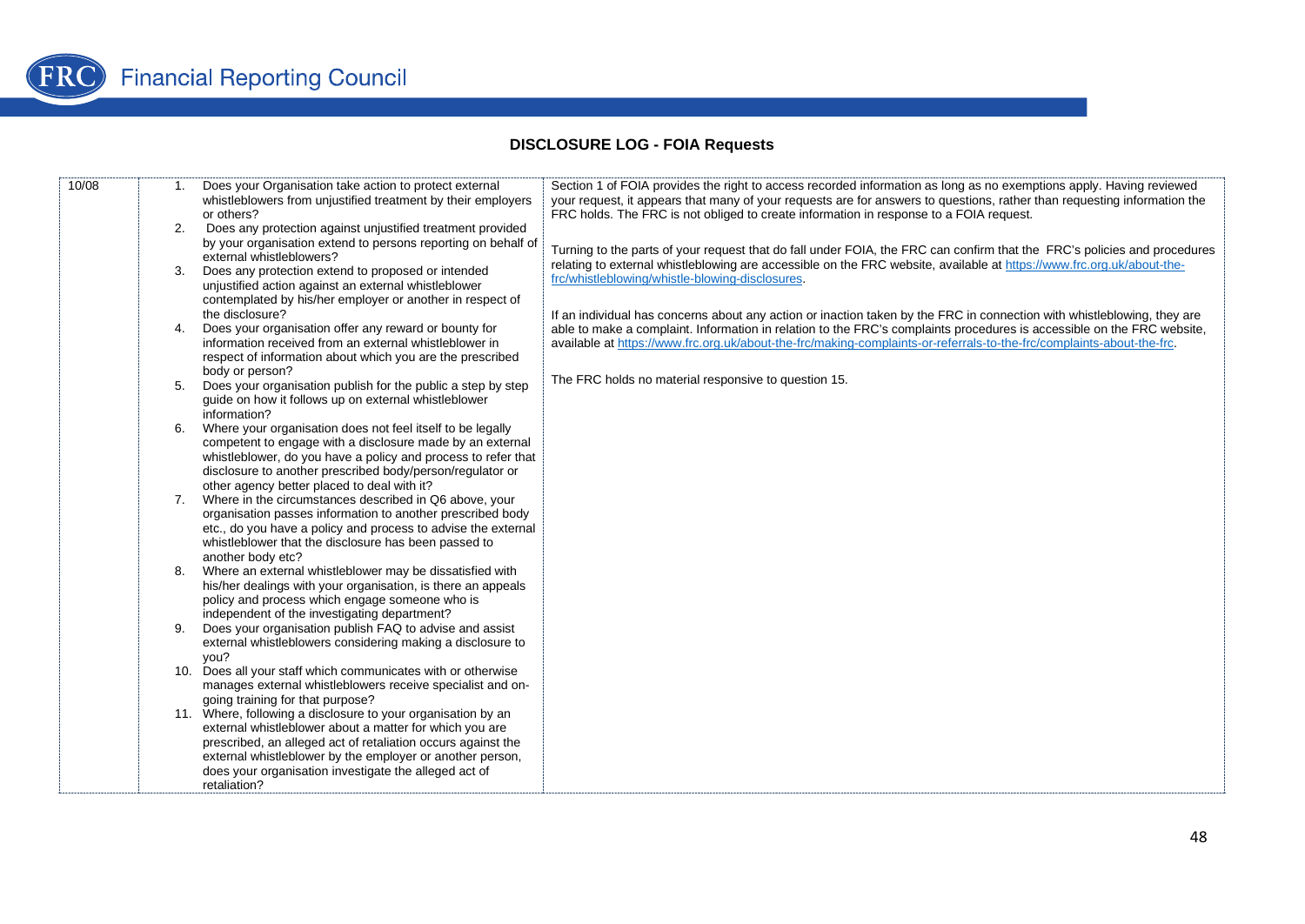

| Date of<br>request | Nature of request                                                                                                                                                                                                                                                                                                                                                                                                                                                                                                                                                                                                                                                                                                                                                                                                                                                                                                                                               | Response                                                                                                               |
|--------------------|-----------------------------------------------------------------------------------------------------------------------------------------------------------------------------------------------------------------------------------------------------------------------------------------------------------------------------------------------------------------------------------------------------------------------------------------------------------------------------------------------------------------------------------------------------------------------------------------------------------------------------------------------------------------------------------------------------------------------------------------------------------------------------------------------------------------------------------------------------------------------------------------------------------------------------------------------------------------|------------------------------------------------------------------------------------------------------------------------|
|                    | 12. Please describe what criteria you consider in deciding<br>whether to investigate information received from an external<br>whistleblower about a matter in respect of which you are<br>prescribed?<br>13. Does your organisation distinguish between public<br>complaints and disclosures from external whistleblowers?<br>14. Apart from any information on your website, does your<br>organisation undertake any public awareness programme(s)<br>regarding whistleblowing?<br>15. In respect of Article 5(c)(ii), Prescribed Persons (Reports on<br>Disclosures of Information) Regulations 2017, please<br>disclose any and all reports (suitably redacted, where<br>appropriate) which describe how disclosures from workers in<br>other organisations (not your Organisation) have impacted<br>on your Organisation's ability to perform its functions and<br>meet its objectives during the reporting periods $2017 - 18$ .<br>$2018 - 19.2019 - 20.$ |                                                                                                                        |
| 19/08              | The pension levy is currently applied to all schemes with 5,000 or more<br>members at the rate of £2.75 per 100 members. How many authorised<br>master trusts paid this levy for 2019/20 year?                                                                                                                                                                                                                                                                                                                                                                                                                                                                                                                                                                                                                                                                                                                                                                  | 17 master trusts have paid the pension levy for the 2019/20 year.                                                      |
| 08/09              | Copy of the unredacted decision together with the witness statements<br>of Douglas Morgan and Andrew Gibson, for the purposes of an<br>arbitration under the Lloyd's Arbitration Scheme between Powell<br>Underwriting LLP and Equity Syndicate Management Limited (ESML                                                                                                                                                                                                                                                                                                                                                                                                                                                                                                                                                                                                                                                                                        | Information not provided. Exemptions applied-S.40(Personal Information) and s.41( Information provided in confidence). |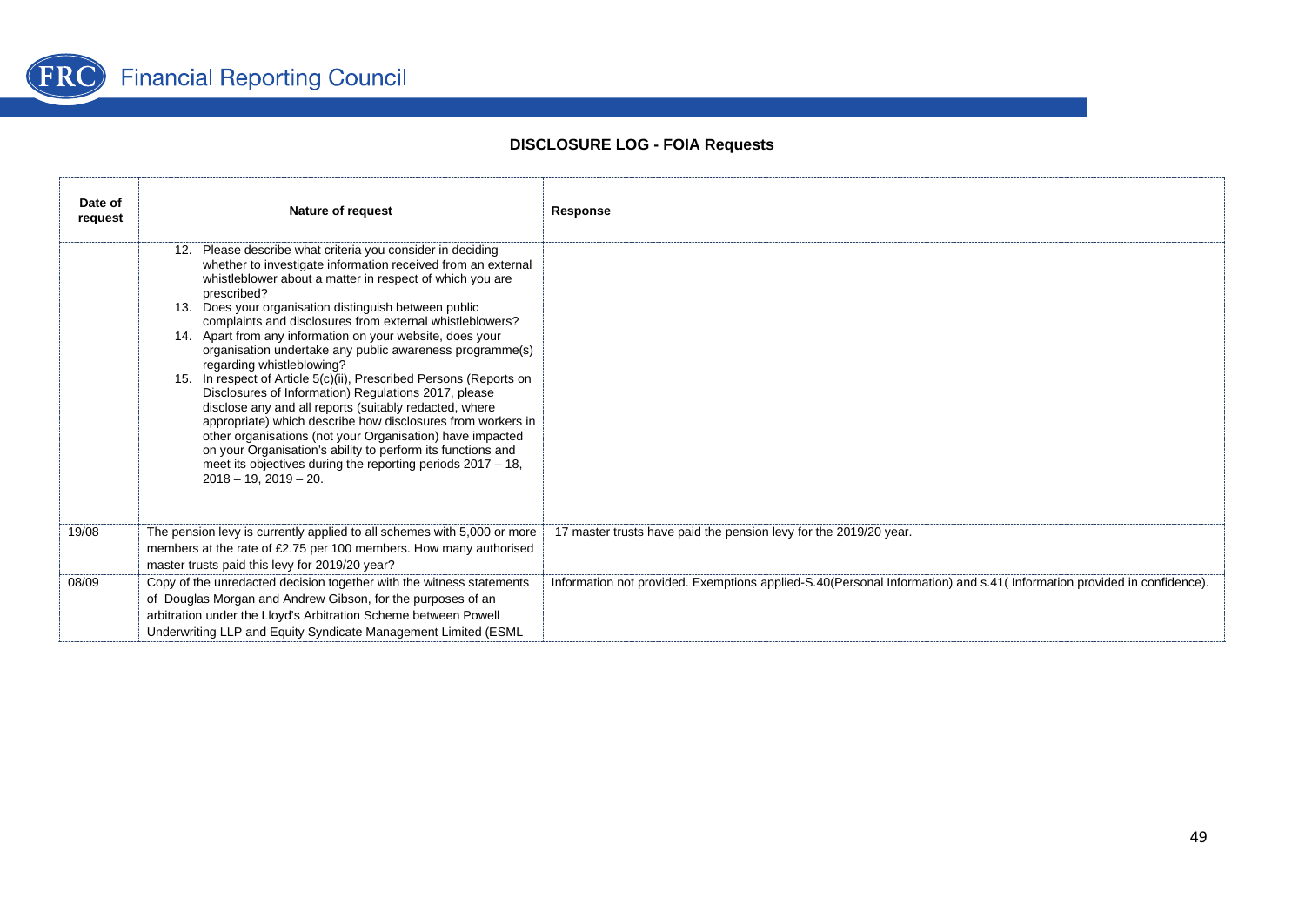| 25/09 | External training spend in the previous 3 fiscal years (2017/18,<br>2018/19, 2019/20) in the Financial Reporting Council, broken<br>down by:<br>Amount spent through the Civil Service Learning contract and<br>amount spent to deliver external training through other contracts<br>Under the Civil Service Learning Contract<br>Amount spent on online/digital delivery versus amount spent<br>on in-person delivery<br>Amount of spend allocated for bespoke courses specifically<br>developed for your needs and amount of spend allocated for<br>'off-the-shelf' training material<br>Breakdown of the 2019/20 external training spend through the<br>2.<br>CSL contract in the Financial Reporting Council by course,<br>including:<br>Total amount spent per course<br>п.<br>Total number of learners per course<br>Training provider that delivered the course<br>Course delivery method - i.e. online/digital or in-person<br>Name of course<br>Subject area of course<br>External training budget for 2020/21 fiscal year in the Financial<br>3.<br>Reporting Council, broken down by:<br>Budget to spend through the Civil Service Learning contract and<br>budget to spend on the delivery of external training through other<br>contracts<br>Any analysis undertaken on how your department's training<br>4.<br>needs have shifted this year compared to previous years<br>For example, are you planning greater emphasis on Leadership &<br>Management courses or training delivered through digital/online<br>courses?<br>Total number of civil service employees working in the Financial<br>5.<br>Reporting Council (please provide latest available data) | 1.                                       | Council, broken down by:<br>through other contracts<br>§ Under the Civil Service Learning Contract                                                         | External training spend in the previous 3 fiscal years (2017/18, 2018/19, 2019/20) in the Financial Reporting<br>§ Amount spent through the Civil Service Learning contract and amount spent to deliver external training<br>Amount spent on online/digital delivery versus amount spent on in-person delivery<br>spend allocated for 'off-the-shelf' training material | Amount of spend allocated for bespoke courses specifically developed for your needs and amount of |
|-------|-----------------------------------------------------------------------------------------------------------------------------------------------------------------------------------------------------------------------------------------------------------------------------------------------------------------------------------------------------------------------------------------------------------------------------------------------------------------------------------------------------------------------------------------------------------------------------------------------------------------------------------------------------------------------------------------------------------------------------------------------------------------------------------------------------------------------------------------------------------------------------------------------------------------------------------------------------------------------------------------------------------------------------------------------------------------------------------------------------------------------------------------------------------------------------------------------------------------------------------------------------------------------------------------------------------------------------------------------------------------------------------------------------------------------------------------------------------------------------------------------------------------------------------------------------------------------------------------------------------------------------------------------------------------------------|------------------------------------------|------------------------------------------------------------------------------------------------------------------------------------------------------------|-------------------------------------------------------------------------------------------------------------------------------------------------------------------------------------------------------------------------------------------------------------------------------------------------------------------------------------------------------------------------|---------------------------------------------------------------------------------------------------|
|       |                                                                                                                                                                                                                                                                                                                                                                                                                                                                                                                                                                                                                                                                                                                                                                                                                                                                                                                                                                                                                                                                                                                                                                                                                                                                                                                                                                                                                                                                                                                                                                                                                                                                             |                                          | <b>Civil Service</b>                                                                                                                                       | <b>Other Contracts</b>                                                                                                                                                                                                                                                                                                                                                  |                                                                                                   |
|       |                                                                                                                                                                                                                                                                                                                                                                                                                                                                                                                                                                                                                                                                                                                                                                                                                                                                                                                                                                                                                                                                                                                                                                                                                                                                                                                                                                                                                                                                                                                                                                                                                                                                             | 2017<br>$\qquad \qquad -$<br>2018        | Spend on external delivery -<br>nil<br>On/Line digital - nil<br>Allocation bespoke v. off the<br>$shell - nil$                                             | Spend on external delivery -<br>£112,615.96*<br>On/Line digital - £5,166<br>Allocation bespoke v off the shelf<br>Bespoke - £60,125.17<br>$\bullet$<br>Off the shelf - £52,490.79                                                                                                                                                                                       |                                                                                                   |
|       |                                                                                                                                                                                                                                                                                                                                                                                                                                                                                                                                                                                                                                                                                                                                                                                                                                                                                                                                                                                                                                                                                                                                                                                                                                                                                                                                                                                                                                                                                                                                                                                                                                                                             | 2018<br>$\overline{\phantom{0}}$<br>2019 | Spend on external delivery-<br>£1607<br>On-line digital - nil<br>Allocation bespoke v. off the<br>$shelf -$<br>Bespoke - £0<br>Off the shelf -<br>£1607.00 | Spend on external delivery -<br>£124,551.94*<br>On/Line digital - nil<br>Allocation bespoke v off the shelf<br>Bespoke - £84,990.51<br>$\bullet$ Off the shelf - £39,561.43                                                                                                                                                                                             |                                                                                                   |
|       |                                                                                                                                                                                                                                                                                                                                                                                                                                                                                                                                                                                                                                                                                                                                                                                                                                                                                                                                                                                                                                                                                                                                                                                                                                                                                                                                                                                                                                                                                                                                                                                                                                                                             | 2019<br>2020                             | Spend on external delivery -<br>nil<br>On-line digital - nil<br>Allocation bespoke v. off the<br>$shell - nil$                                             | Spend on external delivery -<br>£75.411.77*<br>On/Line digital - nil<br>Allocation bespoke v off the shelf<br>Bespoke - £56,562.67<br>Off the shelf - £18,849.10                                                                                                                                                                                                        |                                                                                                   |
|       |                                                                                                                                                                                                                                                                                                                                                                                                                                                                                                                                                                                                                                                                                                                                                                                                                                                                                                                                                                                                                                                                                                                                                                                                                                                                                                                                                                                                                                                                                                                                                                                                                                                                             | 2.                                       | Notes * excludes subscriptions and conferences<br>Council by course, including:<br>§ Total number of learners per course                                   | Breakdown of the 2019/20 external training spend through the CSL contract in the Financial Reporting<br>0                                                                                                                                                                                                                                                               |                                                                                                   |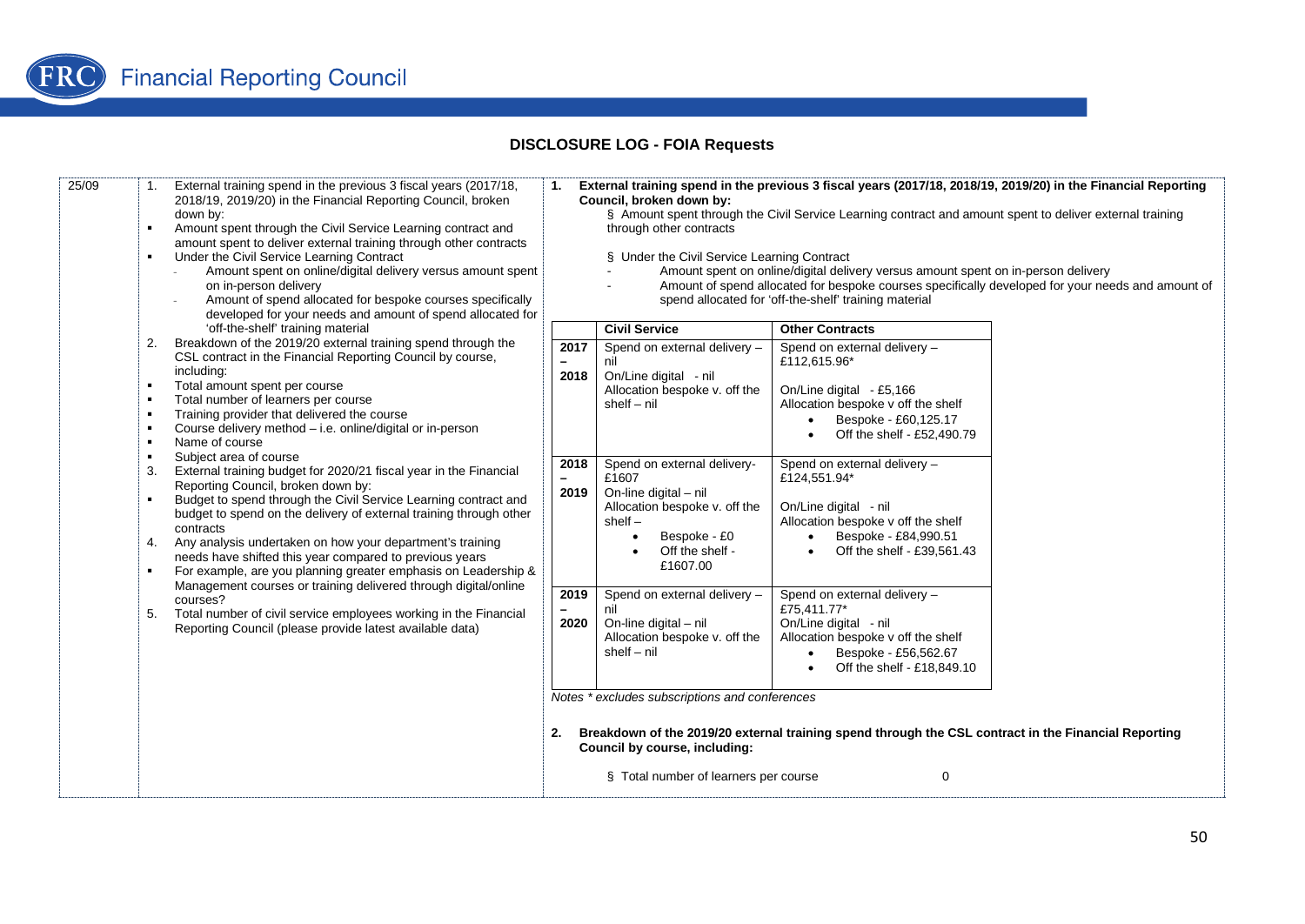

| Date of<br>request | <b>Nature of request</b> | Response                                                                                                                                                                                                                                                                                                                                                             |
|--------------------|--------------------------|----------------------------------------------------------------------------------------------------------------------------------------------------------------------------------------------------------------------------------------------------------------------------------------------------------------------------------------------------------------------|
|                    |                          | § Training provider that delivered the course                                                                                                                                                                                                                                                                                                                        |
|                    |                          | $\S$ Course delivery method – i.e. online/digital or in-person<br>$\Omega$                                                                                                                                                                                                                                                                                           |
|                    |                          | § Name of course<br>$\Omega$                                                                                                                                                                                                                                                                                                                                         |
|                    |                          | § Subject area of course<br>$\Omega$                                                                                                                                                                                                                                                                                                                                 |
|                    |                          | External training budget for 2020/21 fiscal year in the Financial Reporting Council, broken down by:<br>3.                                                                                                                                                                                                                                                           |
|                    |                          | § Budget to spend through the Civil Service Learning contract and budget to spend on the delivery of external training<br>through other contracts.<br>Total budget - £275, 376 (includes subscriptions and conferences). Decision regarding spend through CS learning<br>contract versus other suppliers is based upon particular events and procurement guidelines. |
|                    |                          | Any analysis undertaken on how your department's training needs have shifted this year compared to<br>previous years                                                                                                                                                                                                                                                 |
|                    |                          | § For example, are you planning greater emphasis on Leadership & Management courses or training delivered through<br>digital/online courses?<br>There is a greater emphasis on Leadership & Management. We are currently reviewing on training needs with<br>stakeholders across the organisation.                                                                   |
|                    |                          | Total number of civil service employees working in the Financial Reporting Council (please provide latest<br>available data)                                                                                                                                                                                                                                         |
|                    |                          | Employee headcount - 289<br>Number of Civil Service employees - 3 on secondment to the FRC.                                                                                                                                                                                                                                                                          |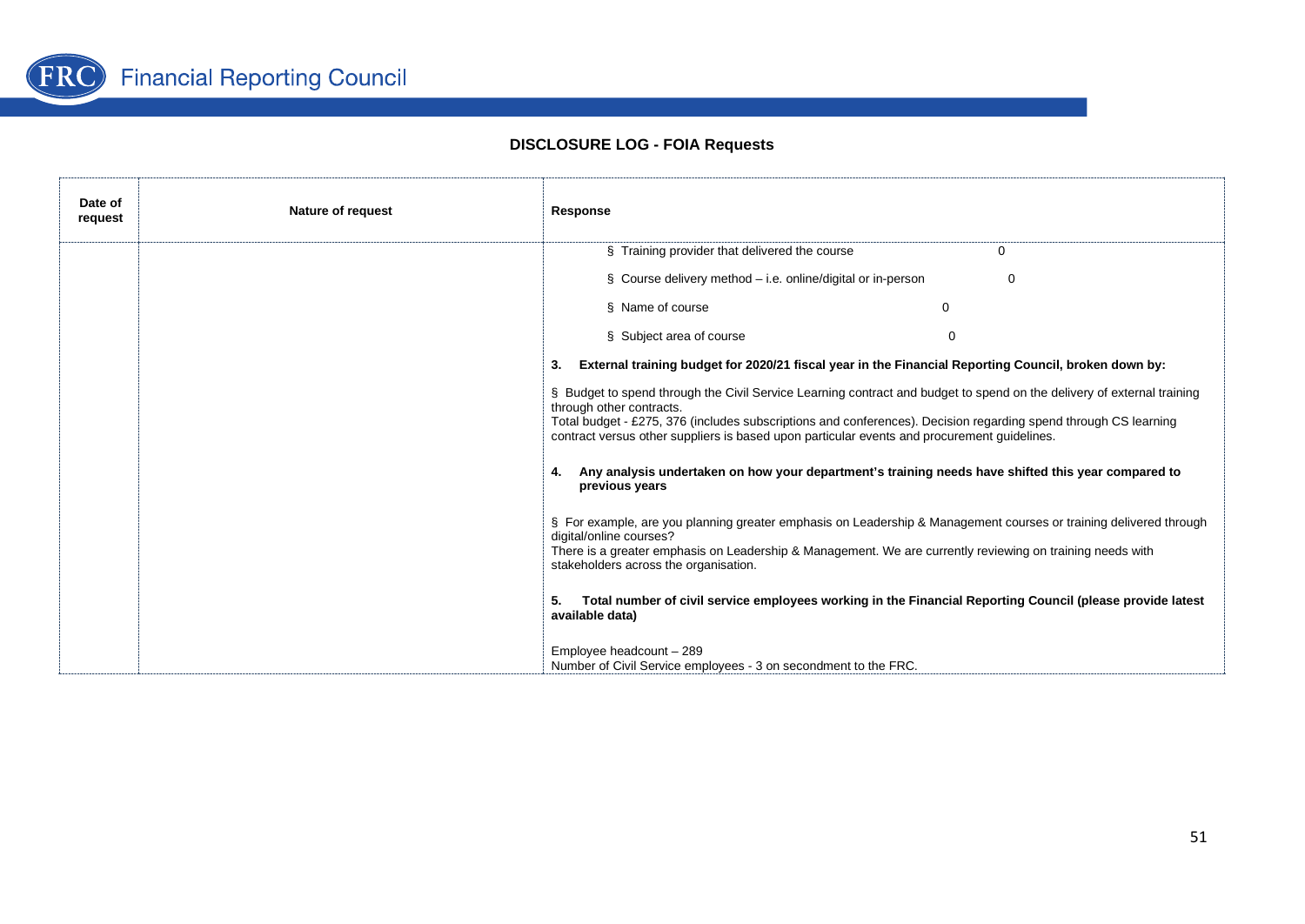

| Date of<br>request | <b>Nature of request</b>                                                                                                                                                                                                                                                                                                                                                                                                                                                                                                                                                                          | Response                                                                                                                                                                                                                                                                                                                                                                                                                                                                                                                                                                                                                                                                                                                                                                                                                                                                                                                                                                     |
|--------------------|---------------------------------------------------------------------------------------------------------------------------------------------------------------------------------------------------------------------------------------------------------------------------------------------------------------------------------------------------------------------------------------------------------------------------------------------------------------------------------------------------------------------------------------------------------------------------------------------------|------------------------------------------------------------------------------------------------------------------------------------------------------------------------------------------------------------------------------------------------------------------------------------------------------------------------------------------------------------------------------------------------------------------------------------------------------------------------------------------------------------------------------------------------------------------------------------------------------------------------------------------------------------------------------------------------------------------------------------------------------------------------------------------------------------------------------------------------------------------------------------------------------------------------------------------------------------------------------|
| 28/09              | The pension levy is currently applied to all schemes with 5,000 or more<br>members at the rate of £2.75 per 100 members. Please can you<br>confirm:<br>1. How many DB / DC / Hybrid / Public sector schemes had<br>over 5,000 members for the 2019/20 year based on the<br>scheme return data provided to the FRC by TPR? Please<br>break down the number by scheme type and exclude any<br>that may have exemptions from paying the levy.<br>Of these 5,000+ schemes that were invoiced to pay the levy<br>2.<br>of £2.75 per member, how many actually paid the pension<br>levy for the 2019/20 | Question 1<br>In 2019/2020, the FRC invoiced 850 schemes that had more than 5,000 members. As per the agreement with TPR, we<br>delete the data after invoicing and therefore cannot do the breakdown analysis.<br>Question 2<br>410 schemes paid the voluntary levy at £2.75 per 100 members.                                                                                                                                                                                                                                                                                                                                                                                                                                                                                                                                                                                                                                                                               |
| 19/10              | Total number of resignation letters received from auditors for latest<br>vear, 2020.                                                                                                                                                                                                                                                                                                                                                                                                                                                                                                              | 1 October 2019 - 30 September 2020: 212                                                                                                                                                                                                                                                                                                                                                                                                                                                                                                                                                                                                                                                                                                                                                                                                                                                                                                                                      |
| 30/09              | Changes for all PIE entities for the last 3 years- provide the detailed<br>breakdown of every notification for each company, include the reason                                                                                                                                                                                                                                                                                                                                                                                                                                                   | The total number of resignation letters received from auditors:<br>1 October 2017 - 30 September 2018: 190 (29 from FTSE 350 notifications)<br>$\bullet$<br>1 October 2018 - 30 September 2019: 229 (15 from FTSE 350 notifications)<br>1 October 2019 – 30 September 2020: 212 (26 from FTSE 350 notifications)<br>We are unable to provide you with any further detail in respect of the changes to PIE entities. This is because the information<br>requested is (or contains) information that the FRC has received (in whatever form) relates to (a) the private affairs of an<br>individual, or (b) any particular business and is provided to the FRC under s524 Companies Act 2006. Disclosure of this<br>information to anyone outside of s1224A CA2006 constitutes a criminal offence under s1224B CA2006. As a consequence,<br>we are prohibited from disclosing it to you under section 44 (Prohibitions on disclosure) of FOIA as outlined in Annex A<br>below. |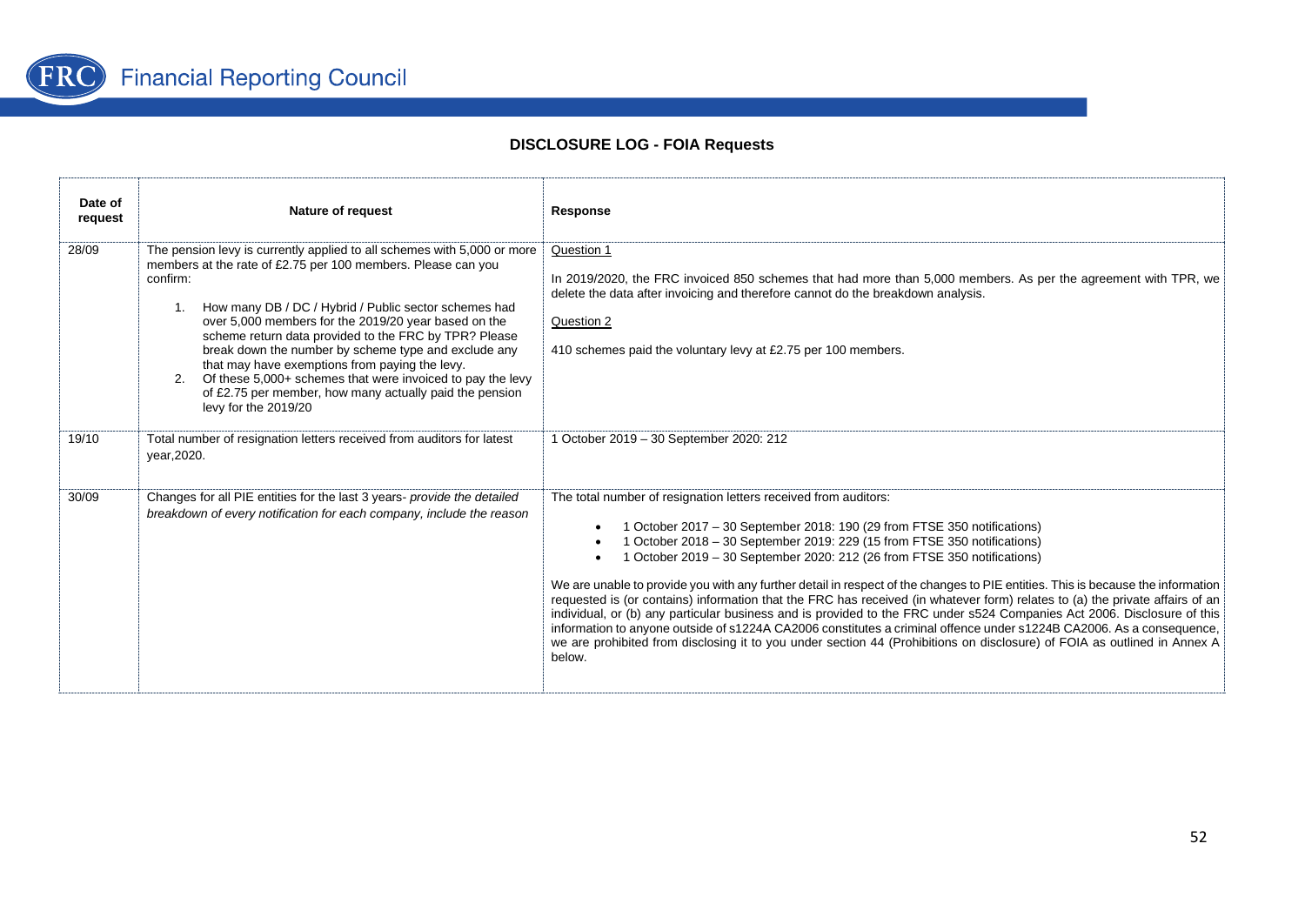

| Date of<br>request | <b>Nature of request</b>                                                                                                                                                                                                                                                                                                                                                                                                                                                                               | Response                                                                                                                                                                                                                                                                                                                                                                                                                                                                                                                                                                                                                                                                                                                                                                                                         |  |
|--------------------|--------------------------------------------------------------------------------------------------------------------------------------------------------------------------------------------------------------------------------------------------------------------------------------------------------------------------------------------------------------------------------------------------------------------------------------------------------------------------------------------------------|------------------------------------------------------------------------------------------------------------------------------------------------------------------------------------------------------------------------------------------------------------------------------------------------------------------------------------------------------------------------------------------------------------------------------------------------------------------------------------------------------------------------------------------------------------------------------------------------------------------------------------------------------------------------------------------------------------------------------------------------------------------------------------------------------------------|--|
| 17/11              | Series of AML related questions (investigation figures and actions<br>taken)                                                                                                                                                                                                                                                                                                                                                                                                                           | The FRC does not have the power under PACE to investigate AML.<br>We have interpreted the question to mean how many direct investigations have taken place in the last 3 years, in connection<br>with money laundering offences. The FRC does not have any powers to investigate criminal offences under the Proceeds<br>of Crime Act 2002. As a consequence, there has been no investigations or targets in place for money laundering offences.<br>Although the FRC does have powers under the Accountancy Scheme and the Actuarial Scheme to investigate accounts or<br>actuaries and take disciplinary action for Misconduct (which could include money laundering), we have had no Accountancy<br>Scheme or Actuarial Scheme investigations into money laundering during the period covered in your request |  |
| 19/11              | Copy of an internal ACCA note dated 16 October 2016                                                                                                                                                                                                                                                                                                                                                                                                                                                    | We can neither confirm nor deny whether or not we have received a copy of the note mentioned in your request, as to do<br>so may result in disclosure of personal information that would infringe the requirement of the General Data Protection<br>Regulations ("GDPR") including the data protection principles of Article 5 and the Data Protection Act 2018 ("DPA"). As a<br>result, we are unable to confirm or deny under section 40 (Personal data) of the Act whether or not we hold the relevant<br>information.                                                                                                                                                                                                                                                                                        |  |
| 03/12              | Do you currently have any paper documents in storage?<br>If any paper documents are currently being stored, would<br>2.<br>you consider having your documents securely scanned by a<br>reputable UK secure scanning company?<br>If all of your documents have been securely digitised, do you<br>3.<br>have any bespoke software to electronically access and<br>manage scanned images?<br>Who is the senior officer/s (outside of procurement)<br>responsible for the management of physical records? | We do currently have paper documents in storage.<br>At this stage, we are not aware of any considerations to have our documents scanned by a secure scanning<br>2.<br>company.<br>Not applicable.<br>3.<br>The Head of Facilities is responsible for the management of physical records.<br>4.                                                                                                                                                                                                                                                                                                                                                                                                                                                                                                                   |  |